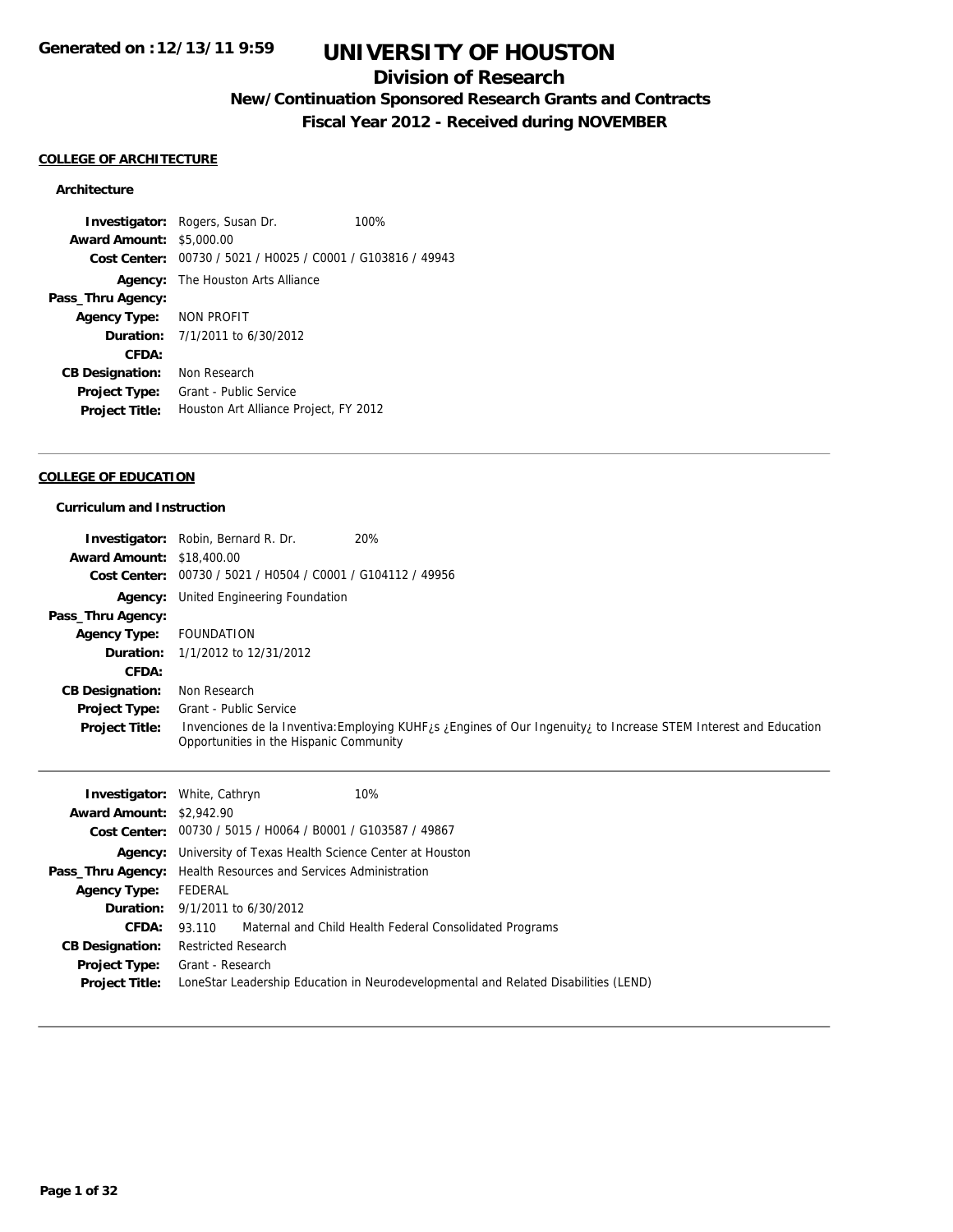## **Division of Research**

**New/Continuation Sponsored Research Grants and Contracts**

**Fiscal Year 2012 - Received during NOVEMBER**

#### **COLLEGE OF EDUCATION**

#### **Curriculum and Instruction**

|                                 | <b>Investigator:</b> Hawkins, Jacqueline Dr.<br>10%                                 |
|---------------------------------|-------------------------------------------------------------------------------------|
| <b>Award Amount: \$2,942.90</b> |                                                                                     |
|                                 | Cost Center: 00730 / 5015 / H0064 / B0001 / G103587 / 49867                         |
|                                 | <b>Agency:</b> University of Texas Health Science Center at Houston                 |
|                                 | <b>Pass_Thru Agency:</b> Health Resources and Services Administration               |
| <b>Agency Type:</b>             | FEDERAL                                                                             |
|                                 | <b>Duration:</b> $9/1/2011$ to $6/30/2012$                                          |
| CFDA:                           | 93.110 Maternal and Child Health Federal Consolidated Programs                      |
| <b>CB Designation:</b>          | <b>Restricted Research</b>                                                          |
| <b>Project Type:</b>            | Grant - Research                                                                    |
| <b>Project Title:</b>           | LoneStar Leadership Education in Neurodevelopmental and Related Disabilities (LEND) |
|                                 |                                                                                     |

#### **Educational Psychology**

|                                 | <b>Investigator:</b> Schanding, Thomas Dr.<br>10%                                   |
|---------------------------------|-------------------------------------------------------------------------------------|
| <b>Award Amount: \$2,942.90</b> |                                                                                     |
|                                 | Cost Center: 00730 / 5015 / H0064 / B0001 / G103587 / 49867                         |
|                                 | <b>Agency:</b> University of Texas Health Science Center at Houston                 |
|                                 | <b>Pass_Thru Agency:</b> Health Resources and Services Administration               |
| <b>Agency Type:</b>             | FEDERAL                                                                             |
|                                 | <b>Duration:</b> $9/1/2011$ to $6/30/2012$                                          |
| CFDA:                           | 93.110 Maternal and Child Health Federal Consolidated Programs                      |
| <b>CB Designation:</b>          | <b>Restricted Research</b>                                                          |
| Project Type:                   | Grant - Research                                                                    |
| <b>Project Title:</b>           | LoneStar Leadership Education in Neurodevelopmental and Related Disabilities (LEND) |
|                                 |                                                                                     |

#### **Institute for Urban Education**

|                                  | <b>Investigator:</b> Houston, W. Robert Dr.<br>100%         |
|----------------------------------|-------------------------------------------------------------|
| <b>Award Amount: \$19,558.00</b> |                                                             |
|                                  | Cost Center: 00730 / 5013 / H0059 / C0001 / G094184 / 41872 |
|                                  | <b>Agency:</b> USE DED100; U.S. Department of Education     |
| Pass_Thru Agency:                |                                                             |
| Agency Type: FEDERAL             |                                                             |
|                                  | <b>Duration:</b> 12/1/2007 to 1/31/2012                     |
| CFDA:                            | Trio - Upward Bound<br>84.047                               |
| <b>CB Designation:</b>           | Non Research                                                |
| <b>Project Type:</b>             | Grant - Public Service                                      |
| <b>Project Title:</b>            | Upward Bound Center at the University of Houston            |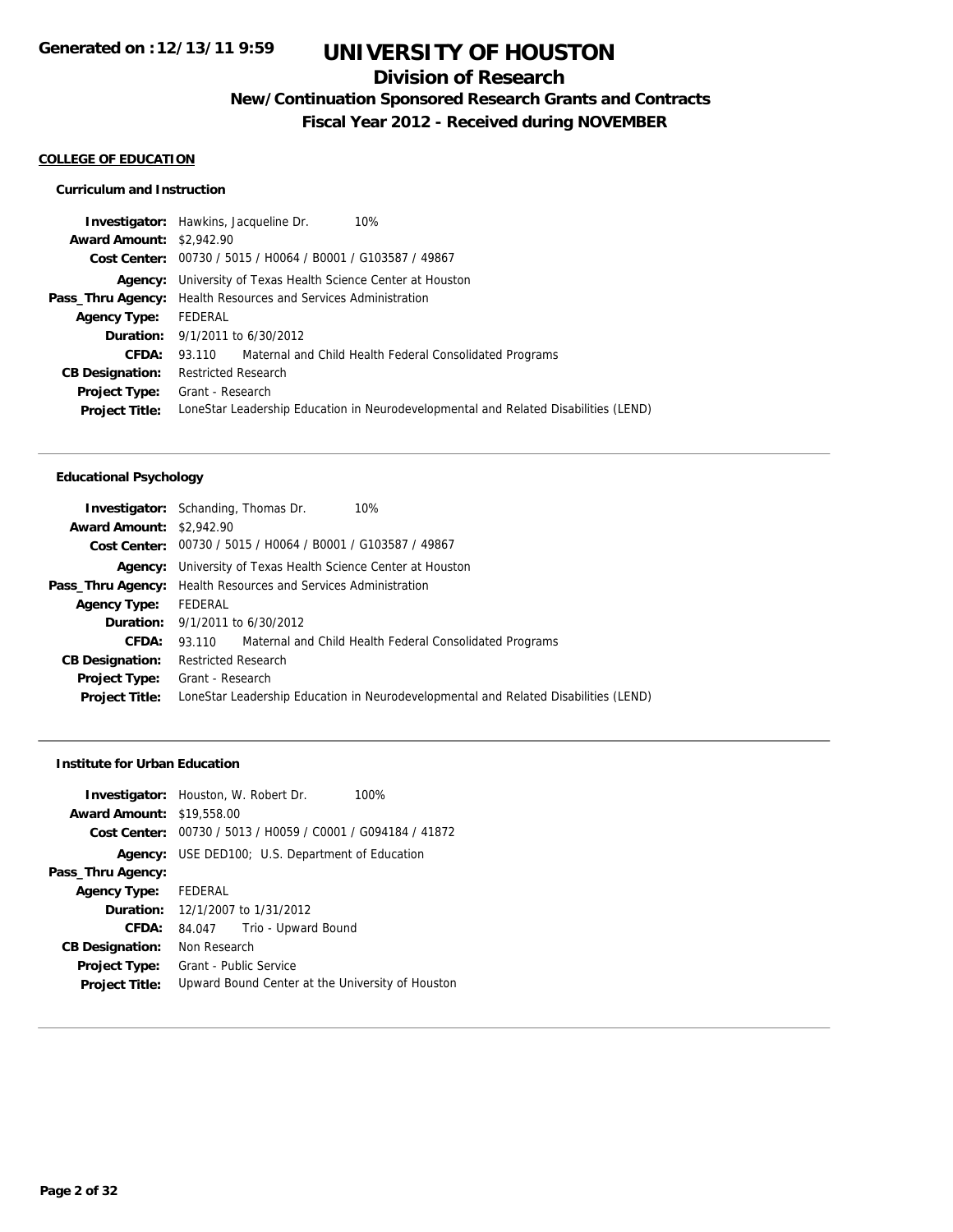### **Division of Research**

**New/Continuation Sponsored Research Grants and Contracts**

**Fiscal Year 2012 - Received during NOVEMBER**

#### **COLLEGE OF LIBERAL ARTS AND SOCIAL SCIENCES**

#### **Arte Publico Press**

**Investigator:** Kanellos, Nicolas Dr. 100% **Award Amount:** \$39,100.00 **Cost Center:** 00730 / 5021 / H0093 / C0001 / G103550 / 49908 **Agency:** The Houston Arts Alliance **Pass\_Thru Agency: Agency Type:** NON PROFIT **Duration:** 7/1/2011 to 6/30/2012 **CFDA: CB Designation:** Non Research **Project Type:** Grant - Public Service **Project Title:** General Operation Support 2012

#### **Blaffer Gallery**

|                                  | <b>Investigator:</b> Schmuckli, Claudia Ms.                 | 100% |
|----------------------------------|-------------------------------------------------------------|------|
| <b>Award Amount: \$50,800.00</b> |                                                             |      |
|                                  | Cost Center: 00730 / 5021 / H0097 / C0001 / G103446 / 49932 |      |
|                                  | <b>Agency:</b> The Houston Arts Alliance                    |      |
| Pass_Thru Agency:                |                                                             |      |
| Agency Type: NON PROFIT          |                                                             |      |
|                                  | <b>Duration:</b> $7/1/2011$ to $6/30/2012$                  |      |
| <b>CFDA:</b>                     |                                                             |      |
| <b>CB Designation:</b>           | Non Research                                                |      |
| <b>Project Type:</b>             | Grant - Research                                            |      |
| <b>Project Title:</b>            | Organizational Grant Application 2011-2012                  |      |
|                                  |                                                             |      |

#### **Communication Disorders**

| <b>Investigator:</b> Ivey, Michelle Dr.                               | 10%                                                                                 |
|-----------------------------------------------------------------------|-------------------------------------------------------------------------------------|
| <b>Award Amount: \$2,942.90</b>                                       |                                                                                     |
| Cost Center: 00730 / 5015 / H0064 / B0001 / G103587 / 49867           |                                                                                     |
| <b>Agency:</b> University of Texas Health Science Center at Houston   |                                                                                     |
| <b>Pass_Thru Agency:</b> Health Resources and Services Administration |                                                                                     |
| FEDERAL                                                               |                                                                                     |
| <b>Duration:</b> $9/1/2011$ to $6/30/2012$                            |                                                                                     |
|                                                                       | 93.110 Maternal and Child Health Federal Consolidated Programs                      |
| <b>Restricted Research</b>                                            |                                                                                     |
| <b>Project Type:</b> Grant - Research                                 |                                                                                     |
|                                                                       | LoneStar Leadership Education in Neurodevelopmental and Related Disabilities (LEND) |
|                                                                       |                                                                                     |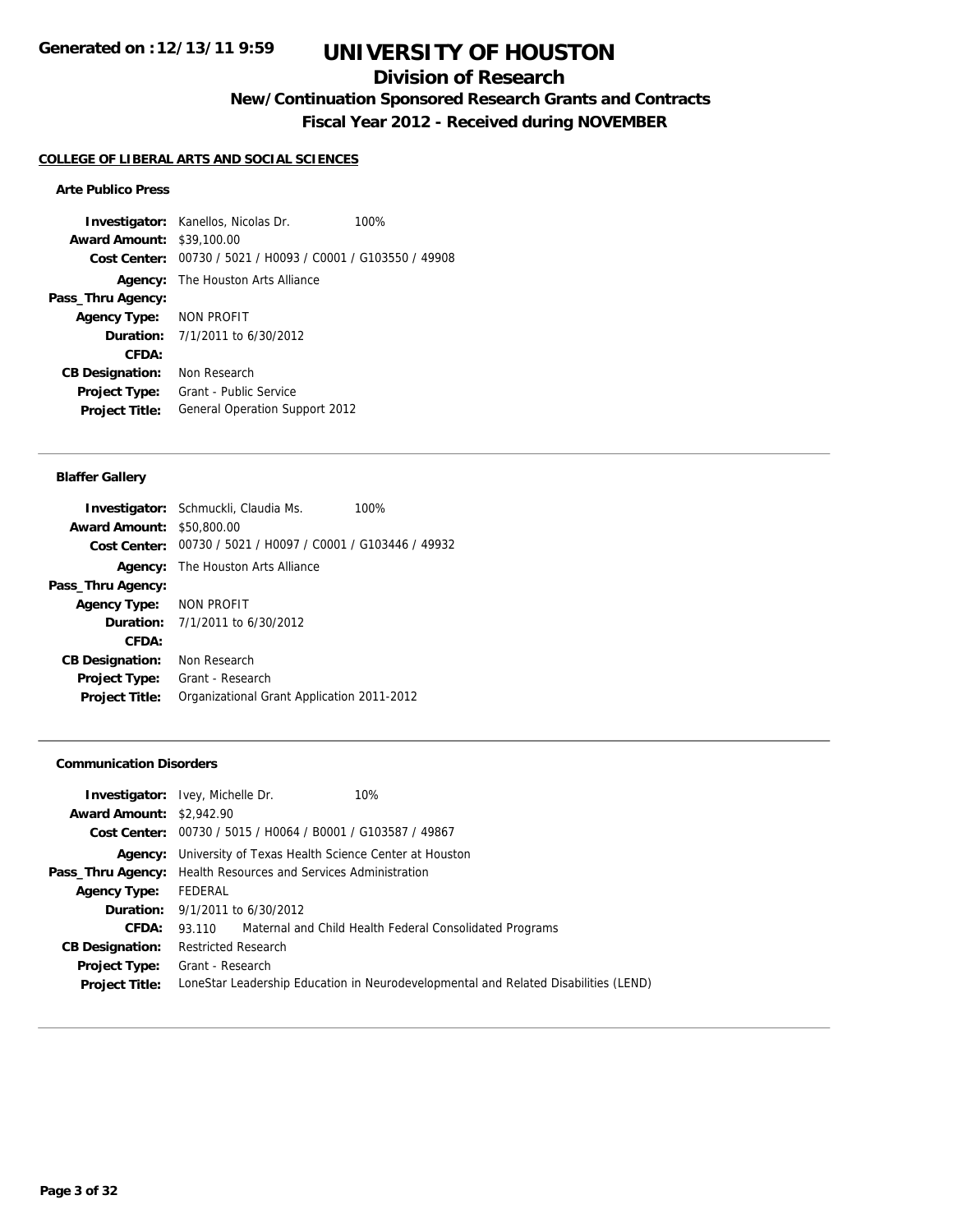## **Division of Research**

**New/Continuation Sponsored Research Grants and Contracts**

**Fiscal Year 2012 - Received during NOVEMBER**

#### **COLLEGE OF LIBERAL ARTS AND SOCIAL SCIENCES**

#### **Health and Human Performance**

| <b>Investigator:</b> Layne, Charles S. Dr.<br>100%                                                   |
|------------------------------------------------------------------------------------------------------|
| <b>Award Amount: \$92,113.29</b>                                                                     |
| Cost Center: 00730 / 5045 / H0065 / B0001 / G101340 / 46131                                          |
| Agency: University of Houston Downtown                                                               |
| <b>Pass_Thru Agency:</b> NASA - National Aeronautics and Space Administration - Johnson Space Center |
| FEDERAL                                                                                              |
| <b>Duration:</b> 2/1/2010 to 9/30/2012                                                               |
| Aerospace Education Services Program<br>43.001                                                       |
| <b>Restricted Research</b>                                                                           |
| Contract - Research                                                                                  |
| Enhanced Development of the Office of Scientific Data Review and Dissemination - Task 5              |
|                                                                                                      |

| <b>Award Amount: \$170,250.00</b><br>Cost Center: 00730 / 5045 / H0065 / B0001 / G101343 / 46144<br>Agency: University of Houston Downtown<br><b>Pass_Thru Agency:</b> NASA - National Aeronautics and Space Administration - Johnson Space Center<br>FEDERAL<br><b>Agency Type:</b><br><b>Duration:</b> $2/1/2010$ to $8/31/2012$<br>Aerospace Education Services Program<br>CFDA:<br>43.001<br><b>Restricted Research</b><br><b>CB Designation:</b><br>Contract - Research<br>Project Type: |                       | <b>Investigator:</b> Layne, Charles S. Dr.<br>100%                                      |
|-----------------------------------------------------------------------------------------------------------------------------------------------------------------------------------------------------------------------------------------------------------------------------------------------------------------------------------------------------------------------------------------------------------------------------------------------------------------------------------------------|-----------------------|-----------------------------------------------------------------------------------------|
|                                                                                                                                                                                                                                                                                                                                                                                                                                                                                               |                       |                                                                                         |
|                                                                                                                                                                                                                                                                                                                                                                                                                                                                                               |                       |                                                                                         |
|                                                                                                                                                                                                                                                                                                                                                                                                                                                                                               |                       |                                                                                         |
|                                                                                                                                                                                                                                                                                                                                                                                                                                                                                               |                       |                                                                                         |
|                                                                                                                                                                                                                                                                                                                                                                                                                                                                                               |                       |                                                                                         |
|                                                                                                                                                                                                                                                                                                                                                                                                                                                                                               |                       |                                                                                         |
|                                                                                                                                                                                                                                                                                                                                                                                                                                                                                               |                       |                                                                                         |
|                                                                                                                                                                                                                                                                                                                                                                                                                                                                                               |                       |                                                                                         |
|                                                                                                                                                                                                                                                                                                                                                                                                                                                                                               |                       |                                                                                         |
|                                                                                                                                                                                                                                                                                                                                                                                                                                                                                               | <b>Project Title:</b> | Enhanced Development of the Office of Scientific Data Review and Dissemination - Task 4 |

| <b>Award Amount:</b><br>Cost Center: | <b>Investigator:</b> McFarlin, Brian Dr.<br>\$2,406.00<br>00730 / 5022 / H0065 / B0001 / G102430 / 49977 | 100%                                                             |
|--------------------------------------|----------------------------------------------------------------------------------------------------------|------------------------------------------------------------------|
| Agency:                              | Fish and Kangaroo Machine - James Young                                                                  |                                                                  |
| Pass_Thru Agency:                    |                                                                                                          |                                                                  |
| <b>Agency Type:</b>                  | PROFIT                                                                                                   |                                                                  |
|                                      | <b>Duration:</b> 11/1/2010 to 5/30/2012                                                                  |                                                                  |
| CFDA:                                |                                                                                                          |                                                                  |
| <b>CB Designation:</b>               | <b>Restricted Research</b>                                                                               |                                                                  |
| <b>Project Type:</b>                 | Grant - Research                                                                                         |                                                                  |
| <b>Project Title:</b>                |                                                                                                          | What are the Metabolic Effects of the Fish and Kangaroo Machine? |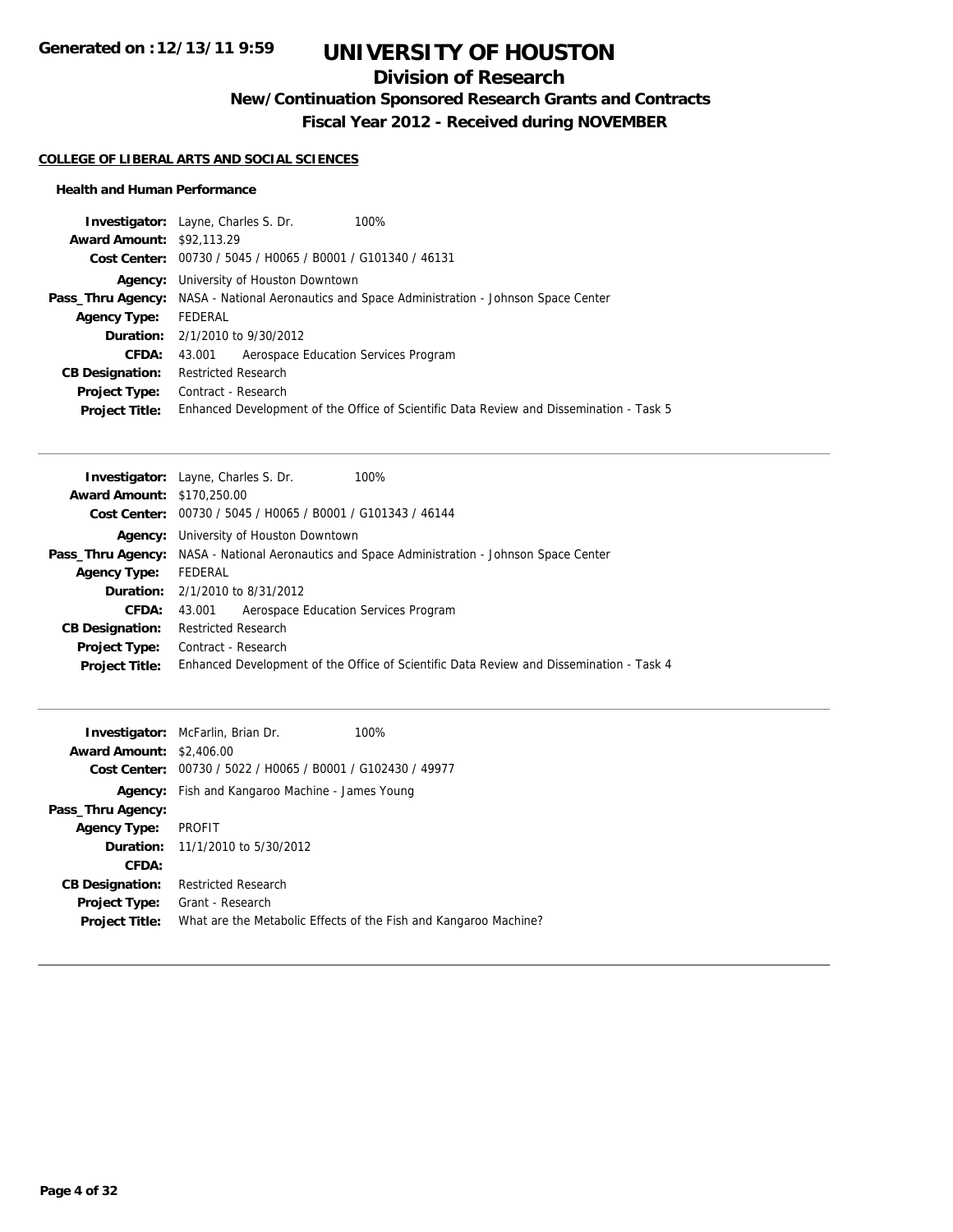## **Division of Research**

**New/Continuation Sponsored Research Grants and Contracts**

**Fiscal Year 2012 - Received during NOVEMBER**

#### **COLLEGE OF LIBERAL ARTS AND SOCIAL SCIENCES**

#### **Health and Human Performance**

|                                   | <b>Investigator:</b> Layne, Charles S. Dr.<br>100%                                                          |
|-----------------------------------|-------------------------------------------------------------------------------------------------------------|
| <b>Award Amount: \$109,847.00</b> |                                                                                                             |
|                                   | Cost Center: 00730 / 5045 / H0065 / B0001 / G101344 / 46162                                                 |
|                                   | Agency: University of Houston Downtown                                                                      |
|                                   | <b>Pass_Thru Agency:</b> NASA - National Aeronautics and Space Administration - Johnson Space Center        |
| <b>Agency Type:</b>               | FEDERAL                                                                                                     |
|                                   | <b>Duration:</b> 2/1/2010 to 9/30/2012                                                                      |
| <b>CFDA:</b>                      | Aerospace Education Services Program<br>43.001                                                              |
| <b>CB Designation:</b>            | <b>Restricted Research</b>                                                                                  |
| Project Type:                     | Contract - Research                                                                                         |
| <b>Project Title:</b>             | Enhanced Development of the Office of Scientific Data Review and Dissemination - Task 3 Roxanne Nash-Buxton |
|                                   |                                                                                                             |

#### **Hispanic Studies**

|                                  | 20%<br>Investigator: Bencomo, Anadeli Dr.                                                                                                                                |
|----------------------------------|--------------------------------------------------------------------------------------------------------------------------------------------------------------------------|
| <b>Award Amount: \$18,400.00</b> |                                                                                                                                                                          |
|                                  | Cost Center: 00730 / 5021 / H0504 / C0001 / G104112 / 49956                                                                                                              |
| Agency:                          | United Engineering Foundation                                                                                                                                            |
| Pass_Thru Agency:                |                                                                                                                                                                          |
| <b>Agency Type:</b>              | <b>FOUNDATION</b>                                                                                                                                                        |
|                                  | <b>Duration:</b> 1/1/2012 to 12/31/2012                                                                                                                                  |
| CFDA:                            |                                                                                                                                                                          |
| <b>CB Designation:</b>           | Non Research                                                                                                                                                             |
| <b>Project Type:</b>             | Grant - Public Service                                                                                                                                                   |
| <b>Project Title:</b>            | Invenciones de la Inventiva: Employing KUHF <sub>i</sub> s ¿Engines of Our Ingenuity, to Increase STEM Interest and Education<br>Opportunities in the Hispanic Community |

|                                  | 40%<br><b>Investigator:</b> Boggiano, Aymara Prof.                                                                                                                       |
|----------------------------------|--------------------------------------------------------------------------------------------------------------------------------------------------------------------------|
| <b>Award Amount: \$36,800.00</b> |                                                                                                                                                                          |
|                                  | Cost Center: 00730 / 5021 / H0504 / C0001 / G104112 / 49956                                                                                                              |
|                                  | <b>Agency:</b> United Engineering Foundation                                                                                                                             |
| Pass_Thru Agency:                |                                                                                                                                                                          |
| <b>Agency Type:</b>              | FOUNDATION                                                                                                                                                               |
|                                  | <b>Duration:</b> 1/1/2012 to 12/31/2012                                                                                                                                  |
| CFDA:                            |                                                                                                                                                                          |
| <b>CB Designation:</b>           | Non Research                                                                                                                                                             |
| <b>Project Type:</b>             | Grant - Public Service                                                                                                                                                   |
| <b>Project Title:</b>            | Invenciones de la Inventiva: Employing KUHF <sub>i</sub> s ¿Engines of Our Ingenuity, to Increase STEM Interest and Education<br>Opportunities in the Hispanic Community |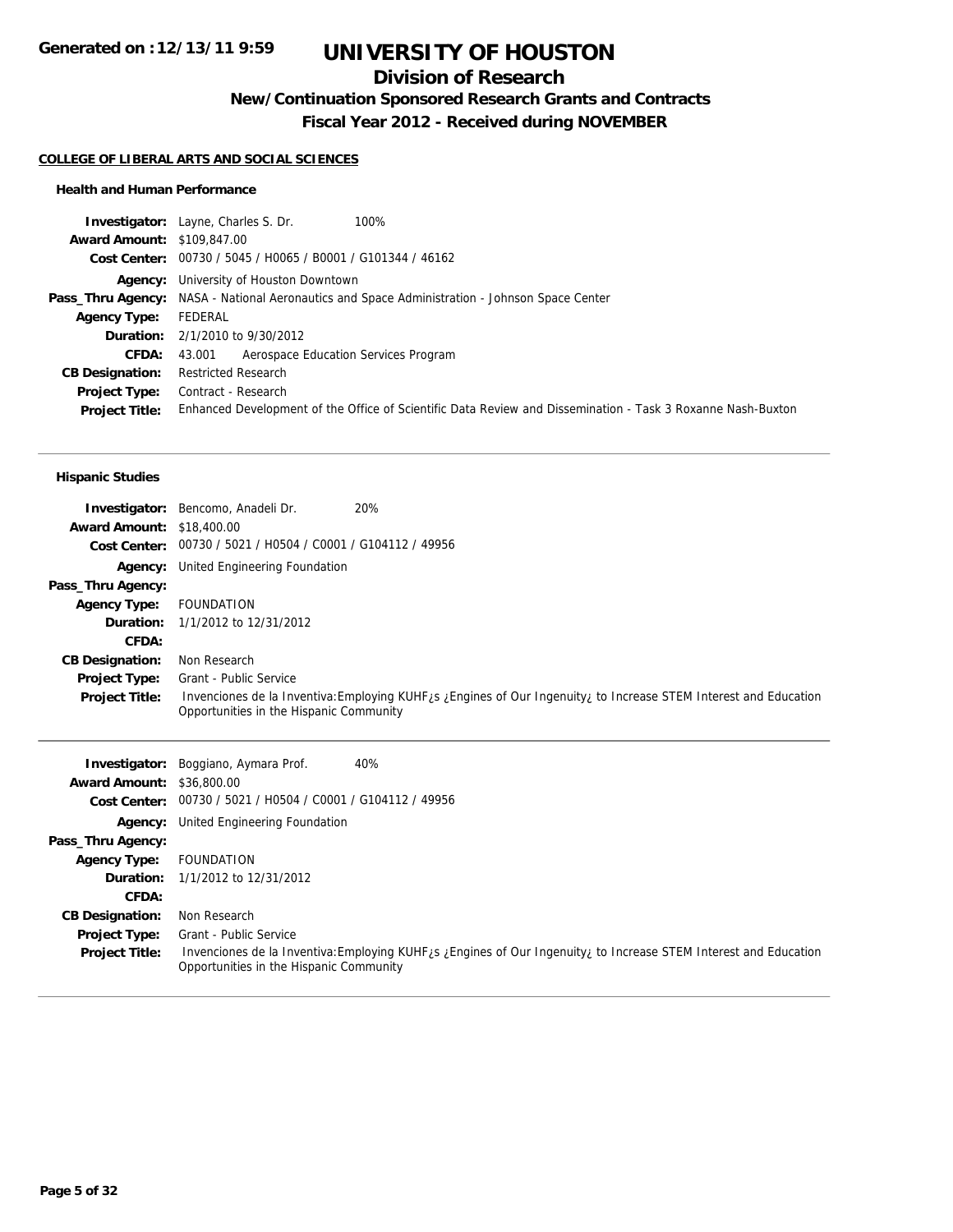## **Division of Research**

## **New/Continuation Sponsored Research Grants and Contracts**

**Fiscal Year 2012 - Received during NOVEMBER**

#### **COLLEGE OF LIBERAL ARTS AND SOCIAL SCIENCES**

### **Psychology**

|                                  | <b>Investigator:</b> Zvolensky, Michael Dr.<br>100%                               |
|----------------------------------|-----------------------------------------------------------------------------------|
| <b>Award Amount: \$27,000.00</b> |                                                                                   |
|                                  | Cost Center: 00730 / 5013 / H0125 / B0001 / G104090 / 49988                       |
|                                  | <b>Agency:</b> Louisiana State University                                         |
|                                  | <b>Pass_Thru Agency:</b> National Institute on Drug Abuse                         |
| <b>Agency Type:</b>              | FEDERAL                                                                           |
|                                  | <b>Duration:</b> 9/1/2011 to 2/29/2012                                            |
| CFDA:                            | Drug Abuse Research Programs<br>93.279                                            |
| <b>CB Designation:</b>           | <b>Restricted Research</b>                                                        |
| Project Type:                    | Grant - Research                                                                  |
| <b>Project Title:</b>            | Multi-method Assessment of Affective and Situational Antecedents of Marijuana Use |
|                                  |                                                                                   |

| <b>Investigator:</b> Fletcher, Jack Dr.                               |                            |                                                             | 10%                                                                                 |
|-----------------------------------------------------------------------|----------------------------|-------------------------------------------------------------|-------------------------------------------------------------------------------------|
| <b>Award Amount: \$2,942.90</b>                                       |                            |                                                             |                                                                                     |
|                                                                       |                            | Cost Center: 00730 / 5015 / H0064 / B0001 / G103587 / 49867 |                                                                                     |
|                                                                       |                            |                                                             | <b>Agency:</b> University of Texas Health Science Center at Houston                 |
| <b>Pass_Thru Agency:</b> Health Resources and Services Administration |                            |                                                             |                                                                                     |
| <b>Agency Type:</b>                                                   | FEDERAL                    |                                                             |                                                                                     |
| <b>Duration:</b> $9/1/2011$ to $6/30/2012$                            |                            |                                                             |                                                                                     |
| CFDA:                                                                 |                            |                                                             | 93.110 Maternal and Child Health Federal Consolidated Programs                      |
| <b>CB Designation:</b>                                                | <b>Restricted Research</b> |                                                             |                                                                                     |
| Project Type:                                                         | Grant - Research           |                                                             |                                                                                     |
| <b>Project Title:</b>                                                 |                            |                                                             | LoneStar Leadership Education in Neurodevelopmental and Related Disabilities (LEND) |

| <b>Award Amount: \$19,084.00</b>              | <b>Investigator:</b> Massman, Paul Dr.<br>Cost Center: 00730 / 5022 / H0125 / B0100 / G104201 / 49465 | 100%                                                                  |
|-----------------------------------------------|-------------------------------------------------------------------------------------------------------|-----------------------------------------------------------------------|
|                                               | <b>Agency:</b> Mentis Houston, LLP                                                                    |                                                                       |
| Pass_Thru Agency:                             |                                                                                                       |                                                                       |
| <b>Agency Type:</b>                           | PROFIT                                                                                                |                                                                       |
|                                               | <b>Duration:</b> 9/1/2011 to 8/31/2012                                                                |                                                                       |
| CFDA:                                         |                                                                                                       |                                                                       |
| <b>CB Designation:</b>                        | Non Restricted Research                                                                               |                                                                       |
| <b>Project Type:</b><br><b>Project Title:</b> | Contract - Research                                                                                   | Jace Waguspack: Clinical Neuropsychology Training-Mentis Houston, LLP |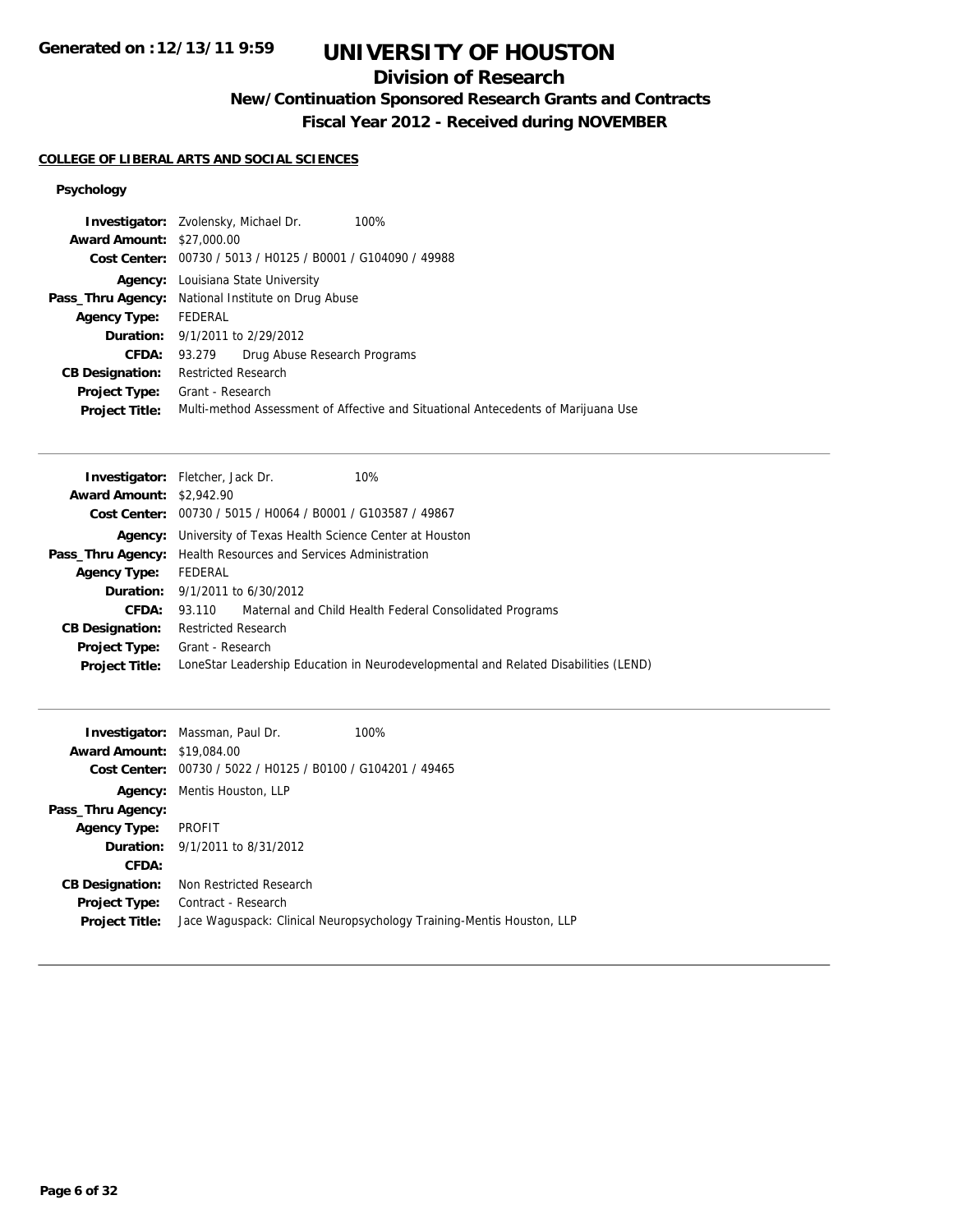## **Division of Research**

**New/Continuation Sponsored Research Grants and Contracts**

**Fiscal Year 2012 - Received during NOVEMBER**

### **COLLEGE OF LIBERAL ARTS AND SOCIAL SCIENCES**

### **Psychology**

| <b>Investigator:</b> Fletcher, Jack Dr. |                                       |                                              | 22%                                                         |
|-----------------------------------------|---------------------------------------|----------------------------------------------|-------------------------------------------------------------|
| <b>Award Amount: \$388,225.42</b>       |                                       |                                              |                                                             |
|                                         |                                       |                                              | Cost Center: 00730 / 5013 / H0288 / B0001 / G103717 / 49978 |
|                                         |                                       | <b>Agency:</b> National Institutes of Health |                                                             |
| Pass_Thru Agency:                       |                                       |                                              |                                                             |
| Agency Type: FEDERAL                    |                                       |                                              |                                                             |
|                                         |                                       | <b>Duration:</b> 12/1/2011 to 11/30/2016     |                                                             |
| CFDA:                                   | 93.865                                |                                              | Center for Research for Mothers and Children                |
| <b>CB Designation:</b>                  | <b>Restricted Research</b>            |                                              |                                                             |
| Project Type:                           | Grant - Research                      |                                              |                                                             |
| <b>Project Title:</b>                   | Learning Disabilities Research Center |                                              |                                                             |

| <b>Investigator:</b> Fletcher, Jack Dr.                           |                                                             |                                       | 20%                                                         |  |
|-------------------------------------------------------------------|-------------------------------------------------------------|---------------------------------------|-------------------------------------------------------------|--|
| <b>Award Amount: \$48,605.60</b>                                  |                                                             |                                       |                                                             |  |
|                                                                   | Cost Center: 00730 / 5014 / H0288 / B0001 / G104205 / 49879 |                                       |                                                             |  |
|                                                                   |                                                             | <b>Agency:</b> Texas Education Agency |                                                             |  |
| <b>Pass_Thru Agency:</b> USE DED100; U.S. Department of Education |                                                             |                                       |                                                             |  |
| <b>Agency Type:</b>                                               | FEDERAL                                                     |                                       |                                                             |  |
| <b>Duration:</b> $9/1/2011$ to $8/31/2012$                        |                                                             |                                       |                                                             |  |
| <b>CFDA:</b>                                                      | 84.027                                                      |                                       | Special Education Grants to States                          |  |
| <b>CB Designation:</b>                                            | <b>Restricted Research</b>                                  |                                       |                                                             |  |
| <b>Project Type:</b>                                              | Grant - Research                                            |                                       |                                                             |  |
| <b>Project Title:</b>                                             |                                                             |                                       | Texas Center for Learning Disabilities Intervention Project |  |
|                                                                   |                                                             |                                       |                                                             |  |

| <b>Investigator:</b> Francis, David Dr. |                            |                                                             | 3%                                           |
|-----------------------------------------|----------------------------|-------------------------------------------------------------|----------------------------------------------|
| <b>Award Amount: \$52,939.83</b>        |                            |                                                             |                                              |
|                                         |                            | Cost Center: 00730 / 5013 / H0288 / B0001 / G103717 / 49978 |                                              |
|                                         |                            | <b>Agency:</b> National Institutes of Health                |                                              |
| Pass_Thru Agency:                       |                            |                                                             |                                              |
| Agency Type: FEDERAL                    |                            |                                                             |                                              |
|                                         |                            | <b>Duration:</b> 12/1/2011 to 11/30/2016                    |                                              |
| CFDA:                                   | 93.865                     |                                                             | Center for Research for Mothers and Children |
| <b>CB Designation:</b>                  | <b>Restricted Research</b> |                                                             |                                              |
| <b>Project Type:</b>                    | Grant - Research           |                                                             |                                              |
| <b>Project Title:</b>                   |                            | Learning Disabilities Research Center                       |                                              |
|                                         |                            |                                                             |                                              |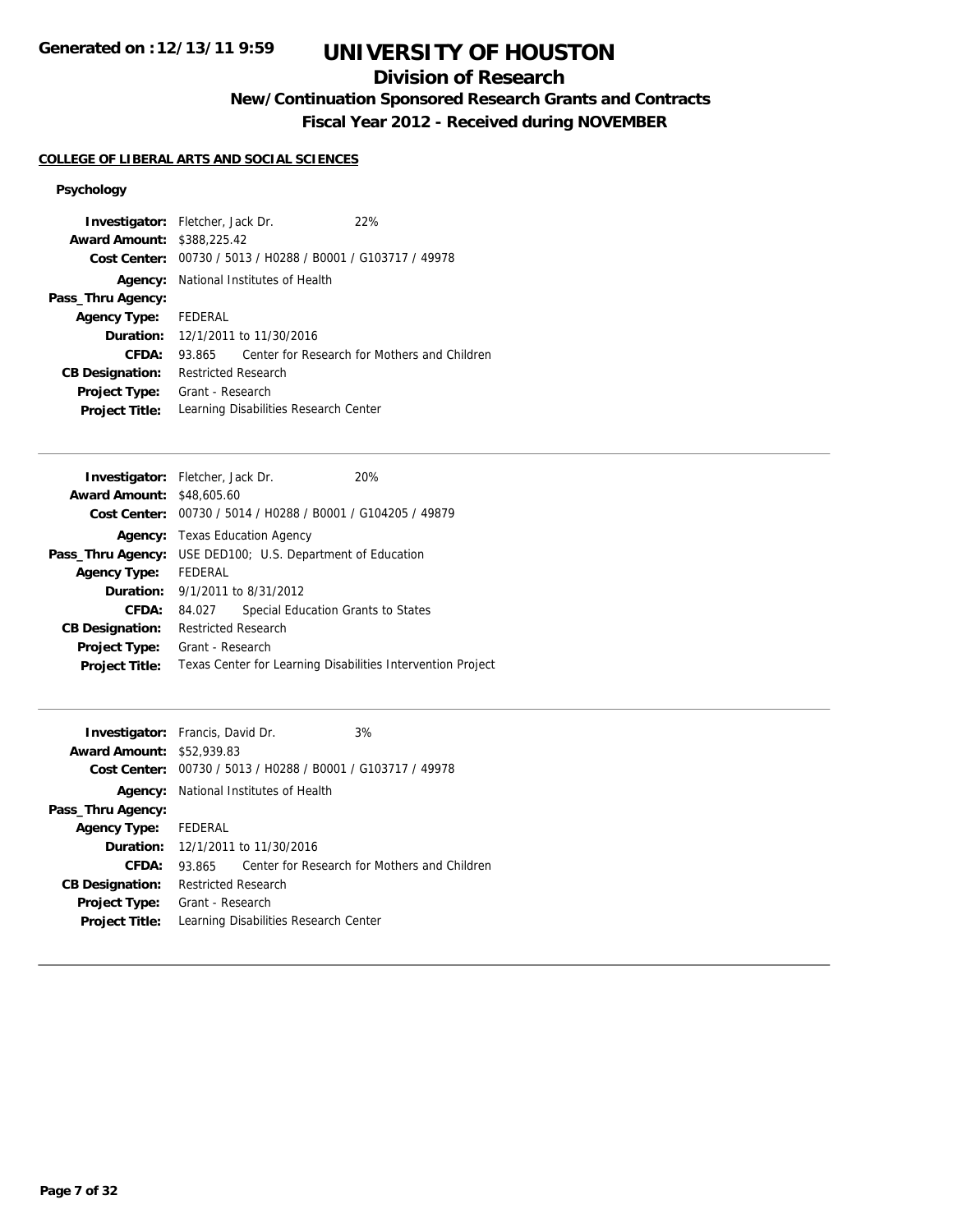## **Division of Research**

## **New/Continuation Sponsored Research Grants and Contracts**

**Fiscal Year 2012 - Received during NOVEMBER**

#### **COLLEGE OF LIBERAL ARTS AND SOCIAL SCIENCES**

#### **Psychology**

|                                   | 100%<br><b>Investigator:</b> Neighbors, Clayton Dr.                                                    |
|-----------------------------------|--------------------------------------------------------------------------------------------------------|
| <b>Award Amount: \$171,561.00</b> |                                                                                                        |
|                                   | Cost Center: 00730 / 5021 / H0125 / B0001 / G103694 / 49559                                            |
|                                   | <b>Agency:</b> Institute for Research on Gambling Disorders                                            |
| Pass_Thru Agency:                 |                                                                                                        |
| <b>Agency Type:</b>               | NON PROFIT                                                                                             |
|                                   | <b>Duration:</b> 7/1/2011 to 1/31/2013                                                                 |
| <b>CFDA:</b>                      |                                                                                                        |
| <b>CB Designation:</b>            | <b>Restricted Research</b>                                                                             |
| <b>Project Type:</b>              | Grant - Research                                                                                       |
| <b>Project Title:</b>             | A Randomized Controlled Trial of Personalized Normative Feedback for Problem Gambling College Students |

|                                  | 100%<br><b>Investigator:</b> Vincent, John P. Dr.                                                     |
|----------------------------------|-------------------------------------------------------------------------------------------------------|
| <b>Award Amount: \$9,011.00</b>  |                                                                                                       |
|                                  | Cost Center: 00730 / 5043 / H0125 / B0001 / G104485 / 49941                                           |
|                                  | <b>Agency:</b> Baylor College of Medicine                                                             |
|                                  | Pass_Thru Agency: National Institutes of Health                                                       |
| <b>Agency Type:</b>              | FEDERAL                                                                                               |
|                                  | <b>Duration:</b> 9/1/2011 to 4/30/2012                                                                |
| CFDA:                            | Mental Health Research Grants<br>93.242                                                               |
| <b>CB Designation:</b>           | <b>Restricted Research</b>                                                                            |
| <b>Project Type:</b>             | Contract - Research                                                                                   |
| <b>Project Title:</b>            | Lisa Hughes Graduate Student Placement: CBT for Late-Life GAD in Primary Care: Enhancing Outcomes and |
|                                  | <b>Translational Value</b>                                                                            |
|                                  |                                                                                                       |
|                                  |                                                                                                       |
|                                  | <b>Investigator:</b> Neighbors, Clayton Dr.<br>50%                                                    |
| <b>Award Amount: \$15,400.00</b> |                                                                                                       |
|                                  | Cost Center: 00730 / 5013 / H0125 / B0001 / G104219 / 49518                                           |
|                                  | Agency: NIH/Center for Scientific Review                                                              |
| Pass_Thru Agency:                |                                                                                                       |
| <b>Agency Type:</b>              | FEDERAL                                                                                               |
|                                  | <b>Duration:</b> 8/5/2011 to 8/31/2012                                                                |

**Project Title:** F31 Fellowship for Lindsey Rodriguez: Problematic Drinking and Relationship Distress in Married Couples

**CB Designation:** Restricted Research **Project Type:** Grant - Research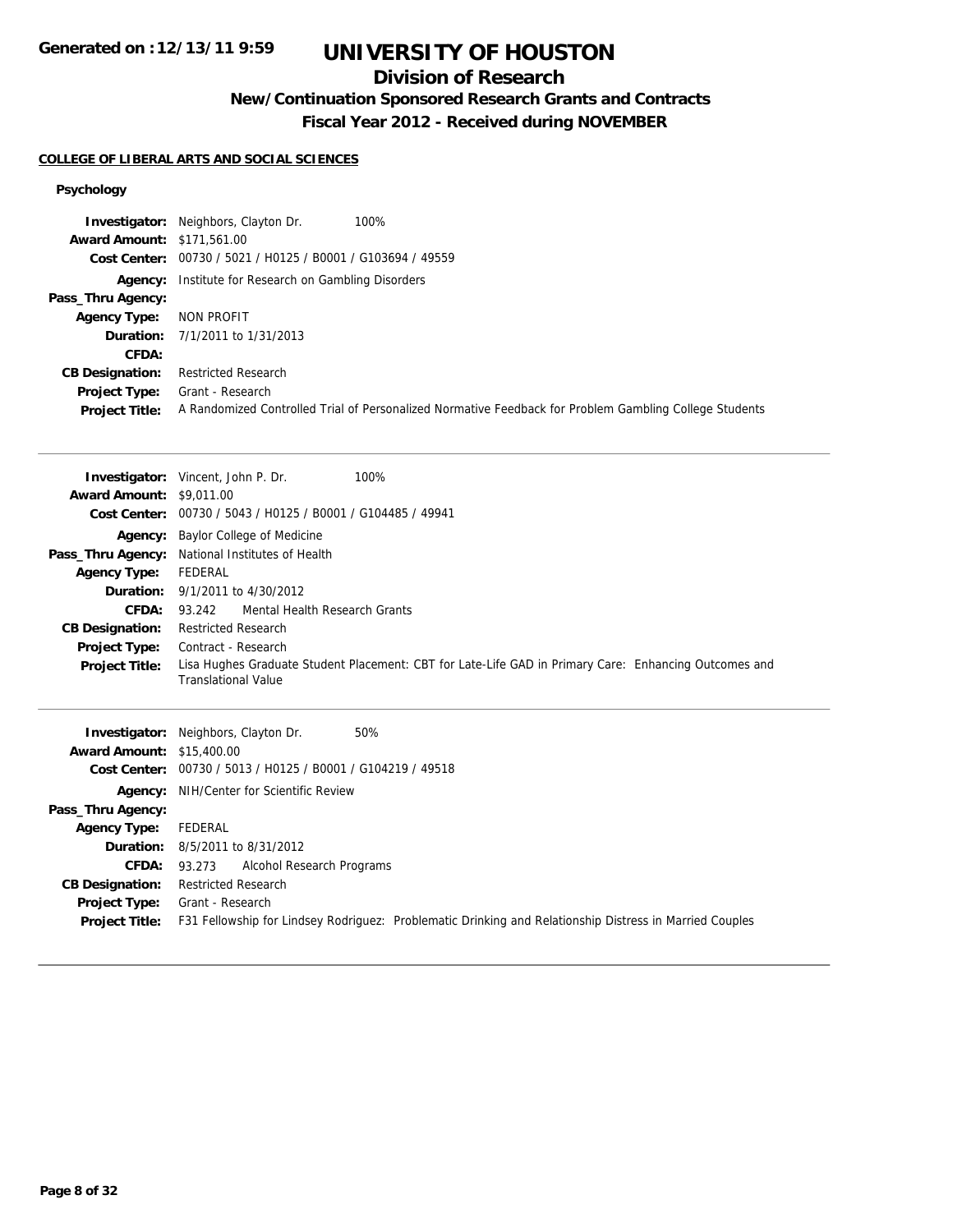## **Division of Research**

## **New/Continuation Sponsored Research Grants and Contracts**

**Fiscal Year 2012 - Received during NOVEMBER**

### **COLLEGE OF LIBERAL ARTS AND SOCIAL SCIENCES**

### **Psychology**

| <b>Investigator:</b> Stuebing, Karla Dr. |                                       |                                                             | 3%                                           |
|------------------------------------------|---------------------------------------|-------------------------------------------------------------|----------------------------------------------|
| <b>Award Amount: \$52,939.83</b>         |                                       |                                                             |                                              |
|                                          |                                       | Cost Center: 00730 / 5013 / H0288 / B0001 / G103717 / 49978 |                                              |
|                                          |                                       | <b>Agency:</b> National Institutes of Health                |                                              |
| Pass_Thru Agency:                        |                                       |                                                             |                                              |
| Agency Type: FEDERAL                     |                                       |                                                             |                                              |
|                                          |                                       | <b>Duration:</b> 12/1/2011 to 11/30/2016                    |                                              |
| <b>CFDA:</b>                             | 93.865                                |                                                             | Center for Research for Mothers and Children |
| <b>CB Designation:</b>                   | <b>Restricted Research</b>            |                                                             |                                              |
| <b>Project Type:</b>                     | Grant - Research                      |                                                             |                                              |
| <b>Project Title:</b>                    | Learning Disabilities Research Center |                                                             |                                              |

| <b>Award Amount: \$22,353,00</b><br>Cost Center: $00730 / 5043 / 40125 / 80001 / 6104303 / 49960$<br>Massachusetts General Hospital - East<br>Agency:<br>National Institute on Drug Abuse<br>Pass_Thru Agency:<br>FEDERAL<br><b>Agency Type:</b><br><b>Duration:</b> 9/1/2011 to 5/31/2012<br>CFDA:<br>Drug Abuse Research Programs<br>93.279<br><b>Restricted Research</b><br><b>CB Designation:</b><br>Contract - Research<br>Project Type:<br>Integrated Treatment for Smoking Cessation and Anxiety in People Living with HIV<br><b>Project Title:</b> | <b>Investigator:</b> Zvolensky, Michael Dr.<br>100% |
|------------------------------------------------------------------------------------------------------------------------------------------------------------------------------------------------------------------------------------------------------------------------------------------------------------------------------------------------------------------------------------------------------------------------------------------------------------------------------------------------------------------------------------------------------------|-----------------------------------------------------|
|                                                                                                                                                                                                                                                                                                                                                                                                                                                                                                                                                            |                                                     |
|                                                                                                                                                                                                                                                                                                                                                                                                                                                                                                                                                            |                                                     |
|                                                                                                                                                                                                                                                                                                                                                                                                                                                                                                                                                            |                                                     |
|                                                                                                                                                                                                                                                                                                                                                                                                                                                                                                                                                            |                                                     |
|                                                                                                                                                                                                                                                                                                                                                                                                                                                                                                                                                            |                                                     |
|                                                                                                                                                                                                                                                                                                                                                                                                                                                                                                                                                            |                                                     |
|                                                                                                                                                                                                                                                                                                                                                                                                                                                                                                                                                            |                                                     |
|                                                                                                                                                                                                                                                                                                                                                                                                                                                                                                                                                            |                                                     |
|                                                                                                                                                                                                                                                                                                                                                                                                                                                                                                                                                            |                                                     |
|                                                                                                                                                                                                                                                                                                                                                                                                                                                                                                                                                            |                                                     |

|                            |  | 3%                                                                                                                                                                                                                                                                                      |
|----------------------------|--|-----------------------------------------------------------------------------------------------------------------------------------------------------------------------------------------------------------------------------------------------------------------------------------------|
|                            |  |                                                                                                                                                                                                                                                                                         |
|                            |  |                                                                                                                                                                                                                                                                                         |
|                            |  |                                                                                                                                                                                                                                                                                         |
|                            |  |                                                                                                                                                                                                                                                                                         |
| Agency Type: FEDERAL       |  |                                                                                                                                                                                                                                                                                         |
|                            |  |                                                                                                                                                                                                                                                                                         |
|                            |  | Center for Research for Mothers and Children                                                                                                                                                                                                                                            |
| <b>Restricted Research</b> |  |                                                                                                                                                                                                                                                                                         |
| Grant - Research           |  |                                                                                                                                                                                                                                                                                         |
|                            |  |                                                                                                                                                                                                                                                                                         |
|                            |  | <b>Investigator:</b> Cirino, Paul Dr.<br><b>Award Amount: \$52,939.83</b><br>Cost Center: 00730 / 5013 / H0288 / B0001 / G103717 / 49978<br><b>Agency:</b> National Institutes of Health<br><b>Duration:</b> 12/1/2011 to 11/30/2016<br>93.865<br>Learning Disabilities Research Center |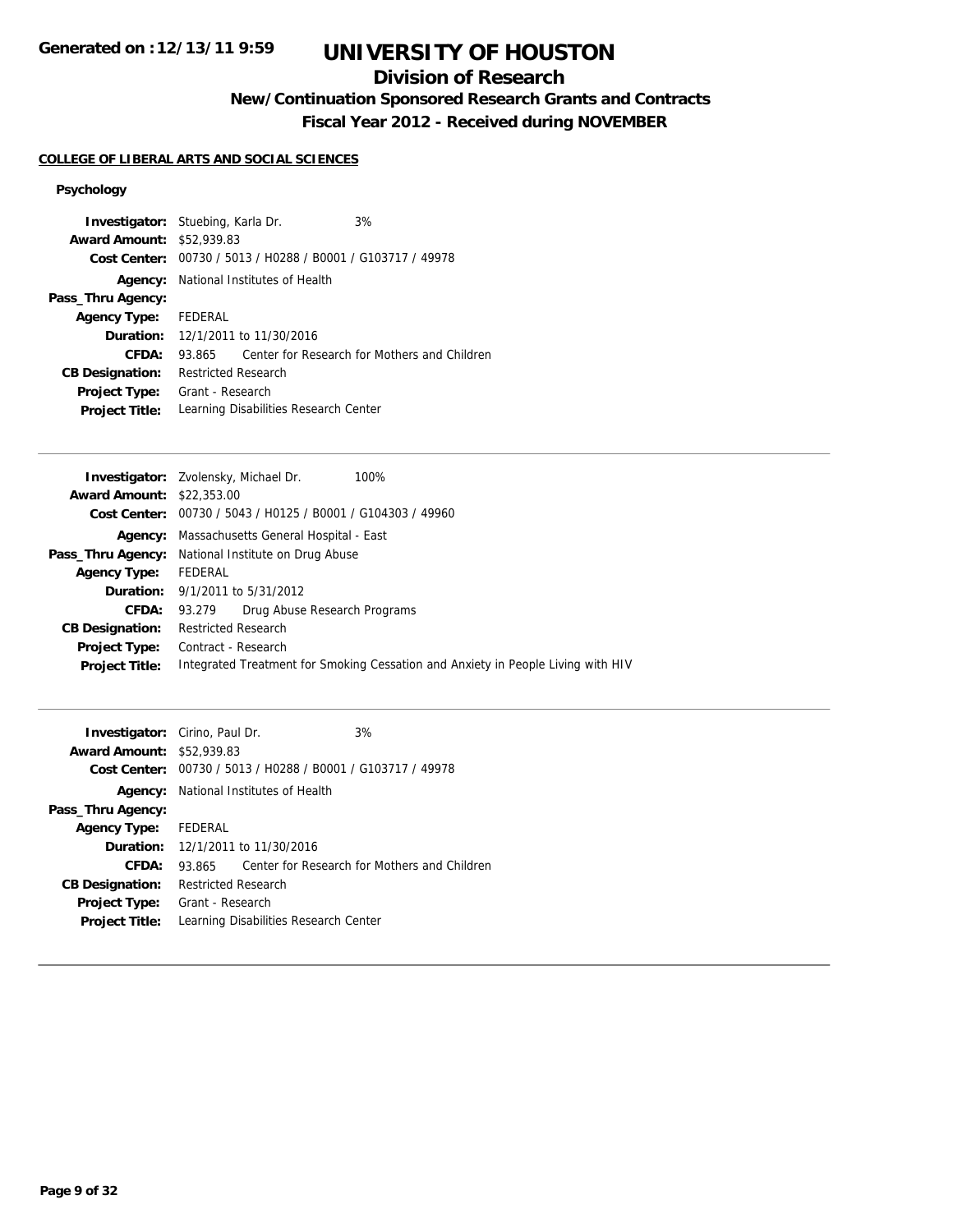## **Division of Research**

## **New/Continuation Sponsored Research Grants and Contracts**

**Fiscal Year 2012 - Received during NOVEMBER**

#### **COLLEGE OF LIBERAL ARTS AND SOCIAL SCIENCES**

#### **Psychology**

| <b>Award Amount: \$19,084.00</b> | <b>Investigator:</b> Massman, Paul Dr.                      | 100%                                                                                 |
|----------------------------------|-------------------------------------------------------------|--------------------------------------------------------------------------------------|
|                                  | Cost Center: 00730 / 5022 / H0125 / B0001 / G104200 / 49444 |                                                                                      |
|                                  |                                                             |                                                                                      |
| Agency:                          | Houston Neuropsychology Group                               |                                                                                      |
| Pass_Thru Agency:                |                                                             |                                                                                      |
| <b>Agency Type:</b>              | PROFIT                                                      |                                                                                      |
|                                  | <b>Duration:</b> 9/1/2011 to 8/31/2012                      |                                                                                      |
| CFDA:                            |                                                             |                                                                                      |
| <b>CB Designation:</b>           | <b>Restricted Research</b>                                  |                                                                                      |
| Project Type:                    | Contract - Research                                         |                                                                                      |
| <b>Project Title:</b>            |                                                             | Jonathan Grabyan: Clinical Neuropsychology Training-Houston Neuro Group-Largen/Davis |

|                                  | <b>Investigator:</b> Massman, Paul Dr.                      | 100%                                                                                          |
|----------------------------------|-------------------------------------------------------------|-----------------------------------------------------------------------------------------------|
| <b>Award Amount: \$36,531,00</b> |                                                             |                                                                                               |
|                                  | Cost Center: 00730 / 5021 / H0125 / B0100 / G104182 / 49476 |                                                                                               |
| Agency:                          | <b>Baylor College of Medicine</b>                           |                                                                                               |
| Pass_Thru Agency:                |                                                             |                                                                                               |
| <b>Agency Type:</b>              | UNIVERSITY                                                  |                                                                                               |
|                                  | <b>Duration:</b> $9/1/2011$ to $8/31/2012$                  |                                                                                               |
| CFDA:                            |                                                             |                                                                                               |
| <b>CB Designation:</b>           | Non Restricted Research                                     |                                                                                               |
| <b>Project Type:</b>             | Contract - Research                                         |                                                                                               |
| <b>Project Title:</b>            |                                                             | Clinical Neuropsychology Training - BCM: TCH Meyer Center - PI Dr. Iovino: Student Amy Treble |

| <b>Award Amount: \$60,777,00</b>              | 100%<br><b>Investigator:</b> Neighbors, Clayton Dr.<br>Cost Center: 00730 / 5013 / H0125 / B0001 / G101165 / 46008            |
|-----------------------------------------------|-------------------------------------------------------------------------------------------------------------------------------|
|                                               | <b>Agency:</b> University of Washington                                                                                       |
|                                               | Pass_Thru Agency: U.S. Army Medical Research and Material Command                                                             |
| Agency Type:                                  | FEDERAL                                                                                                                       |
|                                               | <b>Duration:</b> $9/1/2009$ to $9/30/2012$                                                                                    |
| <b>CFDA:</b>                                  | Military Medical Research and Development<br>12.420                                                                           |
| <b>CB Designation:</b>                        | <b>Restricted Research</b>                                                                                                    |
| <b>Project Type:</b><br><b>Project Title:</b> | Grant - Research<br>Motivating Treatment Seeking and Behavior Change by Untreated Military Personnel Abusing Alcohol or Drugs |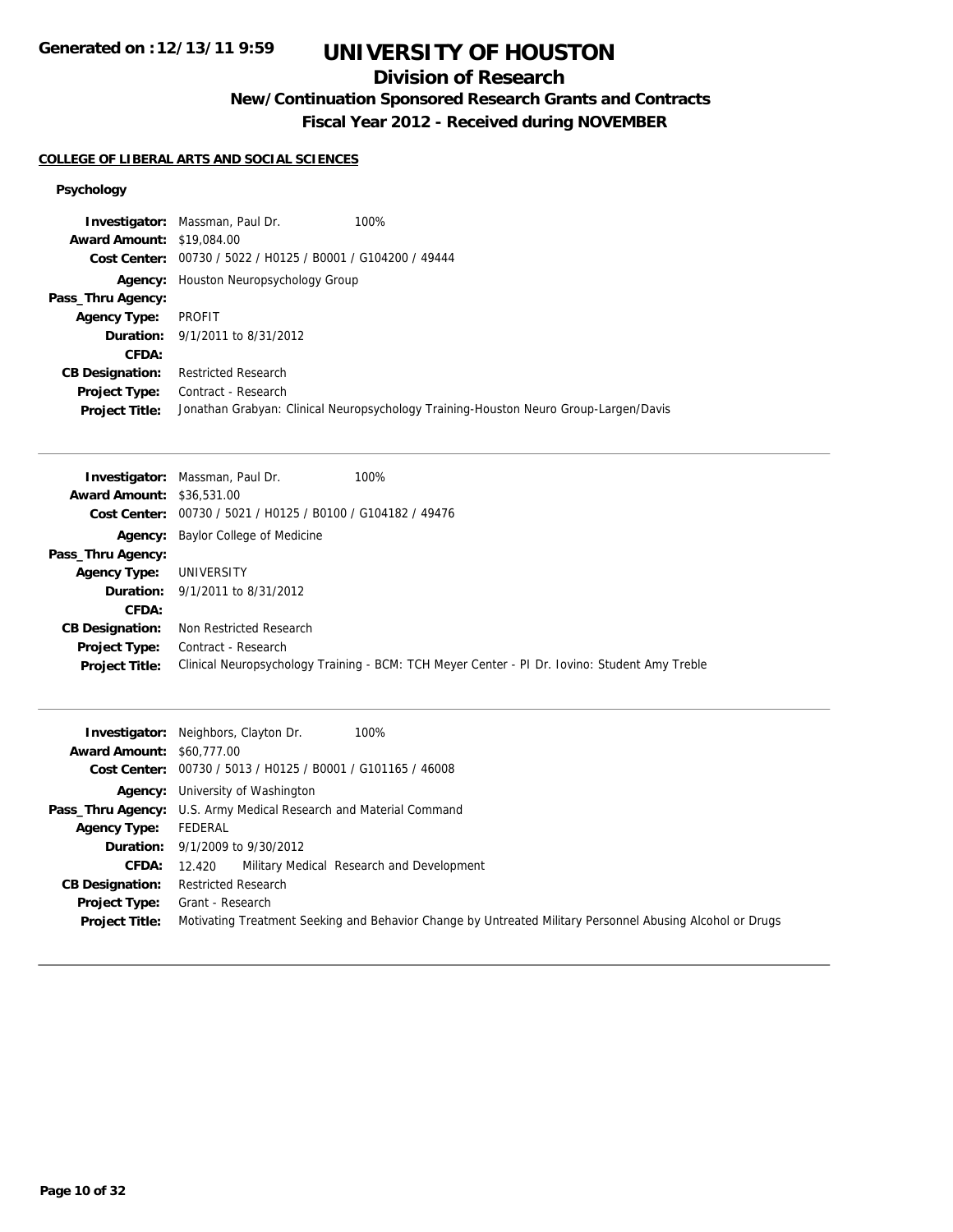## **Division of Research**

## **New/Continuation Sponsored Research Grants and Contracts**

**Fiscal Year 2012 - Received during NOVEMBER**

#### **COLLEGE OF LIBERAL ARTS AND SOCIAL SCIENCES**

## **Psychology**

|                                  | 50%<br><b>Investigator:</b> Knee, C. Raymond Dr.                                                        |
|----------------------------------|---------------------------------------------------------------------------------------------------------|
| <b>Award Amount: \$15,400.00</b> |                                                                                                         |
|                                  | Cost Center: 00730 / 5013 / H0125 / B0001 / G104219 / 49518                                             |
|                                  | <b>Agency:</b> NIH/Center for Scientific Review                                                         |
| Pass_Thru Agency:                |                                                                                                         |
| <b>Agency Type:</b>              | FEDERAL                                                                                                 |
|                                  | <b>Duration:</b> 8/5/2011 to 8/31/2012                                                                  |
| <b>CFDA:</b>                     | 93.273 Alcohol Research Programs                                                                        |
| <b>CB Designation:</b>           | <b>Restricted Research</b>                                                                              |
| Project Type:                    | Grant - Research                                                                                        |
| <b>Project Title:</b>            | F31 Fellowship for Lindsey Rodriguez: Problematic Drinking and Relationship Distress in Married Couples |

#### **Sociology**

|                                  | <b>Investigator:</b> Saint Onge, Jarron Dr.    | 80%                                                                              |
|----------------------------------|------------------------------------------------|----------------------------------------------------------------------------------|
| <b>Award Amount: \$54,502.40</b> |                                                |                                                                                  |
| Cost Center:                     | 00730 / 5013 / H0126 / B0001 / G102870 / 49478 |                                                                                  |
| Agency:                          | National Institutes of Health                  |                                                                                  |
| Pass_Thru Agency:                |                                                |                                                                                  |
| <b>Agency Type:</b>              | FEDERAL                                        |                                                                                  |
|                                  | <b>Duration:</b> 9/1/2011 to 8/31/2012         |                                                                                  |
| CFDA:                            | Aging Research<br>93.866                       |                                                                                  |
| <b>CB Designation:</b>           | <b>Restricted Research</b>                     |                                                                                  |
| <b>Project Type:</b>             | Grant - Research                               |                                                                                  |
| <b>Project Title:</b>            |                                                | Race/Ethnic and Sex Differences in Health Behavior Patterns in the United States |

#### **COLLEGE OF NATURAL SCIENCES AND MATHEMATICS**

#### **Biology/Biochemistry**

|                                  | <b>Investigator:</b> Delcour, Anne Dr.         | 100%                                                        |
|----------------------------------|------------------------------------------------|-------------------------------------------------------------|
| <b>Award Amount: \$50,000.00</b> |                                                |                                                             |
|                                  |                                                | Cost Center: 00730 / 5013 / H0104 / B0001 / G103305 / 49920 |
| Agency:                          |                                                | Research Foundation of the State University of New York     |
| Pass_Thru Agency:                | National Institute of General Medical Sciences |                                                             |
| <b>Agency Type:</b>              | FEDERAL                                        |                                                             |
| Duration:                        | 9/30/2011 to 8/31/2012                         |                                                             |
| CFDA:                            | 93.859                                         | Pharmacology, Physiology, and Biological Chemistry Research |
| <b>CB Designation:</b>           | <b>Restricted Research</b>                     |                                                             |
| Project Type:                    | Grant - Research                               |                                                             |
| <b>Project Title:</b>            |                                                | Mechanism of the Usher in Assembly and Secretion of Pili    |
|                                  |                                                |                                                             |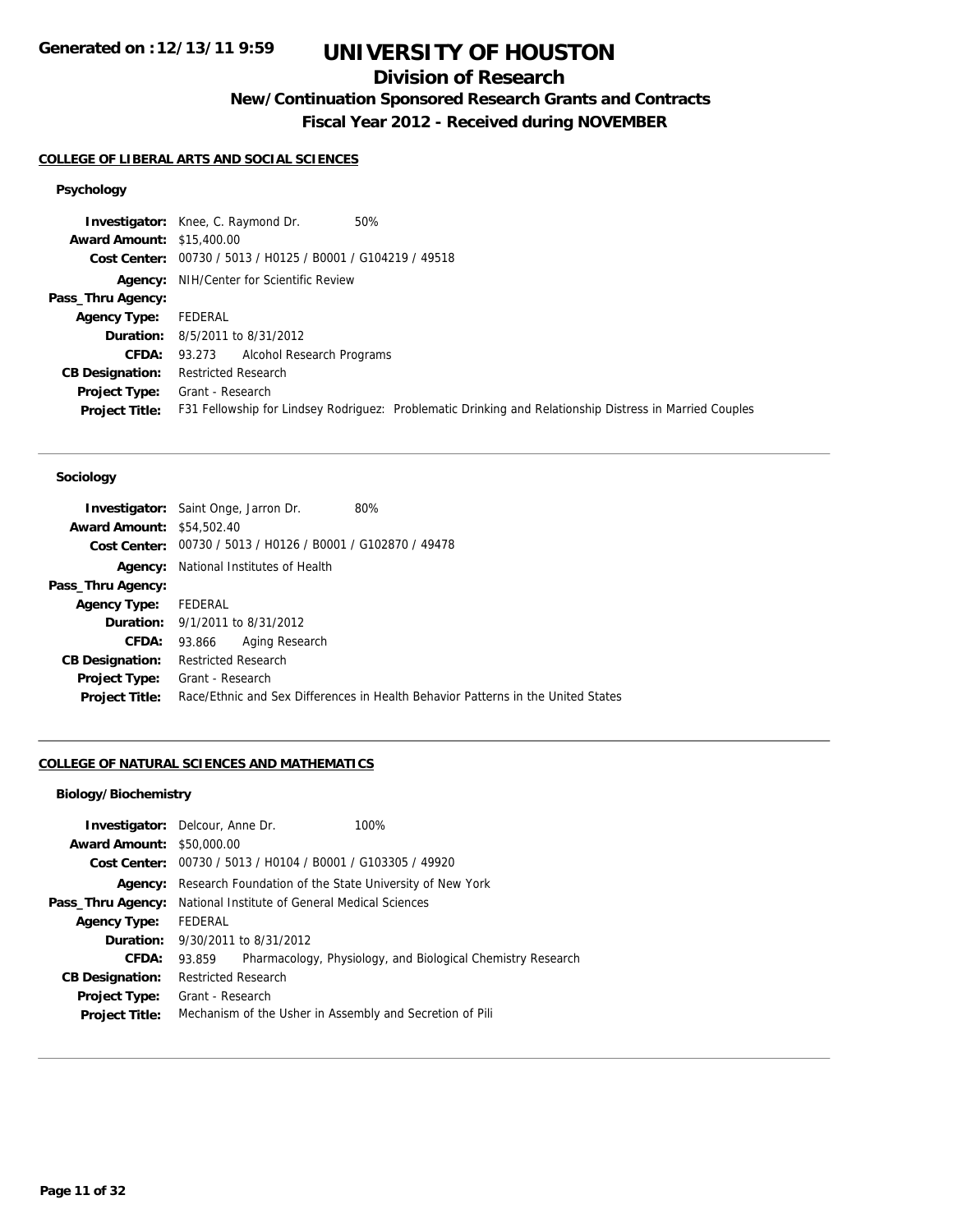### **Division of Research**

**New/Continuation Sponsored Research Grants and Contracts**

**Fiscal Year 2012 - Received during NOVEMBER**

#### **COLLEGE OF NATURAL SCIENCES AND MATHEMATICS**

#### **Biology/Biochemistry**

| <b>Investigator:</b> Strom, Anders Dr.                                     | 50%                                                                       |
|----------------------------------------------------------------------------|---------------------------------------------------------------------------|
| <b>Award Amount: \$22,500.00</b>                                           |                                                                           |
| Cost Center: 00730 / 5016 / H0515 / B0001 / G100307 / 47497                |                                                                           |
| Methodist Hospital Research Institute<br>Agency:                           |                                                                           |
| <b>Pass_Thru Agency:</b> Cancer Prevention and Research Institute of Texas |                                                                           |
| <b>Agency Type: STATE</b>                                                  |                                                                           |
| <b>Duration:</b> 8/1/2010 to 7/31/2012                                     |                                                                           |
|                                                                            |                                                                           |
| <b>Restricted Research</b>                                                 |                                                                           |
| Grant - Research                                                           |                                                                           |
|                                                                            | Ligand-Dependent Stabilization and Rescue of a Comprised Tumor Suppressor |
|                                                                            |                                                                           |

#### **Center for Nuclear Receptors and Cell Signaling**

|                                  | <b>Investigator:</b> Strom, Anders Dr.<br>50%                              |  |
|----------------------------------|----------------------------------------------------------------------------|--|
| <b>Award Amount: \$22,500.00</b> |                                                                            |  |
|                                  | Cost Center: 00730 / 5016 / H0515 / B0001 / G100307 / 47497                |  |
| Agency:                          | Methodist Hospital Research Institute                                      |  |
|                                  | <b>Pass_Thru Agency:</b> Cancer Prevention and Research Institute of Texas |  |
| <b>Agency Type:</b>              | <b>STATE</b>                                                               |  |
|                                  | <b>Duration:</b> 8/1/2010 to 7/31/2012                                     |  |
| CFDA:                            |                                                                            |  |
| <b>CB Designation:</b>           | <b>Restricted Research</b>                                                 |  |
|                                  | <b>Project Type:</b> Grant - Research                                      |  |
| <b>Project Title:</b>            | Ligand-Dependent Stabilization and Rescue of a Comprised Tumor Suppressor  |  |
|                                  |                                                                            |  |

## **Chemistry**

|                        | <b>Investigator:</b> Gilbertson, Scott Dr.     | 100% |
|------------------------|------------------------------------------------|------|
| <b>Award Amount:</b>   | \$30,000.00                                    |      |
| Cost Center:           | 00730 / 5016 / H0107 / B0001 / G104349 / 49959 |      |
| Agency:                | Methodist Hospital Research Institute          |      |
| Pass_Thru Agency:      |                                                |      |
| <b>Agency Type:</b>    | NON PROFIT                                     |      |
| <b>Duration:</b>       | 10/1/2011 to 9/30/2012                         |      |
| CFDA:                  |                                                |      |
| <b>CB Designation:</b> | <b>Restricted Research</b>                     |      |
| <b>Project Type:</b>   | Grant - Research                               |      |
| <b>Project Title:</b>  | Design and Synthesis of PPAR-gamma inhibitors  |      |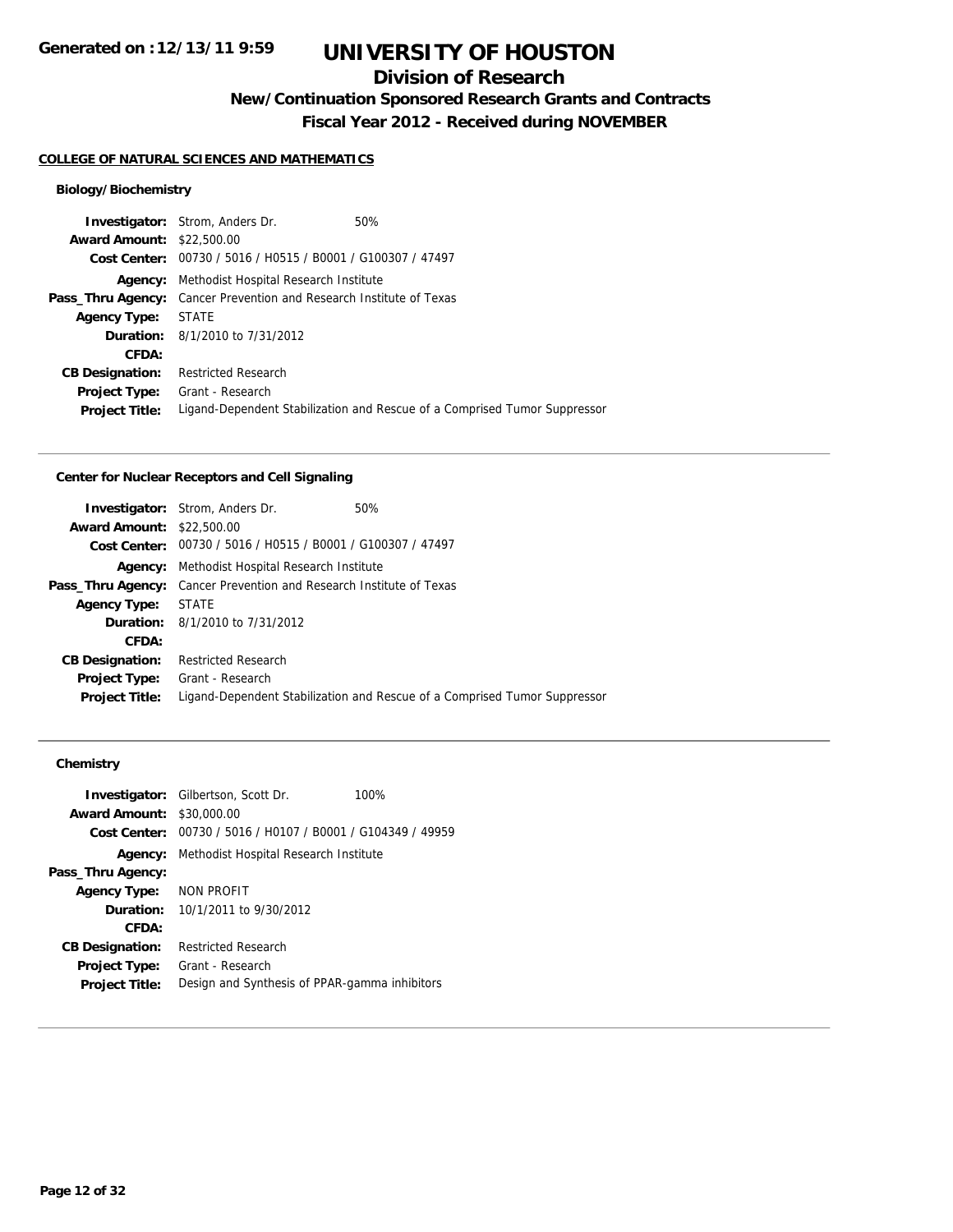## **Division of Research**

**New/Continuation Sponsored Research Grants and Contracts**

**Fiscal Year 2012 - Received during NOVEMBER**

#### **COLLEGE OF NATURAL SCIENCES AND MATHEMATICS**

#### **Chemistry**

| <b>Award Amount: \$40,965.00</b><br>Cost Center: 00730 / 5013 / H0107 / B0001 / G101527 / 49567<br>Methodist Hospital Research Institute<br>Agency:<br>U.S. Army Medical Research Acquisition Activity<br>Pass_Thru Agency:<br>FEDERAL<br><b>Agency Type:</b><br><b>Duration:</b> $4/15/2011$ to $4/15/2013$<br>CFDA:<br>Military Medical Research and Development<br>12.420<br><b>Restricted Research</b><br><b>CB Designation:</b><br>Grant - Research |               | <b>Investigator:</b> Lee, T. Randall Dr. | 100% |
|----------------------------------------------------------------------------------------------------------------------------------------------------------------------------------------------------------------------------------------------------------------------------------------------------------------------------------------------------------------------------------------------------------------------------------------------------------|---------------|------------------------------------------|------|
|                                                                                                                                                                                                                                                                                                                                                                                                                                                          |               |                                          |      |
|                                                                                                                                                                                                                                                                                                                                                                                                                                                          |               |                                          |      |
|                                                                                                                                                                                                                                                                                                                                                                                                                                                          |               |                                          |      |
|                                                                                                                                                                                                                                                                                                                                                                                                                                                          |               |                                          |      |
|                                                                                                                                                                                                                                                                                                                                                                                                                                                          |               |                                          |      |
|                                                                                                                                                                                                                                                                                                                                                                                                                                                          |               |                                          |      |
|                                                                                                                                                                                                                                                                                                                                                                                                                                                          |               |                                          |      |
|                                                                                                                                                                                                                                                                                                                                                                                                                                                          |               |                                          |      |
|                                                                                                                                                                                                                                                                                                                                                                                                                                                          | Project Type: |                                          |      |
| Gold Nanoshells: Delivery of Biological Therapeutics to the Macula<br><b>Project Title:</b>                                                                                                                                                                                                                                                                                                                                                              |               |                                          |      |

#### **Geosciences**

| <b>Investigator:</b> Mann, Paul Dr. |                                                             | 100% |
|-------------------------------------|-------------------------------------------------------------|------|
| <b>Award Amount:</b>                | \$60,000.00                                                 |      |
|                                     | Cost Center: 00730 / 5022 / H0109 / B0001 / G103956 / 49251 |      |
|                                     | <b>Agency:</b> Various Private Profit Agencies              |      |
| Pass_Thru Agency:                   |                                                             |      |
| <b>Agency Type:</b>                 | PROFIT                                                      |      |
|                                     | <b>Duration:</b> 6/1/2011 to 8/31/2014                      |      |
| CFDA:                               |                                                             |      |
| <b>CB Designation:</b>              | <b>Restricted Research</b>                                  |      |
| <b>Project Type:</b>                | Contract - Research                                         |      |
| <b>Project Title:</b>               | Caribbean Basins, Tectonics, and Hydrocarbons - Phase III   |      |
|                                     |                                                             |      |

|                                  | <b>Investigator:</b> Han, De-Hua Dr.                        | 100% |
|----------------------------------|-------------------------------------------------------------|------|
| <b>Award Amount: \$40,000.00</b> |                                                             |      |
|                                  | Cost Center: 00730 / 5022 / H0109 / B0001 / G094777 / 40041 |      |
|                                  | <b>Agency:</b> Various Private Profit Agencies              |      |
| Pass_Thru Agency:                |                                                             |      |
| Agency Type: PROFIT              |                                                             |      |
|                                  | <b>Duration:</b> $1/1/2007$ to $12/31/2020$                 |      |
| CFDA:                            |                                                             |      |
| <b>CB Designation:</b>           | <b>Restricted Research</b>                                  |      |
| <b>Project Type:</b>             | Contract - Research                                         |      |
| <b>Project Title:</b>            | Fluid & Rock Properties and Seismic Hydrocarbon Indicators  |      |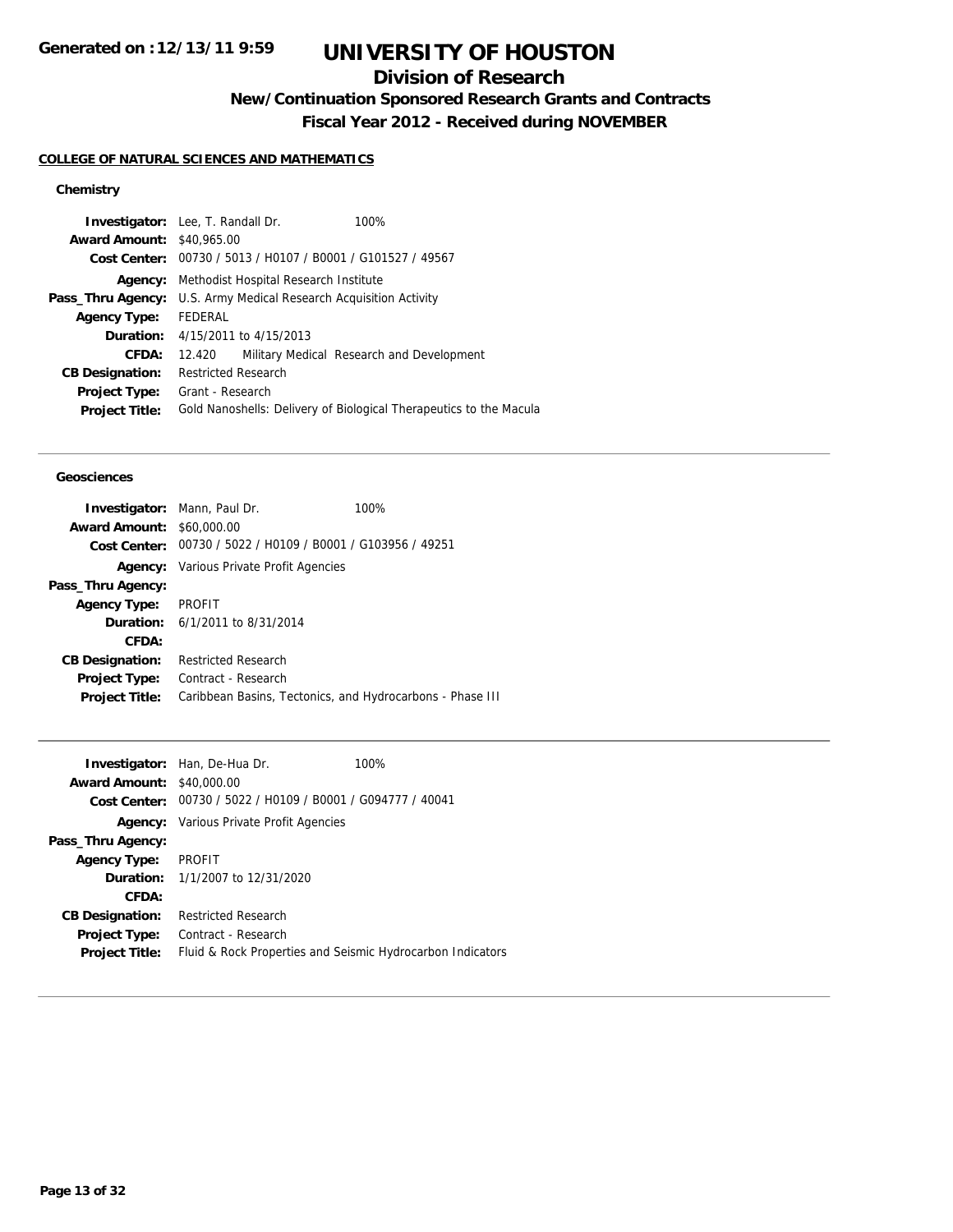## **Division of Research**

**New/Continuation Sponsored Research Grants and Contracts**

**Fiscal Year 2012 - Received during NOVEMBER**

#### **COLLEGE OF NATURAL SCIENCES AND MATHEMATICS**

#### **Geosciences**

| 50%<br><b>Investigator:</b> Jiang, Xun Dr.                                                                   |
|--------------------------------------------------------------------------------------------------------------|
| <b>Award Amount: \$25,000.00</b>                                                                             |
| Cost Center: 00730 / 5043 / H0429 / B0001 / G104348 / 49910                                                  |
| <b>Agency:</b> Jet Propulsion Laboratory                                                                     |
| <b>Pass_Thru Agency:</b> NASA - National Aeronautics and Space Administration - Headquarters (Wash., D.C.)   |
| FEDERAL                                                                                                      |
| 10/27/2011 to 12/18/2011                                                                                     |
| Aerospace Education Services Program<br>43.001                                                               |
| <b>Restricted Research</b>                                                                                   |
| Contract - Research                                                                                          |
| Physical Processes in Global Climate Models Using Atmospheric Infrared Sounder (AIRS) Composition Retrievals |
|                                                                                                              |

#### **Institute for Multidimensional Air Quality Studies**

| <b>Investigator:</b> Jiang, Xun Dr. | 50%                                                         |                                                                                                              |
|-------------------------------------|-------------------------------------------------------------|--------------------------------------------------------------------------------------------------------------|
| <b>Award Amount: \$25,000.00</b>    |                                                             |                                                                                                              |
|                                     | Cost Center: 00730 / 5043 / H0429 / B0001 / G104348 / 49910 |                                                                                                              |
|                                     | <b>Agency:</b> Jet Propulsion Laboratory                    |                                                                                                              |
|                                     |                                                             | <b>Pass_Thru Agency:</b> NASA - National Aeronautics and Space Administration - Headquarters (Wash., D.C.)   |
| <b>Agency Type:</b>                 | FEDERAL                                                     |                                                                                                              |
|                                     | <b>Duration:</b> 10/27/2011 to 12/18/2011                   |                                                                                                              |
| CFDA:                               | Aerospace Education Services Program<br>43.001              |                                                                                                              |
| <b>CB Designation:</b>              | <b>Restricted Research</b>                                  |                                                                                                              |
| Project Type:                       | Contract - Research                                         |                                                                                                              |
| <b>Project Title:</b>               |                                                             | Physical Processes in Global Climate Models Using Atmospheric Infrared Sounder (AIRS) Composition Retrievals |

#### **Mathematics**

|                                  | <b>Investigator:</b> Bodmann, Bernhard Dr.                                                        | 100% |  |
|----------------------------------|---------------------------------------------------------------------------------------------------|------|--|
| <b>Award Amount: \$39,123.00</b> |                                                                                                   |      |  |
|                                  | Cost Center: 00730 / 5013 / H0110 / B0001 / G101641 / 49392                                       |      |  |
|                                  | <b>Agency:</b> University of Missouri                                                             |      |  |
|                                  | <b>Pass_Thru Agency:</b> U.S. Department of Defense - Air Force Defense Research Sciences Program |      |  |
| <b>Agency Type:</b>              | FEDERAL                                                                                           |      |  |
|                                  | <b>Duration:</b> 9/1/2011 to 8/14/2012                                                            |      |  |
| CFDA:                            | 12.800 Air Force Defense Research Sciences Program                                                |      |  |
| <b>CB Designation:</b>           | <b>Restricted Research</b>                                                                        |      |  |
|                                  | <b>Project Type:</b> Grant - Research                                                             |      |  |
| <b>Project Title:</b>            | Frames for Compressive Sensing                                                                    |      |  |
|                                  |                                                                                                   |      |  |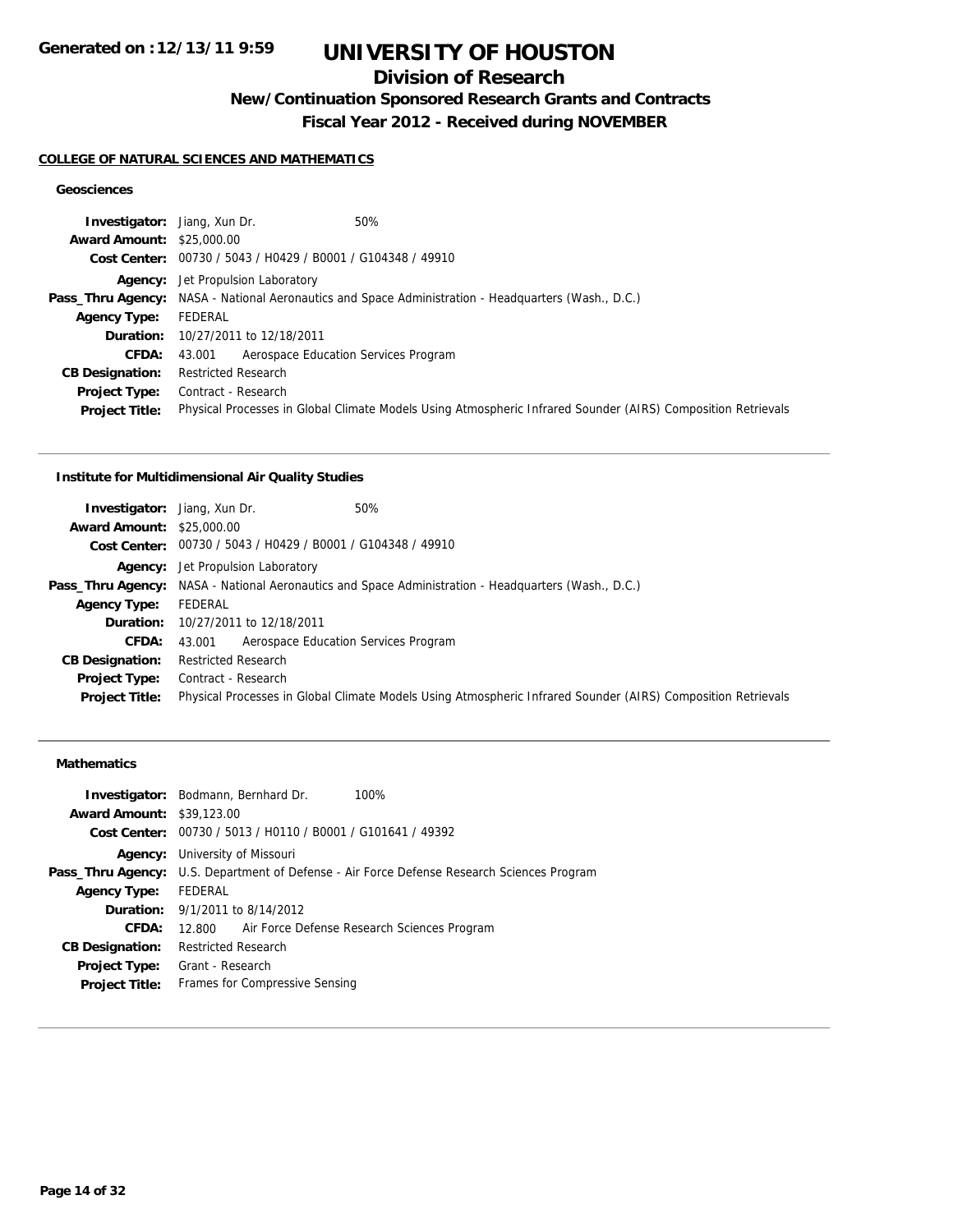## **Division of Research**

**New/Continuation Sponsored Research Grants and Contracts**

**Fiscal Year 2012 - Received during NOVEMBER**

#### **COLLEGE OF NATURAL SCIENCES AND MATHEMATICS**

#### **Mathematics**

|                                   | <b>Investigator:</b> Kuznetsov, Yuri Dr.                    | 100% |
|-----------------------------------|-------------------------------------------------------------|------|
| <b>Award Amount: \$135,000.00</b> |                                                             |      |
|                                   | Cost Center: 00730 / 5022 / H0110 / B0001 / G104522 / 49946 |      |
|                                   | <b>Agency:</b> ExxonMobil Upstream Research Co.             |      |
| Pass_Thru Agency:                 |                                                             |      |
| <b>Agency Type:</b>               | <b>PROFIT</b>                                               |      |
|                                   | <b>Duration:</b> $10/1/2011$ to $1/1/2013$                  |      |
| CFDA:                             |                                                             |      |
| <b>CB Designation:</b>            | <b>Restricted Research</b>                                  |      |
| <b>Project Type:</b>              | Grant - Research                                            |      |
| <b>Project Title:</b>             | ExxonMobil Upstream Research Agreement Number EM05761       |      |

|                                  | <b>Investigator:</b> Azencott, Robert Dr.                   | 100%                                                            |
|----------------------------------|-------------------------------------------------------------|-----------------------------------------------------------------|
| <b>Award Amount: \$25,902.00</b> |                                                             |                                                                 |
|                                  | Cost Center: 00730 / 5021 / H0110 / B0001 / G104190 / 49662 |                                                                 |
| Agency:                          | Methodist Hospital Research Institute                       |                                                                 |
| Pass_Thru Agency:                |                                                             |                                                                 |
| <b>Agency Type:</b>              | NON PROFIT                                                  |                                                                 |
|                                  | <b>Duration:</b> 8/15/2011 to 1/15/2012                     |                                                                 |
| CFDA:                            |                                                             |                                                                 |
| <b>CB Designation:</b>           | <b>Restricted Research</b>                                  |                                                                 |
| Project Type:                    | Contract - Research                                         |                                                                 |
| <b>Project Title:</b>            |                                                             | Strain and Stress Computerized Analysis for Human Mitral Valves |
|                                  |                                                             |                                                                 |

#### **Physics**

|                                  | <b>Investigator:</b> Weglein, Arthur Dr.                    | 100% |
|----------------------------------|-------------------------------------------------------------|------|
| <b>Award Amount: \$99,400.00</b> |                                                             |      |
|                                  | Cost Center: 00730 / 5022 / H0112 / B0001 / G094786 / 40040 |      |
|                                  | <b>Agency:</b> Various Private Profit Agencies              |      |
| Pass_Thru Agency:                |                                                             |      |
| <b>Agency Type:</b>              | <b>PROFIT</b>                                               |      |
|                                  | <b>Duration:</b> 1/1/2007 to 12/31/2014                     |      |
| CFDA:                            |                                                             |      |
| <b>CB Designation:</b>           | <b>Restricted Research</b>                                  |      |
| Project Type:                    | Contract - Research                                         |      |
| <b>Project Title:</b>            | Mission-Oriented Seismic Research Program                   |      |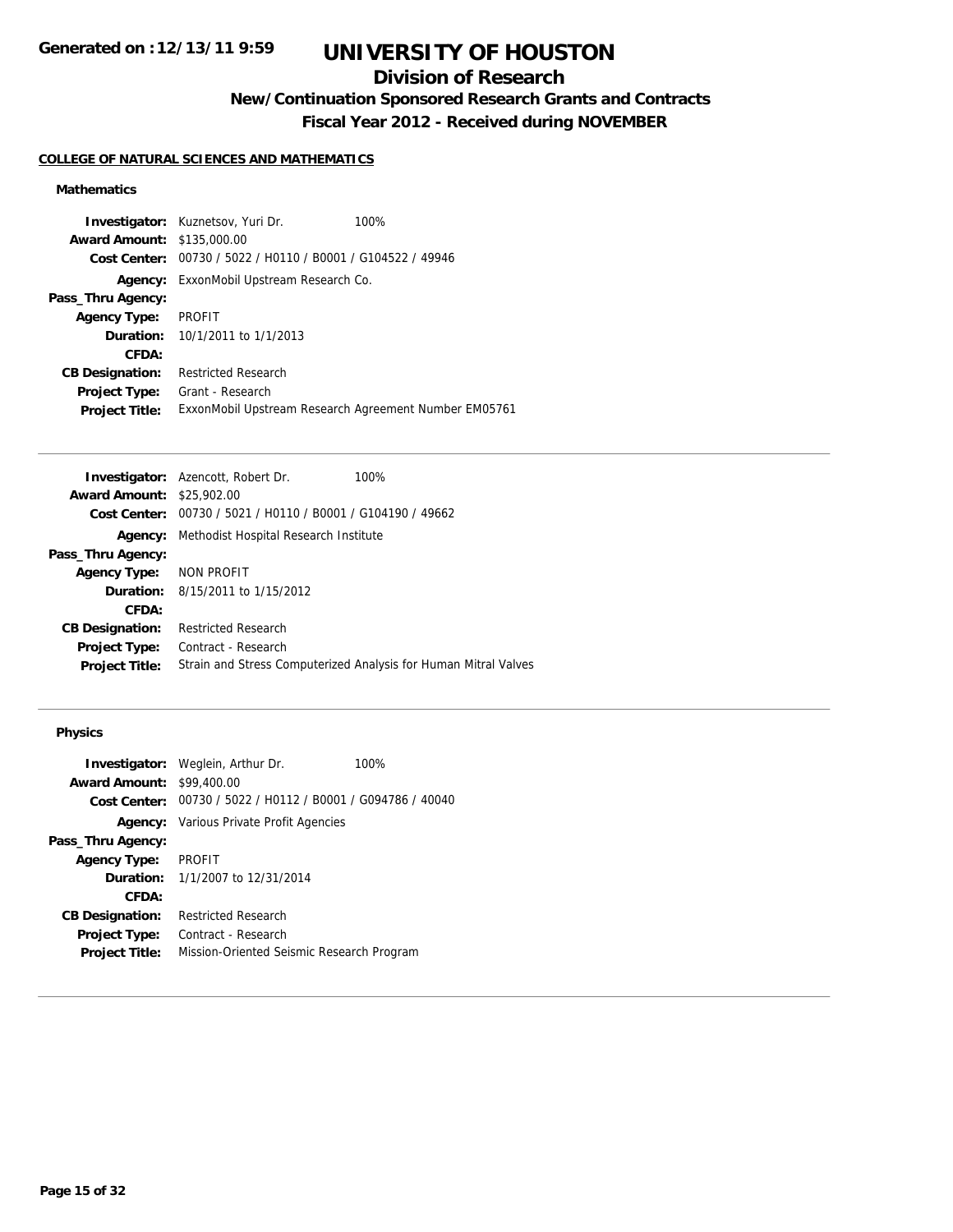## **Division of Research**

**New/Continuation Sponsored Research Grants and Contracts**

**Fiscal Year 2012 - Received during NOVEMBER**

#### **COLLEGE OF NATURAL SCIENCES AND MATHEMATICS**

#### **Physics**

| <b>Award Amount: \$121,302.00</b><br>Cost Center: 00730 / 5013 / H0112 / B0001 / G098338 / 45661<br>Princeton University<br>Agency:<br>NSF/Engineering<br>FEDERAL<br><b>Agency Type:</b><br><b>Duration:</b> 10/1/2009 to 9/30/2012<br>CFDA:<br>Mathematical and Physical Sciences<br>47.049<br>Restricted Research<br><b>CB Designation:</b><br>Grant - Research<br><b>Project Type:</b><br><b>Project Title:</b> |                   | <b>Investigator:</b> Hungerford, Ed V. Dr.     | 100% |  |
|--------------------------------------------------------------------------------------------------------------------------------------------------------------------------------------------------------------------------------------------------------------------------------------------------------------------------------------------------------------------------------------------------------------------|-------------------|------------------------------------------------|------|--|
|                                                                                                                                                                                                                                                                                                                                                                                                                    |                   |                                                |      |  |
|                                                                                                                                                                                                                                                                                                                                                                                                                    |                   |                                                |      |  |
|                                                                                                                                                                                                                                                                                                                                                                                                                    |                   |                                                |      |  |
|                                                                                                                                                                                                                                                                                                                                                                                                                    | Pass_Thru Agency: |                                                |      |  |
|                                                                                                                                                                                                                                                                                                                                                                                                                    |                   |                                                |      |  |
|                                                                                                                                                                                                                                                                                                                                                                                                                    |                   |                                                |      |  |
|                                                                                                                                                                                                                                                                                                                                                                                                                    |                   |                                                |      |  |
|                                                                                                                                                                                                                                                                                                                                                                                                                    |                   |                                                |      |  |
|                                                                                                                                                                                                                                                                                                                                                                                                                    |                   |                                                |      |  |
|                                                                                                                                                                                                                                                                                                                                                                                                                    |                   | COLLABORATIVE RESEARCH: MAX DEPLETED ARGON TPC |      |  |

#### **COLLEGE OF OPTOMETRY**

#### **Optometry, Community**

|                        | 100%<br><b>Investigator:</b> Bergmanson, Jan P. G. Dr.                  |
|------------------------|-------------------------------------------------------------------------|
| <b>Award Amount:</b>   | \$20,000.00                                                             |
|                        | Cost Center: 00730 / 5022 / H0114 / B0001 / G099822 / 45027             |
|                        | <b>Agency:</b> Cooper Vision, Inc.                                      |
| Pass_Thru Agency:      |                                                                         |
| <b>Agency Type:</b>    | <b>PROFIT</b>                                                           |
|                        | <b>Duration:</b> 8/3/2009 to 8/31/2012                                  |
| CFDA:                  |                                                                         |
| <b>CB Designation:</b> | <b>Restricted Research</b>                                              |
| <b>Project Type:</b>   | Contract - Research                                                     |
| <b>Project Title:</b>  | Clinical Evaluation of Silicone Hydrogel (SiHy) Contact Lenses CV-09-23 |
|                        |                                                                         |

|                                   | <b>Investigator:</b> Smith III, Earl L. Dr.                 | 100% |
|-----------------------------------|-------------------------------------------------------------|------|
| <b>Award Amount: \$102,280.00</b> |                                                             |      |
|                                   | Cost Center: 00730 / 5021 / H0114 / B0001 / G090297 / 35093 |      |
|                                   | <b>Agency:</b> Brien Holden Vision Institute                |      |
| Pass_Thru Agency:                 |                                                             |      |
| Agency Type: UNIVERSITY           |                                                             |      |
|                                   | <b>Duration:</b> $6/1/2004$ to $6/30/2015$                  |      |
| CFDA:                             |                                                             |      |
| <b>CB Designation:</b>            | <b>Restricted Research</b>                                  |      |
| <b>Project Type:</b>              | Special Research Agreement - Research                       |      |
| <b>Project Title:</b>             | Optical Intervention                                        |      |
|                                   |                                                             |      |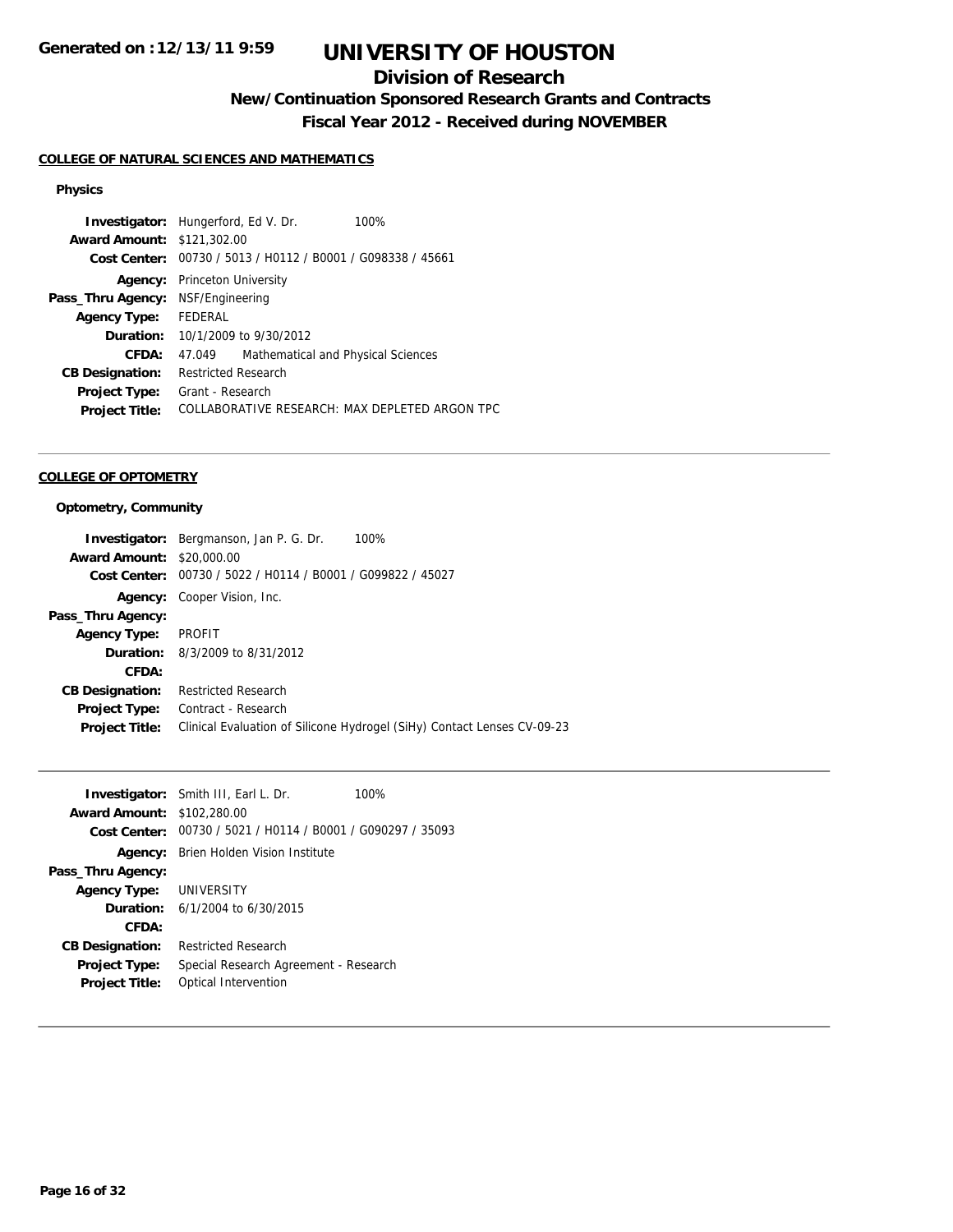## **Division of Research**

## **New/Continuation Sponsored Research Grants and Contracts**

**Fiscal Year 2012 - Received during NOVEMBER**

#### **COLLEGE OF OPTOMETRY**

#### **Optometry, Community**

**Investigator:** Otteson, Deborah Dr. 100% **Award Amount:** \$40,000.00 **Cost Center:** 00730 / 5021 / H0114 / B0001 / G103515 / 49919 **Agency:** The Glaucoma Foundation **Pass\_Thru Agency: Agency Type:** FOUNDATION **Duration:** 12/1/2011 to 12/1/2012 **CFDA: CB Designation:** Restricted Research **Project Type: Project Title:** RE1 silencing transcription factor (REST) as a repressor of neurogenesis by Muller glial-derived stem cells following ganglion cell injury Grant - Research

#### **COLLEGE OF PHARMACY**

#### **Clinical Sciences and Administration**

| <b>Investigator:</b> Yeh, Rosa Dr. |                                                                                     |                                                             | 70%                                                             |
|------------------------------------|-------------------------------------------------------------------------------------|-------------------------------------------------------------|-----------------------------------------------------------------|
| <b>Award Amount: \$4,619.30</b>    |                                                                                     |                                                             |                                                                 |
|                                    |                                                                                     | Cost Center: 00730 / 5013 / H0118 / B0001 / G104277 / 49521 |                                                                 |
| Agency:                            | Baylor College of Medicine                                                          |                                                             |                                                                 |
|                                    | <b>Pass_Thru Agency:</b> National Center for Complementary and Alternative Medicine |                                                             |                                                                 |
| <b>Agency Type:</b>                | FEDERAL                                                                             |                                                             |                                                                 |
|                                    | <b>Duration:</b> 8/1/2011 to 7/31/2012                                              |                                                             |                                                                 |
| CFDA:                              | 93.213                                                                              |                                                             | Research and Training in Complementary and Alternative Medicine |
| <b>CB Designation:</b>             | <b>Restricted Research</b>                                                          |                                                             |                                                                 |
| <b>Project Type:</b>               | Grant - Research                                                                    |                                                             |                                                                 |
| <b>Project Title:</b>              |                                                                                     |                                                             | Phase I Study of EGCG in HIV-1-Infected Individuals             |
|                                    |                                                                                     |                                                             |                                                                 |

#### **Pharmacological and Pharmaceutical Sciences**

|                                                            |  | 100%                                                                                                                                               |
|------------------------------------------------------------|--|----------------------------------------------------------------------------------------------------------------------------------------------------|
| <b>Award Amount: \$268,766.00</b>                          |  |                                                                                                                                                    |
|                                                            |  |                                                                                                                                                    |
| Medical College of Wisconsin                               |  |                                                                                                                                                    |
| National Center for Complementary and Alternative Medicine |  |                                                                                                                                                    |
| FEDERAL                                                    |  |                                                                                                                                                    |
| 9/1/2011 to 8/31/2012<br><b>Duration:</b>                  |  |                                                                                                                                                    |
| 93.913                                                     |  | Grants to States for Operation of Offices of Rural Health                                                                                          |
|                                                            |  |                                                                                                                                                    |
|                                                            |  |                                                                                                                                                    |
| Chemoprevention of lung cancer with red ginseng extracts   |  |                                                                                                                                                    |
|                                                            |  | <b>Investigator:</b> Hu, Ming Dr.<br>Cost Center: 00730 / 5013 / H0117 / B0001 / G104479 / 49967<br><b>Restricted Research</b><br>Grant - Research |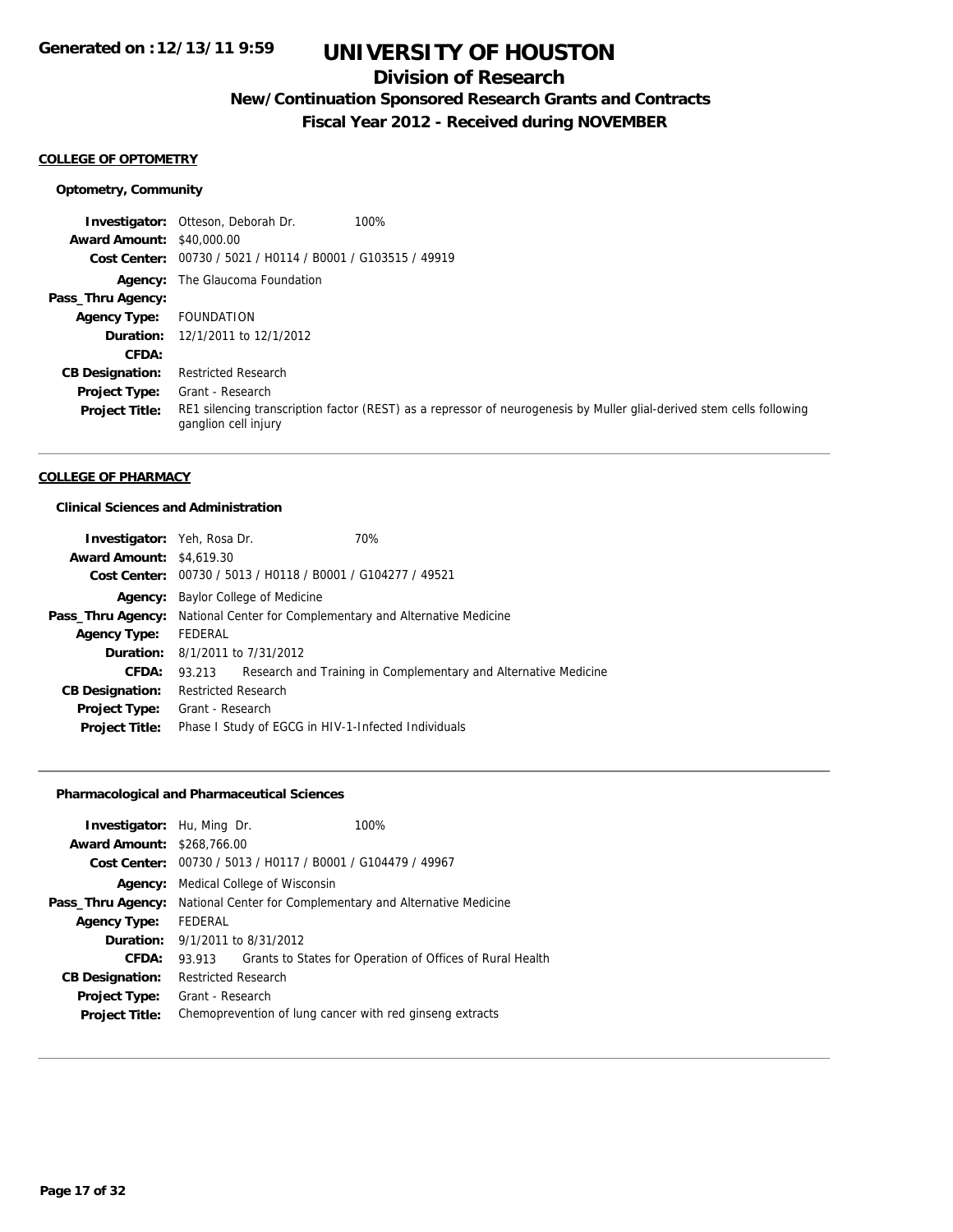## **Division of Research**

**New/Continuation Sponsored Research Grants and Contracts**

**Fiscal Year 2012 - Received during NOVEMBER**

#### **COLLEGE OF PHARMACY**

#### **Pharmacological and Pharmaceutical Sciences**

| <b>Investigator:</b> Hu, Ming Dr.      |                                                            |                                                             | 30%                                                             |
|----------------------------------------|------------------------------------------------------------|-------------------------------------------------------------|-----------------------------------------------------------------|
| <b>Award Amount: \$1,979.70</b>        |                                                            |                                                             |                                                                 |
|                                        |                                                            | Cost Center: 00730 / 5013 / H0118 / B0001 / G104277 / 49521 |                                                                 |
| Agency:                                | Baylor College of Medicine                                 |                                                             |                                                                 |
| Pass_Thru Agency:                      | National Center for Complementary and Alternative Medicine |                                                             |                                                                 |
| <b>Agency Type:</b>                    | FEDERAL                                                    |                                                             |                                                                 |
| <b>Duration:</b> 8/1/2011 to 7/31/2012 |                                                            |                                                             |                                                                 |
| <b>CFDA:</b>                           | 93.213                                                     |                                                             | Research and Training in Complementary and Alternative Medicine |
| <b>CB Designation:</b>                 | <b>Restricted Research</b>                                 |                                                             |                                                                 |
| Project Type:                          | Grant - Research                                           |                                                             |                                                                 |
| <b>Project Title:</b>                  |                                                            |                                                             | Phase I Study of EGCG in HIV-1-Infected Individuals             |
|                                        |                                                            |                                                             |                                                                 |

#### **COLLEGE OF TECHNOLOGY**

#### **Engineering Technology**

|                                  | <b>Investigator:</b> Barbieri, Enrique Dr.     | 20%                                                                                                                          |
|----------------------------------|------------------------------------------------|------------------------------------------------------------------------------------------------------------------------------|
| <b>Award Amount: \$18,400.00</b> |                                                |                                                                                                                              |
| Cost Center:                     | 00730 / 5021 / H0504 / C0001 / G104112 / 49956 |                                                                                                                              |
| Agency:                          | United Engineering Foundation                  |                                                                                                                              |
| Pass_Thru Agency:                |                                                |                                                                                                                              |
| <b>Agency Type:</b>              | FOUNDATION                                     |                                                                                                                              |
| Duration:                        | 1/1/2012 to 12/31/2012                         |                                                                                                                              |
| CFDA:                            |                                                |                                                                                                                              |
| <b>CB Designation:</b>           | Non Research                                   |                                                                                                                              |
| <b>Project Type:</b>             | Grant - Public Service                         |                                                                                                                              |
| <b>Project Title:</b>            | Opportunities in the Hispanic Community        | Invenciones de la Inventiva: Employing KUHF <sub>/S</sub> ¿Engines of Our Ingenuity, to Increase STEM Interest and Education |

#### **Texas Manufacturing Assistance Center**

| <b>Investigator:</b> Fitzgibbon, William E. Dr.<br>100%                                         |
|-------------------------------------------------------------------------------------------------|
| <b>Award Amount: \$342,089.00</b>                                                               |
| Cost Center: 00730 / 5015 / H0281 / C0001 / G104509 / 49939                                     |
| U.S. Department of Commerce-National Institute of Standards and Technology<br>Agency:           |
| U.S. Department of Commerce-National Institute of Standards and Technology<br>Pass_Thru Agency: |
| FEDERAL                                                                                         |
| <b>Duration:</b> 9/1/2011 to 8/31/2012                                                          |
| Manufacturing Extension Partnership<br>11.611                                                   |
| Non Research                                                                                    |
| Co-Op Agreement - Public Service                                                                |
| Texas Manufacturing Assistance Center GY17                                                      |
|                                                                                                 |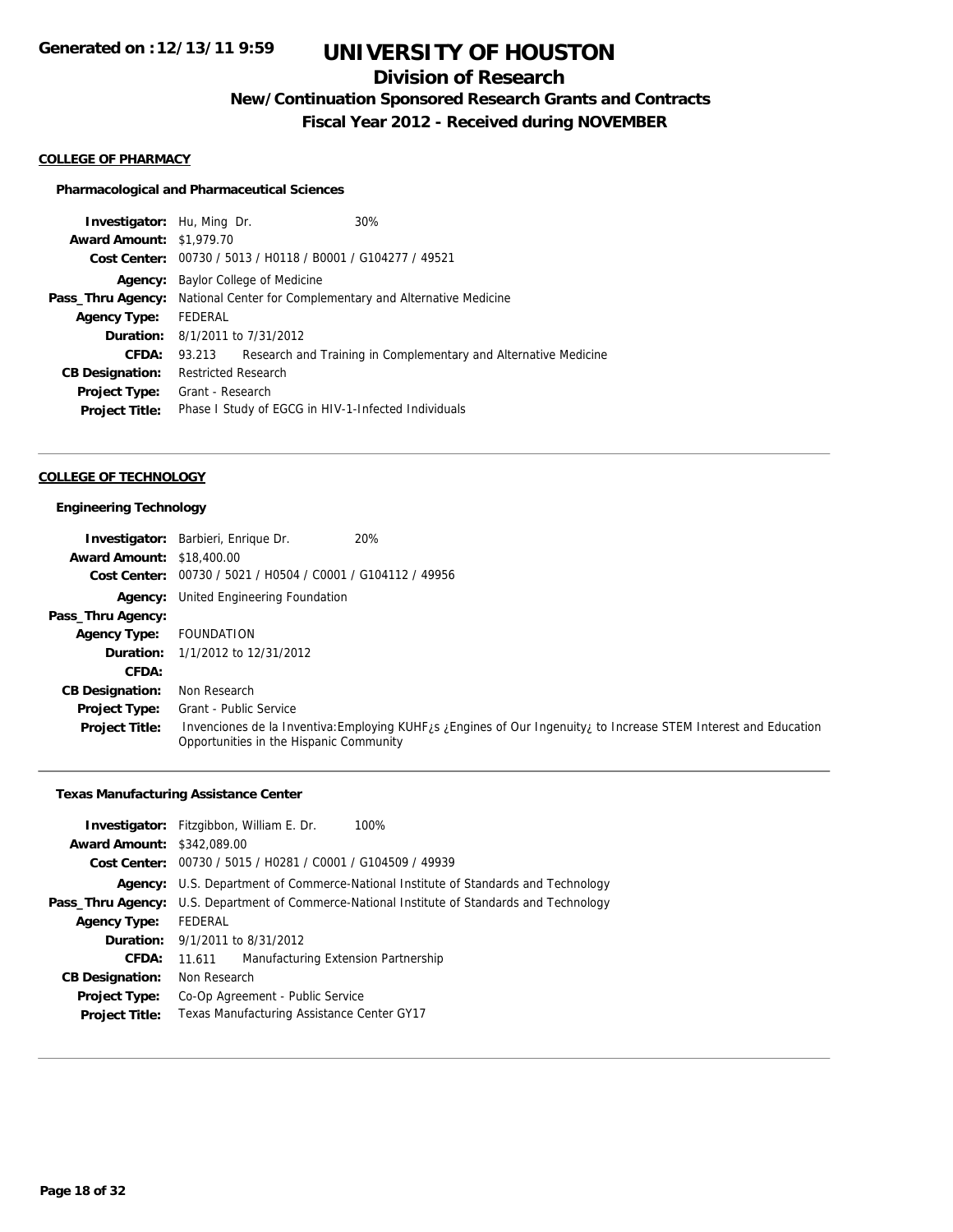## **Division of Research**

**New/Continuation Sponsored Research Grants and Contracts**

**Fiscal Year 2012 - Received during NOVEMBER**

#### **CULLEN COLLEGE OF ENGINEERING**

#### **Chemical Engineering**

|                                  | 50%<br><b>Investigator:</b> Economou, Demetre J. Dr.                  |
|----------------------------------|-----------------------------------------------------------------------|
| <b>Award Amount: \$25,000.00</b> |                                                                       |
|                                  | Cost Center: 00730 / 5022 / H0067 / B0001 / G103882 / 49909           |
|                                  | <b>Agency:</b> Varian Semiconductor Equipment                         |
| Pass_Thru Agency:                |                                                                       |
| <b>Agency Type:</b>              | PROFIT                                                                |
|                                  | <b>Duration:</b> 10/16/2011 to 7/31/2012                              |
| CFDA:                            |                                                                       |
| <b>CB Designation:</b>           | <b>Restricted Research</b>                                            |
| <b>Project Type:</b>             | Grant - Research                                                      |
| <b>Project Title:</b>            | Precision Etching Using Pulsed Plasma with Synchronous Substrate Bias |

|                        | <b>Investigator:</b> Donnelly, Vincent Dr.                  | 50%                                                                   |
|------------------------|-------------------------------------------------------------|-----------------------------------------------------------------------|
| <b>Award Amount:</b>   | \$25,000.00                                                 |                                                                       |
|                        | Cost Center: 00730 / 5022 / H0067 / B0001 / G103882 / 49909 |                                                                       |
|                        | <b>Agency:</b> Varian Semiconductor Equipment               |                                                                       |
| Pass_Thru Agency:      |                                                             |                                                                       |
| <b>Agency Type:</b>    | PROFIT                                                      |                                                                       |
|                        | <b>Duration:</b> 10/16/2011 to 7/31/2012                    |                                                                       |
| CFDA:                  |                                                             |                                                                       |
| <b>CB Designation:</b> | <b>Restricted Research</b>                                  |                                                                       |
| <b>Project Type:</b>   | Grant - Research                                            |                                                                       |
| <b>Project Title:</b>  |                                                             | Precision Etching Using Pulsed Plasma with Synchronous Substrate Bias |
|                        |                                                             |                                                                       |

|                                   | <b>Investigator:</b> Economou, Demetre J. Dr.<br>50%                                          |
|-----------------------------------|-----------------------------------------------------------------------------------------------|
| <b>Award Amount: \$102,500.00</b> |                                                                                               |
|                                   | Cost Center: 00730 / 5013 / H0067 / B0001 / G098399 / 45821                                   |
|                                   | <b>Agency:</b> University of Michigan                                                         |
|                                   | <b>Pass_Thru Agency:</b> U.S. Department of Energy - Office of Science                        |
| <b>Agency Type:</b>               | FEDERAL                                                                                       |
|                                   | <b>Duration:</b> 8/15/2009 to 8/14/2012                                                       |
| <b>CFDA:</b>                      | 81.049 Office of Energy Research Financial Assistance Program                                 |
| <b>CB Designation:</b>            | <b>Restricted Research</b>                                                                    |
| Project Type:                     | Grant - Research                                                                              |
| <b>Project Title:</b>             | PLASMA SCIENCE CENTER: Predictive Control of Plasma Kinetics: Multi-Phase and Bounded Systems |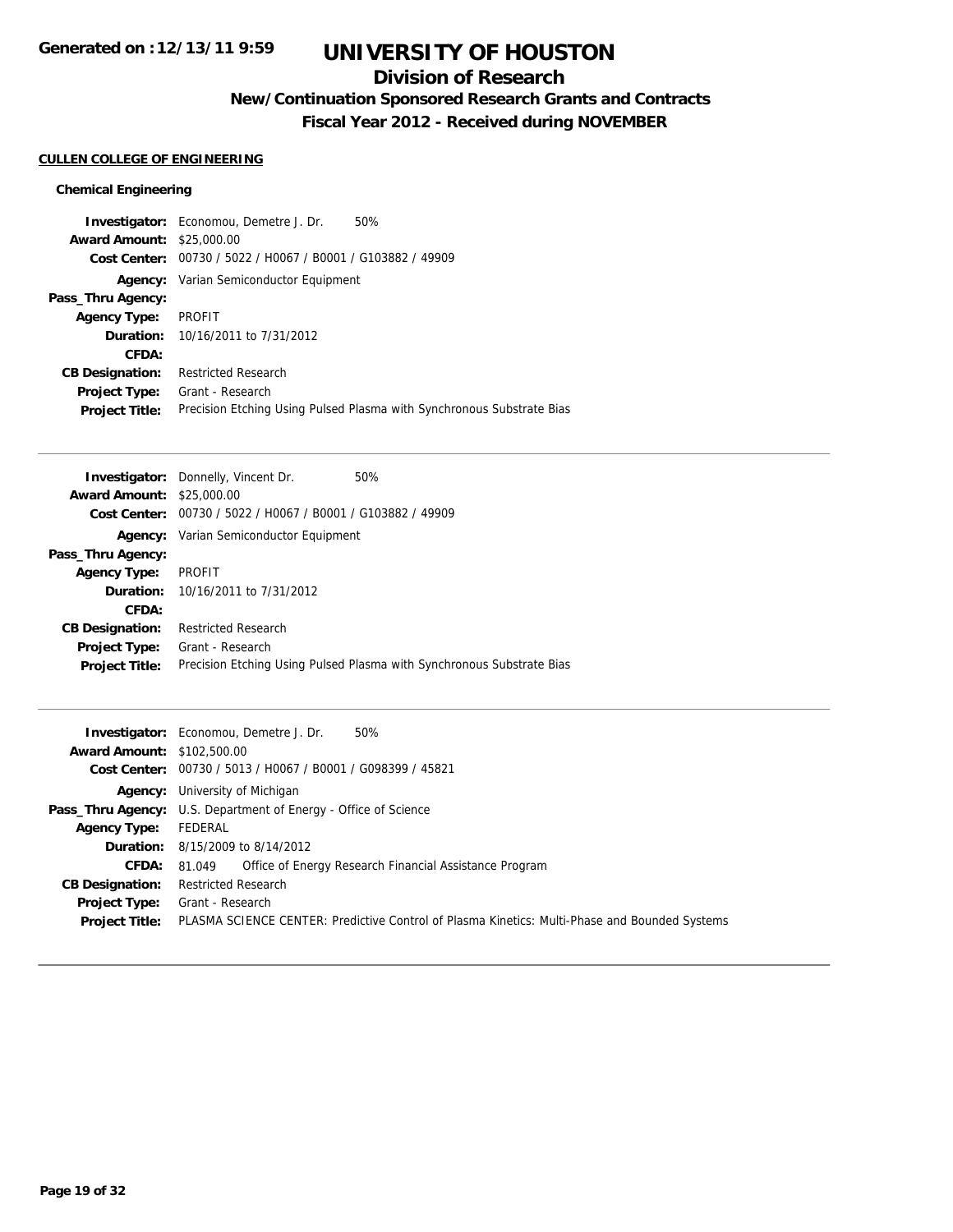### **Division of Research**

**New/Continuation Sponsored Research Grants and Contracts**

**Fiscal Year 2012 - Received during NOVEMBER**

#### **CULLEN COLLEGE OF ENGINEERING**

#### **Chemical Engineering**

| 50%<br><b>Investigator:</b> Donnelly, Vincent Dr.                                                                      |  |
|------------------------------------------------------------------------------------------------------------------------|--|
| <b>Award Amount: \$102,500.00</b>                                                                                      |  |
| Cost Center: 00730 / 5013 / H0067 / B0001 / G098399 / 45821                                                            |  |
| <b>Agency:</b> University of Michigan                                                                                  |  |
| <b>Pass_Thru Agency:</b> U.S. Department of Energy - Office of Science                                                 |  |
| FEDERAL                                                                                                                |  |
| <b>Duration:</b> 8/15/2009 to 8/14/2012                                                                                |  |
| <b>CFDA:</b> 81.049 Office of Energy Research Financial Assistance Program                                             |  |
| <b>Restricted Research</b>                                                                                             |  |
| <b>Project Type:</b> Grant - Research                                                                                  |  |
| PLASMA SCIENCE CENTER: Predictive Control of Plasma Kinetics: Multi-Phase and Bounded Systems<br><b>Project Title:</b> |  |
|                                                                                                                        |  |

#### **Civil Engineering**

| <b>Investigator:</b> Mo, Yi-Lung Dr.                                       |                            |                                                             | 100%                                                                      |
|----------------------------------------------------------------------------|----------------------------|-------------------------------------------------------------|---------------------------------------------------------------------------|
| <b>Award Amount: \$538,154.00</b>                                          |                            |                                                             |                                                                           |
|                                                                            |                            | Cost Center: 00730 / 5043 / H0068 / B0001 / G103454 / 49940 |                                                                           |
|                                                                            |                            | <b>Agency:</b> Batelle Energy Alliance, LLC                 |                                                                           |
| <b>Pass_Thru Agency:</b> U.S. Department of Energy-Idaho Operations Office |                            |                                                             |                                                                           |
| <b>Agency Type:</b>                                                        | FEDERAL                    |                                                             |                                                                           |
|                                                                            |                            | <b>Duration:</b> 10/10/2011 to 9/30/2014                    |                                                                           |
| <b>CFDA:</b>                                                               | 81.089                     |                                                             | Fossil Energy Research and Development                                    |
| <b>CB Designation:</b>                                                     | <b>Restricted Research</b> |                                                             |                                                                           |
| Project Type:                                                              | Contract - Research        |                                                             |                                                                           |
| <b>Project Title:</b>                                                      |                            |                                                             | MS-NT4: Development of Seismic Isolation Systems using Periodic Materials |
|                                                                            |                            |                                                             |                                                                           |

|                                   | 100%<br><b>Investigator:</b> Nakshatrala, Kalyana                                                                                      |
|-----------------------------------|----------------------------------------------------------------------------------------------------------------------------------------|
| <b>Award Amount: \$179,999.00</b> |                                                                                                                                        |
|                                   | Cost Center: 00730 / 5013 / H0068 / B0001 / G104423 / 49928                                                                            |
|                                   | <b>Agency:</b> University of Illinois at Urbana-Champaign                                                                              |
|                                   | <b>Pass_Thru Agency:</b> U.S. Department of Energy                                                                                     |
| <b>Agency Type:</b>               | FEDERAL                                                                                                                                |
|                                   | <b>Duration:</b> 9/15/2011 to 9/14/2013                                                                                                |
| <b>CFDA:</b>                      | Office of Energy Research Financial Assistance Program<br>81.049                                                                       |
| <b>CB Designation:</b>            | <b>Restricted Research</b>                                                                                                             |
| <b>Project Type:</b>              | Grant - Research                                                                                                                       |
| <b>Project Title:</b>             | Microbiological-enhanced mixing across scales during in situ bioreduction of metals and radionuclides at Department<br>of Energy Sites |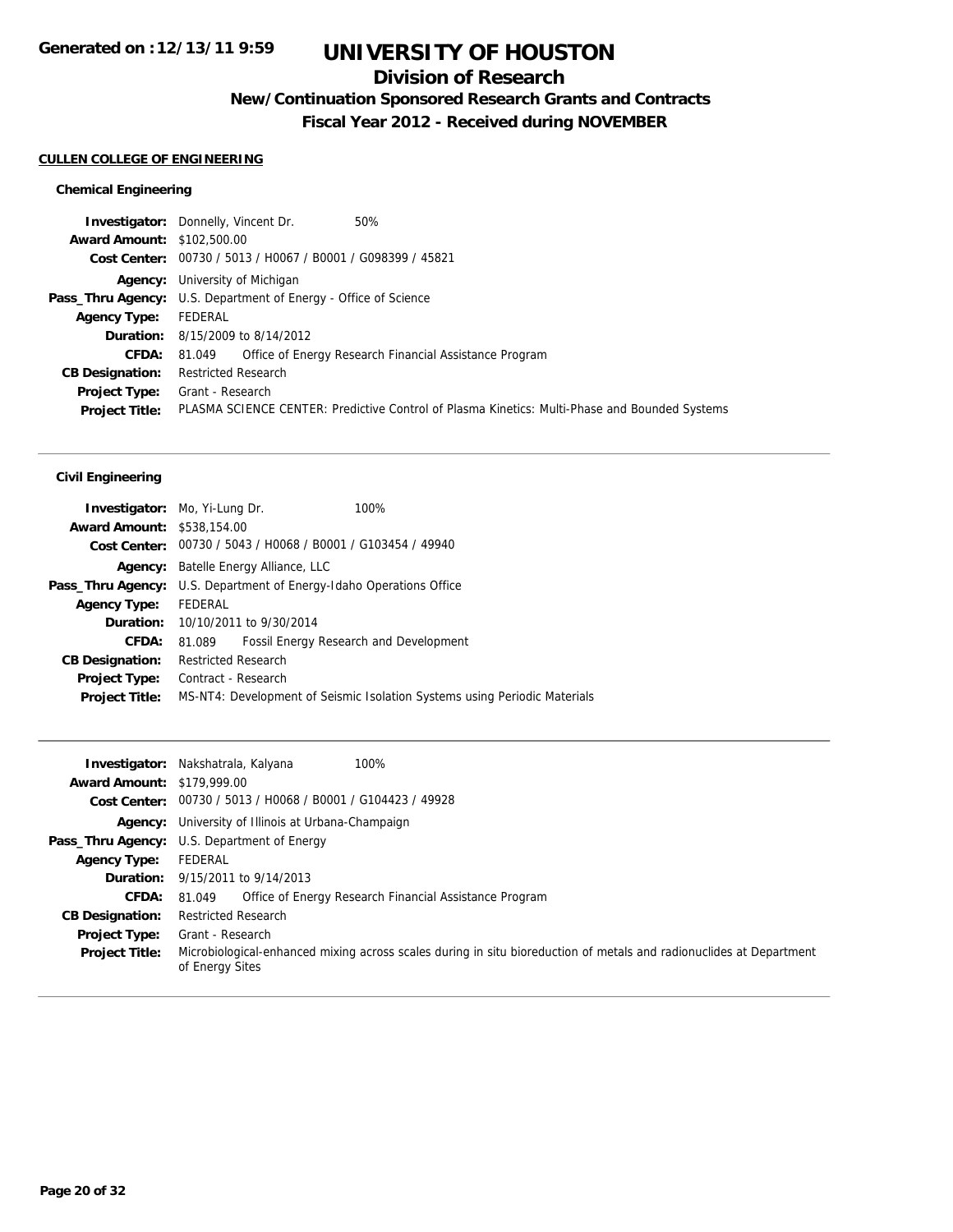## **Division of Research**

## **New/Continuation Sponsored Research Grants and Contracts**

**Fiscal Year 2012 - Received during NOVEMBER**

#### **CULLEN COLLEGE OF ENGINEERING**

#### **Electrical & Computer Engineering**

| <b>Investigator:</b> Roysam, Badrinath Dr.  |                            |                                                             | 100%                                                                  |
|---------------------------------------------|----------------------------|-------------------------------------------------------------|-----------------------------------------------------------------------|
| <b>Award Amount: \$25,688,00</b>            |                            |                                                             |                                                                       |
|                                             |                            | Cost Center: 00730 / 5013 / H0070 / B0001 / G103317 / 48645 |                                                                       |
|                                             |                            | <b>Agency:</b> University of Pennsylvania                   |                                                                       |
| Pass_Thru Agency: National Cancer Institute |                            |                                                             |                                                                       |
| Agency Type: FEDERAL                        |                            |                                                             |                                                                       |
|                                             |                            | <b>Duration:</b> 9/1/2010 to 5/31/2012                      |                                                                       |
| CFDA:                                       |                            | 93.395 Cancer Treatment Research                            |                                                                       |
| <b>CB Designation:</b>                      | <b>Restricted Research</b> |                                                             |                                                                       |
| <b>Project Type:</b>                        | Grant - Research           |                                                             |                                                                       |
| <b>Project Title:</b>                       |                            |                                                             | Continuing Development of the FARSIGHT Advanced Histopathology System |
|                                             |                            |                                                             |                                                                       |

|                                  | <b>Investigator:</b> Roysam, Badrinath Dr. |                             | 100%                                                        |
|----------------------------------|--------------------------------------------|-----------------------------|-------------------------------------------------------------|
| <b>Award Amount: \$25,425.85</b> |                                            |                             |                                                             |
|                                  |                                            |                             | Cost Center: 00730 / 5013 / H0070 / B0001 / G103759 / 48837 |
| Agency:                          |                                            |                             | National Institute of Biomedical Imaging and Bioengineering |
| Pass_Thru Agency:                |                                            |                             |                                                             |
| <b>Agency Type:</b>              | FEDERAL                                    |                             |                                                             |
|                                  | <b>Duration:</b> 10/1/2010 to 5/31/2012    |                             |                                                             |
| CFDA:                            | 93.286                                     | Biomedical Imaging Research |                                                             |
| <b>CB Designation:</b>           | <b>Restricted Research</b>                 |                             |                                                             |
| <b>Project Type:</b>             | Grant - Research                           |                             |                                                             |
| <b>Project Title:</b>            |                                            |                             | Multi - Dimensional Image Analysis Tools for Brain Tissue   |

| <b>Investigator:</b> Chen, Xuemin Dr.                       | 25%                                                               |
|-------------------------------------------------------------|-------------------------------------------------------------------|
| <b>Award Amount: \$2,360.25</b>                             |                                                                   |
| Cost Center: 00730 / 5016 / H0070 / B0001 / G090231 / 35727 |                                                                   |
| <b>Agency:</b> Texas Department of Transportation           |                                                                   |
|                                                             |                                                                   |
| <b>Agency Type: STATE</b>                                   |                                                                   |
| <b>Duration:</b> 9/9/2004 to 8/31/2006                      |                                                                   |
|                                                             |                                                                   |
| <b>Restricted Research</b>                                  |                                                                   |
| Contract - Research                                         |                                                                   |
|                                                             | Moisture Sensor, Laser Profiler and Electronic Support for SH 114 |
|                                                             |                                                                   |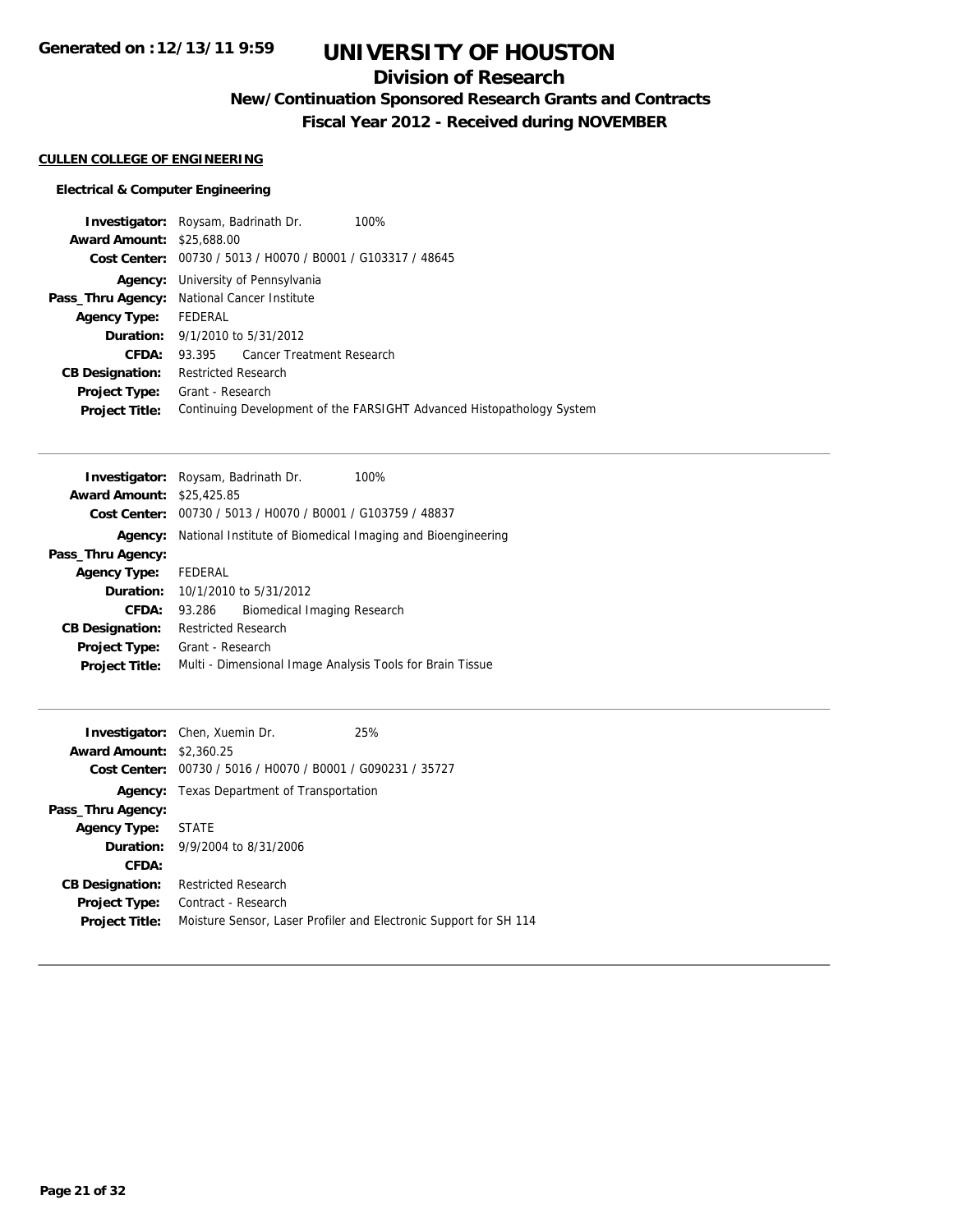## **Division of Research**

## **New/Continuation Sponsored Research Grants and Contracts**

**Fiscal Year 2012 - Received during NOVEMBER**

#### **CULLEN COLLEGE OF ENGINEERING**

#### **Electrical & Computer Engineering**

|                        | <b>Investigator:</b> Kayali, Mohammad Dr.      | 20%                                                            |
|------------------------|------------------------------------------------|----------------------------------------------------------------|
| <b>Award Amount:</b>   | \$3,000.00                                     |                                                                |
| Cost Center:           | 00730 / 5022 / H0070 / B0001 / G101781 / 46615 |                                                                |
| Agency:                | Mixed Multi-Donors                             |                                                                |
| Pass_Thru Agency:      |                                                |                                                                |
| <b>Agency Type:</b>    | <b>PROFIT</b>                                  |                                                                |
|                        | <b>Duration:</b> 4/26/2010 to 1/31/2014        |                                                                |
| CFDA:                  |                                                |                                                                |
| <b>CB Designation:</b> | <b>Restricted Research</b>                     |                                                                |
| <b>Project Type:</b>   | Special Research Agreement - Research          |                                                                |
| <b>Project Title:</b>  |                                                | Membership - Center for Electromagnetic compatibility Research |

| <b>Investigator:</b> Chen, Ji Dr. |                                                             | 80%                                                            |
|-----------------------------------|-------------------------------------------------------------|----------------------------------------------------------------|
| <b>Award Amount: \$12,000.00</b>  |                                                             |                                                                |
|                                   | Cost Center: 00730 / 5022 / H0070 / B0001 / G101781 / 46615 |                                                                |
| Agency:                           | Mixed Multi-Donors                                          |                                                                |
| Pass_Thru Agency:                 |                                                             |                                                                |
| <b>Agency Type:</b>               | <b>PROFIT</b>                                               |                                                                |
|                                   | <b>Duration:</b> 4/26/2010 to 1/31/2014                     |                                                                |
| CFDA:                             |                                                             |                                                                |
| <b>CB Designation:</b>            | <b>Restricted Research</b>                                  |                                                                |
| <b>Project Type:</b>              | Special Research Agreement - Research                       |                                                                |
| <b>Project Title:</b>             |                                                             | Membership - Center for Electromagnetic compatibility Research |
|                                   |                                                             |                                                                |

| <b>Investigator:</b> Li, Jing Dr. |                                                             | 25%                                                               |
|-----------------------------------|-------------------------------------------------------------|-------------------------------------------------------------------|
| <b>Award Amount: \$2,360.25</b>   |                                                             |                                                                   |
|                                   | Cost Center: 00730 / 5016 / H0070 / B0001 / G090231 / 35727 |                                                                   |
| Agency:                           | Texas Department of Transportation                          |                                                                   |
| Pass_Thru Agency:                 |                                                             |                                                                   |
| <b>Agency Type:</b>               | STATE                                                       |                                                                   |
|                                   | <b>Duration:</b> 9/9/2004 to 8/31/2006                      |                                                                   |
| CFDA:                             |                                                             |                                                                   |
| <b>CB Designation:</b>            | <b>Restricted Research</b>                                  |                                                                   |
| <b>Project Type:</b>              | Contract - Research                                         |                                                                   |
| <b>Project Title:</b>             |                                                             | Moisture Sensor, Laser Profiler and Electronic Support for SH 114 |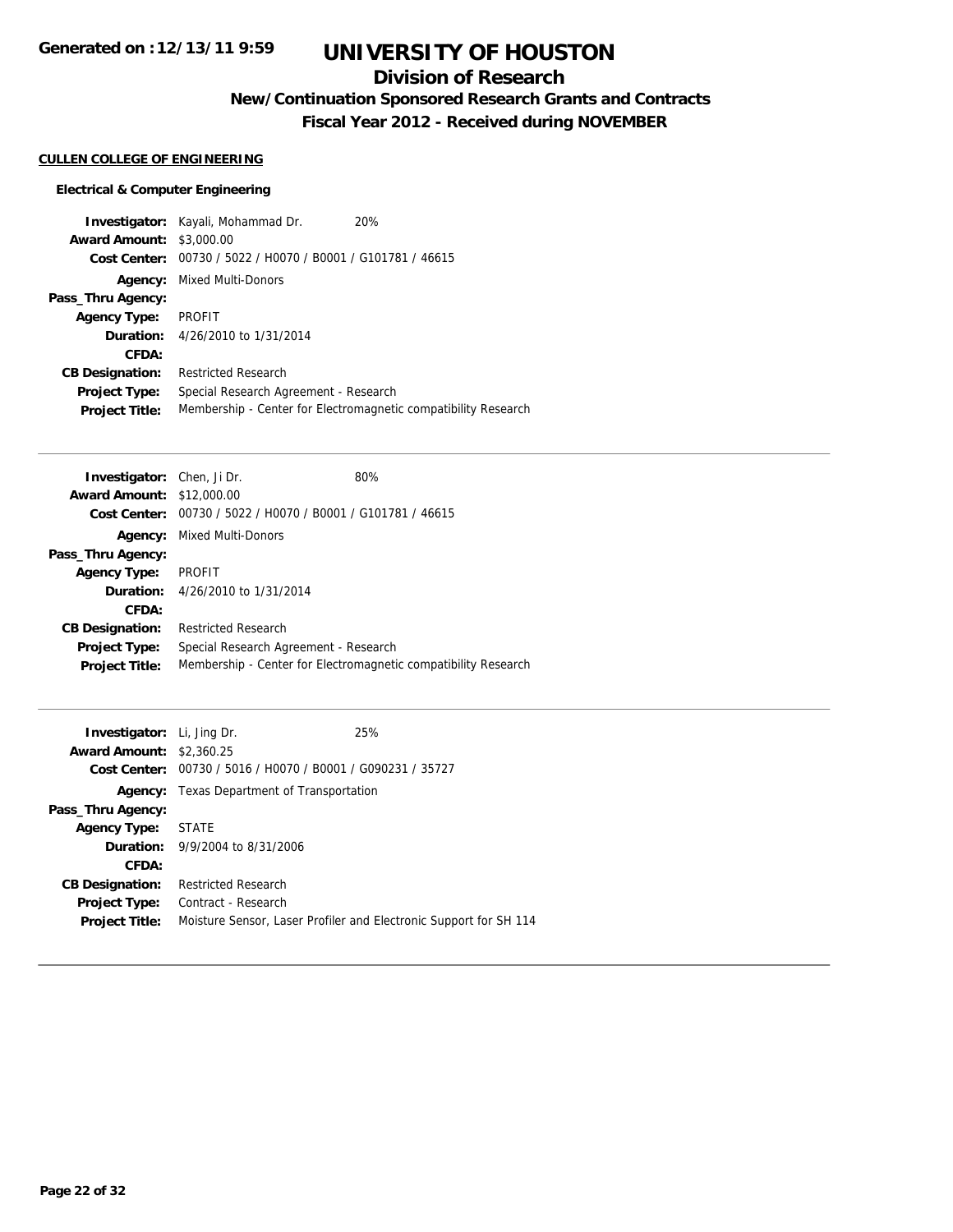### **Division of Research**

**New/Continuation Sponsored Research Grants and Contracts**

**Fiscal Year 2012 - Received during NOVEMBER**

#### **CULLEN COLLEGE OF ENGINEERING**

#### **Electrical & Computer Engineering**

**Investigator:** Liu, Ce Dr. 60% **Award Amount:** \$4,720.50 **Cost Center:** 00730 / 5016 / H0070 / B0001 / G090231 / 35727 **Agency:** Texas Department of Transportation **Pass\_Thru Agency: Agency Type:** STATE **Duration:** 9/9/2004 to 8/31/2006 **CFDA: CB Designation:** Restricted Research **Project Type:** Contract - Research **Project Title:** Moisture Sensor, Laser Profiler and Electronic Support for SH 114

#### **Mechanical Engineering**

|                                   | 50%<br><b>Investigator:</b> Sharma, Pradeep Dr.                                                                                                |
|-----------------------------------|------------------------------------------------------------------------------------------------------------------------------------------------|
| <b>Award Amount: \$156,885.50</b> |                                                                                                                                                |
|                                   | Cost Center: 00730 / 5013 / H0073 / B0001 / G097449 / 44167                                                                                    |
|                                   | <b>Agency:</b> U.S. Air Force Office of Scientific Research                                                                                    |
| Pass_Thru Agency:                 |                                                                                                                                                |
| <b>Agency Type:</b>               | FEDERAL                                                                                                                                        |
|                                   | <b>Duration:</b> 3/1/2009 to 11/30/2012                                                                                                        |
| <b>CFDA:</b>                      | 12.800 Air Force Defense Research Sciences Program                                                                                             |
| <b>CB Designation:</b>            | <b>Restricted Research</b>                                                                                                                     |
| Project Type:                     | Grant - Research                                                                                                                               |
| <b>Project Title:</b>             | Atomistically Informed Materials Design of Ultrahigh Temperature Ceramics for Improved Mechanical Behavior in<br><b>Oxidizing Environments</b> |

|                                   | 50%<br><b>Investigator:</b> White, Kenneth W. Dr.                                                                                              |
|-----------------------------------|------------------------------------------------------------------------------------------------------------------------------------------------|
| <b>Award Amount: \$156,885.50</b> |                                                                                                                                                |
|                                   | Cost Center: 00730 / 5013 / H0073 / B0001 / G097449 / 44167                                                                                    |
|                                   | <b>Agency:</b> U.S. Air Force Office of Scientific Research                                                                                    |
| Pass_Thru Agency:                 |                                                                                                                                                |
| <b>Agency Type:</b>               | FEDERAL                                                                                                                                        |
|                                   | <b>Duration:</b> $3/1/2009$ to $11/30/2012$                                                                                                    |
| <b>CFDA:</b>                      | 12.800 Air Force Defense Research Sciences Program                                                                                             |
| <b>CB Designation:</b>            | <b>Restricted Research</b>                                                                                                                     |
| Project Type:                     | Grant - Research                                                                                                                               |
| <b>Project Title:</b>             | Atomistically Informed Materials Design of Ultrahigh Temperature Ceramics for Improved Mechanical Behavior in<br><b>Oxidizing Environments</b> |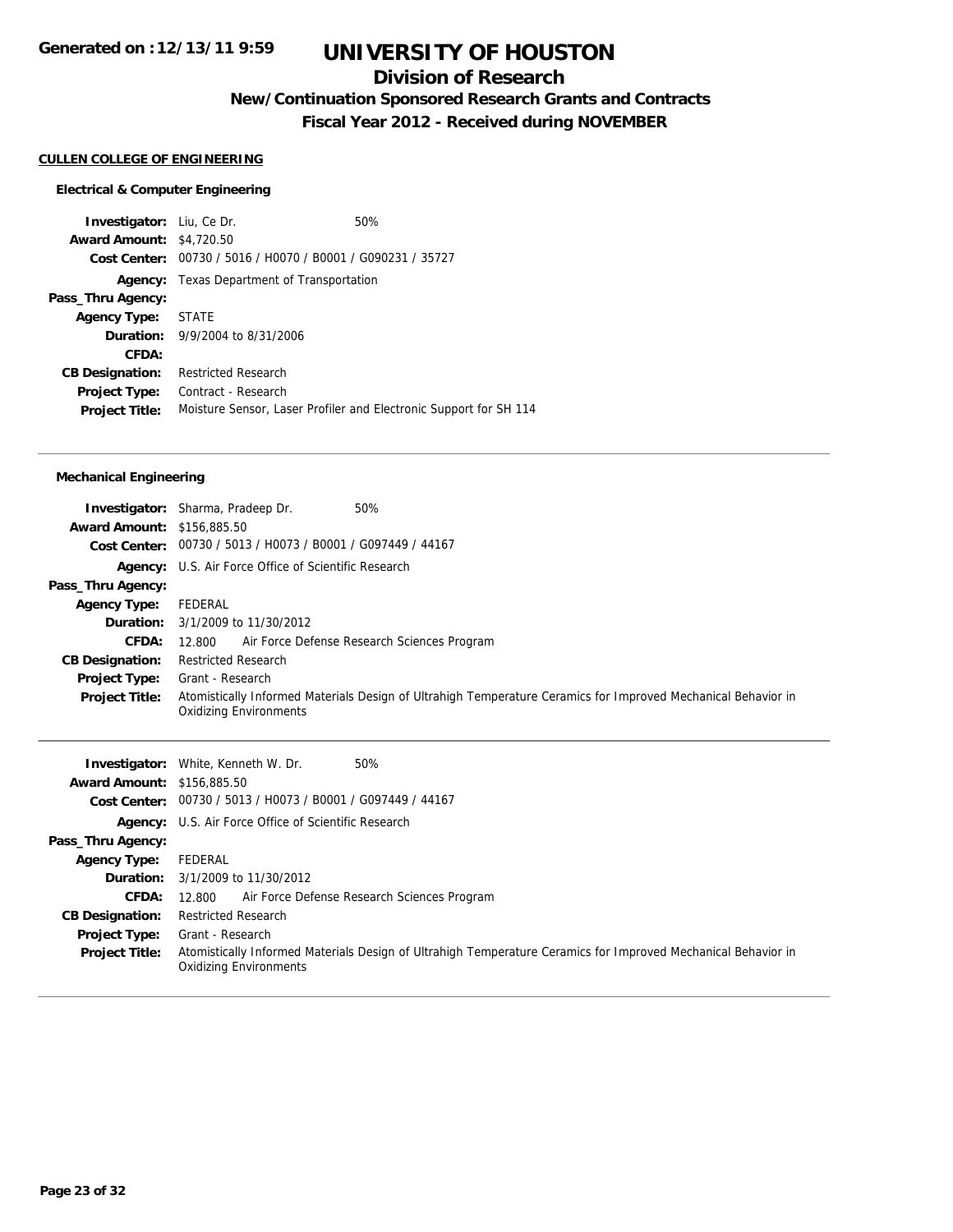## **Division of Research**

## **New/Continuation Sponsored Research Grants and Contracts**

**Fiscal Year 2012 - Received during NOVEMBER**

#### **DIVISION OF RESEARCH**

#### **Texas Learning/Computation Center**

| <b>Investigator:</b> Stuebing, Karla Dr. |                                              |                                       | 1.5%                                                        |  |
|------------------------------------------|----------------------------------------------|---------------------------------------|-------------------------------------------------------------|--|
| <b>Award Amount: \$26,469.92</b>         |                                              |                                       |                                                             |  |
|                                          |                                              |                                       | Cost Center: 00730 / 5013 / H0288 / B0001 / G103717 / 49978 |  |
|                                          | <b>Agency:</b> National Institutes of Health |                                       |                                                             |  |
| Pass_Thru Agency:                        |                                              |                                       |                                                             |  |
| <b>Agency Type:</b>                      | FEDERAL                                      |                                       |                                                             |  |
|                                          | <b>Duration:</b> 12/1/2011 to 11/30/2016     |                                       |                                                             |  |
| CFDA:                                    | 93.865                                       |                                       | Center for Research for Mothers and Children                |  |
| <b>CB Designation:</b>                   | <b>Restricted Research</b>                   |                                       |                                                             |  |
| <b>Project Type:</b>                     | Grant - Research                             |                                       |                                                             |  |
| <b>Project Title:</b>                    |                                              | Learning Disabilities Research Center |                                                             |  |

|                            |  | 1.5%                                                                                                                                                                                                                                                                            |  |
|----------------------------|--|---------------------------------------------------------------------------------------------------------------------------------------------------------------------------------------------------------------------------------------------------------------------------------|--|
|                            |  |                                                                                                                                                                                                                                                                                 |  |
|                            |  |                                                                                                                                                                                                                                                                                 |  |
|                            |  |                                                                                                                                                                                                                                                                                 |  |
|                            |  |                                                                                                                                                                                                                                                                                 |  |
| Agency Type: FEDERAL       |  |                                                                                                                                                                                                                                                                                 |  |
|                            |  |                                                                                                                                                                                                                                                                                 |  |
| 93.865                     |  | Center for Research for Mothers and Children                                                                                                                                                                                                                                    |  |
| <b>Restricted Research</b> |  |                                                                                                                                                                                                                                                                                 |  |
| Grant - Research           |  |                                                                                                                                                                                                                                                                                 |  |
|                            |  |                                                                                                                                                                                                                                                                                 |  |
|                            |  | <b>Investigator:</b> Francis, David Dr.<br><b>Award Amount: \$26,469.92</b><br>Cost Center: 00730 / 5013 / H0288 / B0001 / G103717 / 49978<br><b>Agency:</b> National Institutes of Health<br><b>Duration:</b> 12/1/2011 to 11/30/2016<br>Learning Disabilities Research Center |  |

| <b>Investigator:</b> Cirino, Paul Dr. |                     |                                                             | 1.5%                                         |  |
|---------------------------------------|---------------------|-------------------------------------------------------------|----------------------------------------------|--|
| <b>Award Amount: \$26,469.92</b>      |                     |                                                             |                                              |  |
|                                       |                     | Cost Center: 00730 / 5013 / H0288 / B0001 / G103717 / 49978 |                                              |  |
|                                       |                     | <b>Agency:</b> National Institutes of Health                |                                              |  |
| Pass_Thru Agency:                     |                     |                                                             |                                              |  |
| <b>Agency Type:</b>                   | FEDERAL             |                                                             |                                              |  |
|                                       |                     | <b>Duration:</b> 12/1/2011 to 11/30/2016                    |                                              |  |
| CFDA:                                 | 93.865.             |                                                             | Center for Research for Mothers and Children |  |
| <b>CB Designation:</b>                | Restricted Research |                                                             |                                              |  |
| <b>Project Type:</b>                  | Grant - Research    |                                                             |                                              |  |
| <b>Project Title:</b>                 |                     | Learning Disabilities Research Center                       |                                              |  |
|                                       |                     |                                                             |                                              |  |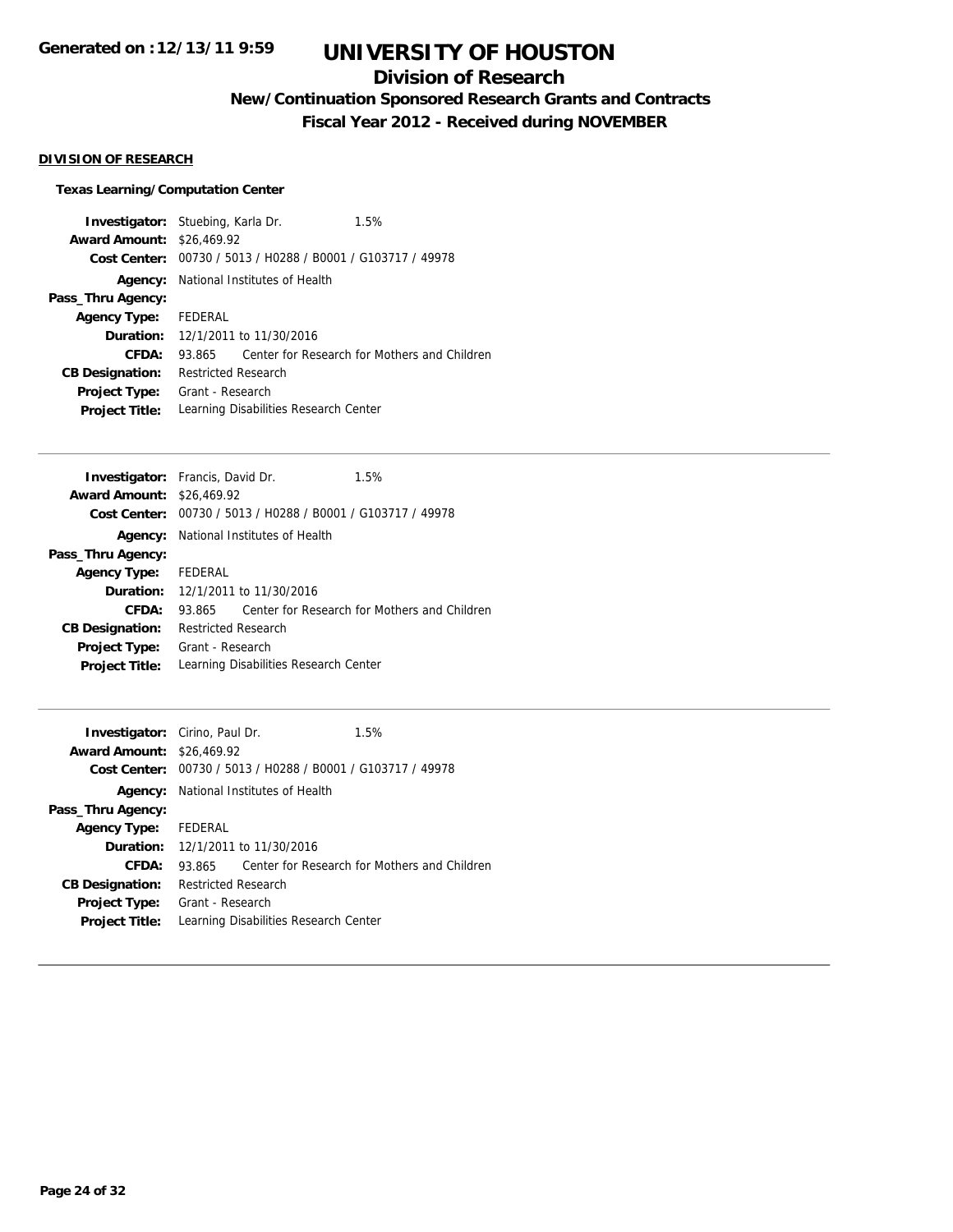## **Division of Research**

## **New/Continuation Sponsored Research Grants and Contracts**

**Fiscal Year 2012 - Received during NOVEMBER**

#### **DIVISION OF RESEARCH**

## **TIMES**

| <b>Investigator:</b> Cirino, Paul Dr.    |                                              |  | 10.5%                                                       |  |
|------------------------------------------|----------------------------------------------|--|-------------------------------------------------------------|--|
| <b>Award Amount: \$185,289.41</b>        |                                              |  |                                                             |  |
|                                          |                                              |  | Cost Center: 00730 / 5013 / H0288 / B0001 / G103717 / 49978 |  |
|                                          | <b>Agency:</b> National Institutes of Health |  |                                                             |  |
| Pass_Thru Agency:                        |                                              |  |                                                             |  |
| Agency Type: FEDERAL                     |                                              |  |                                                             |  |
| <b>Duration:</b> 12/1/2011 to 11/30/2016 |                                              |  |                                                             |  |
| CFDA:                                    | 93.865                                       |  | Center for Research for Mothers and Children                |  |
| <b>CB Designation:</b>                   | <b>Restricted Research</b>                   |  |                                                             |  |
| <b>Project Type:</b>                     | Grant - Research                             |  |                                                             |  |
| <b>Project Title:</b>                    |                                              |  | Learning Disabilities Research Center                       |  |

|        |                                                           | 10.5%                                                                                                                                                                                                                                                                           |
|--------|-----------------------------------------------------------|---------------------------------------------------------------------------------------------------------------------------------------------------------------------------------------------------------------------------------------------------------------------------------|
|        |                                                           |                                                                                                                                                                                                                                                                                 |
|        |                                                           |                                                                                                                                                                                                                                                                                 |
|        |                                                           |                                                                                                                                                                                                                                                                                 |
|        |                                                           |                                                                                                                                                                                                                                                                                 |
|        |                                                           |                                                                                                                                                                                                                                                                                 |
|        |                                                           |                                                                                                                                                                                                                                                                                 |
| 93.865 |                                                           | Center for Research for Mothers and Children                                                                                                                                                                                                                                    |
|        |                                                           |                                                                                                                                                                                                                                                                                 |
|        |                                                           |                                                                                                                                                                                                                                                                                 |
|        |                                                           |                                                                                                                                                                                                                                                                                 |
|        | <b>Award Amount: \$185,289.41</b><br>Agency Type: FEDERAL | <b>Investigator:</b> Stuebing, Karla Dr.<br>Cost Center: 00730 / 5013 / H0288 / B0001 / G103717 / 49978<br>National Institutes of Health<br><b>Duration:</b> 12/1/2011 to 11/30/2016<br><b>Restricted Research</b><br>Grant - Research<br>Learning Disabilities Research Center |

| <b>Investigator:</b> Francis, David Dr. |                            |                                                             | 10.5%                                        |  |
|-----------------------------------------|----------------------------|-------------------------------------------------------------|----------------------------------------------|--|
| <b>Award Amount:</b>                    | \$185,289.41               |                                                             |                                              |  |
|                                         |                            | Cost Center: 00730 / 5013 / H0288 / B0001 / G103717 / 49978 |                                              |  |
| Agency:                                 |                            | National Institutes of Health                               |                                              |  |
| Pass_Thru Agency:                       |                            |                                                             |                                              |  |
| Agency Type: FEDERAL                    |                            |                                                             |                                              |  |
|                                         |                            | <b>Duration:</b> 12/1/2011 to 11/30/2016                    |                                              |  |
| CFDA:                                   | 93.865                     |                                                             | Center for Research for Mothers and Children |  |
| <b>CB Designation:</b>                  | <b>Restricted Research</b> |                                                             |                                              |  |
| <b>Project Type:</b>                    | Grant - Research           |                                                             |                                              |  |
| <b>Project Title:</b>                   |                            | Learning Disabilities Research Center                       |                                              |  |
|                                         |                            |                                                             |                                              |  |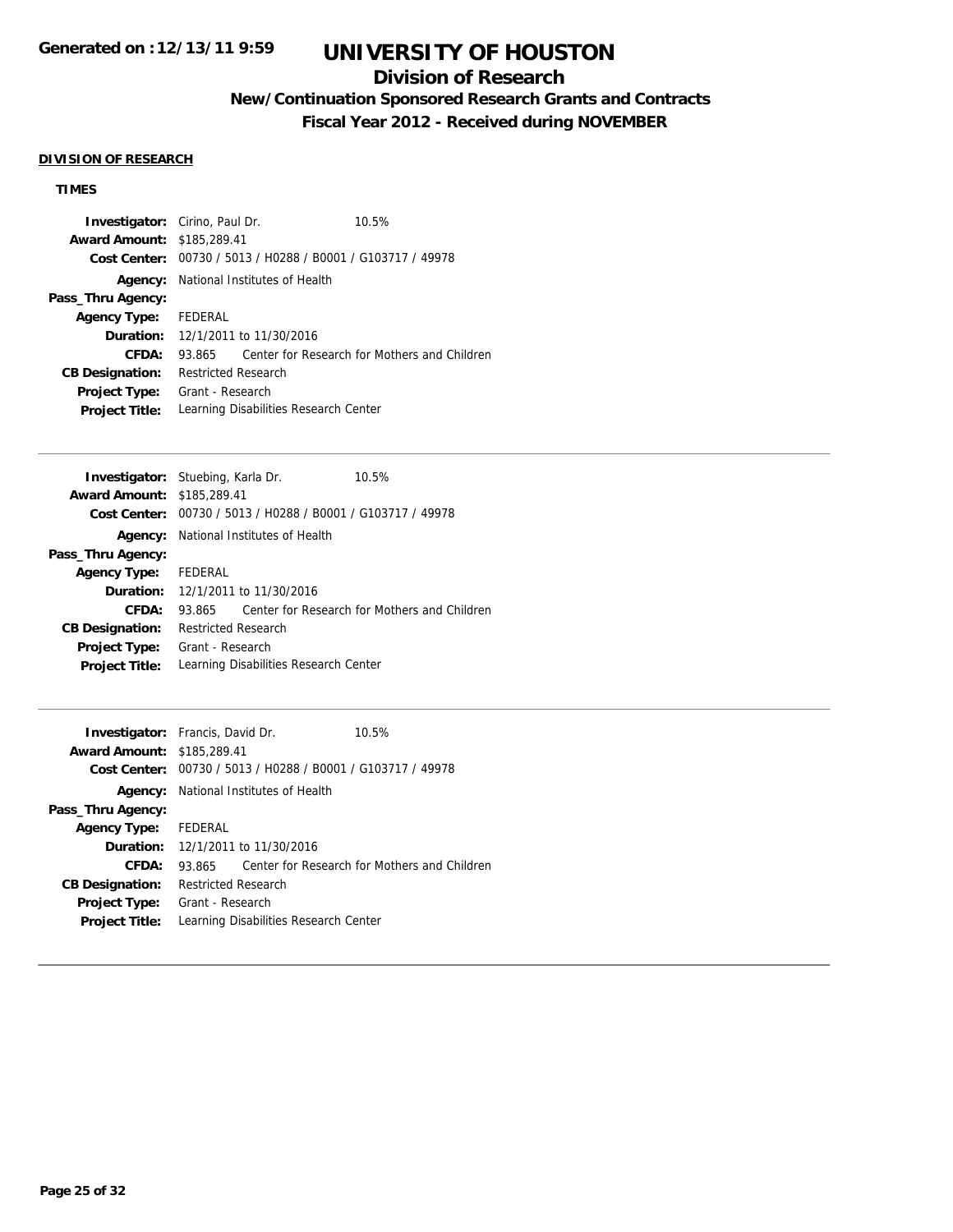## **Division of Research**

## **New/Continuation Sponsored Research Grants and Contracts**

**Fiscal Year 2012 - Received during NOVEMBER**

#### **DIVISION OF RESEARCH**

#### **TIMES**

| <b>Investigator:</b> Fletcher, Jack Dr. |                            |                                                             | 33%                                          |  |
|-----------------------------------------|----------------------------|-------------------------------------------------------------|----------------------------------------------|--|
| <b>Award Amount: \$582,338.13</b>       |                            |                                                             |                                              |  |
|                                         |                            | Cost Center: 00730 / 5013 / H0288 / B0001 / G103717 / 49978 |                                              |  |
|                                         |                            | <b>Agency:</b> National Institutes of Health                |                                              |  |
| Pass_Thru Agency:                       |                            |                                                             |                                              |  |
| Agency Type: FEDERAL                    |                            |                                                             |                                              |  |
|                                         |                            | <b>Duration:</b> 12/1/2011 to 11/30/2016                    |                                              |  |
| CFDA:                                   | 93.865                     |                                                             | Center for Research for Mothers and Children |  |
| <b>CB Designation:</b>                  | <b>Restricted Research</b> |                                                             |                                              |  |
| Project Type:                           | Grant - Research           |                                                             |                                              |  |
| <b>Project Title:</b>                   |                            | Learning Disabilities Research Center                       |                                              |  |

| <b>Investigator:</b> Fletcher, Jack Dr.                           |                            |                                       | 80%                                                         |  |
|-------------------------------------------------------------------|----------------------------|---------------------------------------|-------------------------------------------------------------|--|
| <b>Award Amount: \$194,422.40</b>                                 |                            |                                       |                                                             |  |
|                                                                   |                            |                                       | Cost Center: 00730 / 5014 / H0288 / B0001 / G104205 / 49879 |  |
|                                                                   |                            | <b>Agency:</b> Texas Education Agency |                                                             |  |
| <b>Pass_Thru Agency:</b> USE DED100; U.S. Department of Education |                            |                                       |                                                             |  |
| <b>Agency Type:</b>                                               | FEDERAL                    |                                       |                                                             |  |
| <b>Duration:</b> 9/1/2011 to 8/31/2012                            |                            |                                       |                                                             |  |
| CFDA:                                                             | 84.027                     |                                       | Special Education Grants to States                          |  |
| <b>CB Designation:</b>                                            | <b>Restricted Research</b> |                                       |                                                             |  |
| <b>Project Type:</b>                                              | Grant - Research           |                                       |                                                             |  |
| <b>Project Title:</b>                                             |                            |                                       | Texas Center for Learning Disabilities Intervention Project |  |

#### **GRADUATE COLLEGE OF SOCIAL WORK**

#### **Child & Family for Innovative Research**

| <b>Investigator:</b> Steinberg, Catherine Dr.               | 100%                                                                  |
|-------------------------------------------------------------|-----------------------------------------------------------------------|
| <b>Award Amount: \$162,528.00</b>                           |                                                                       |
| Cost Center: 00730 / 5022 / H0509 / B0100 / G104025 / 49589 |                                                                       |
| Working Partner                                             |                                                                       |
|                                                             |                                                                       |
| <b>PROFIT</b>                                               |                                                                       |
| <b>Duration:</b> 7/1/2011 to 9/1/2014                       |                                                                       |
|                                                             |                                                                       |
| Non Restricted Research                                     |                                                                       |
| Contract - Research                                         |                                                                       |
|                                                             | <b>ChildBuilders: Program Evaluation of Three Prevention Programs</b> |
|                                                             |                                                                       |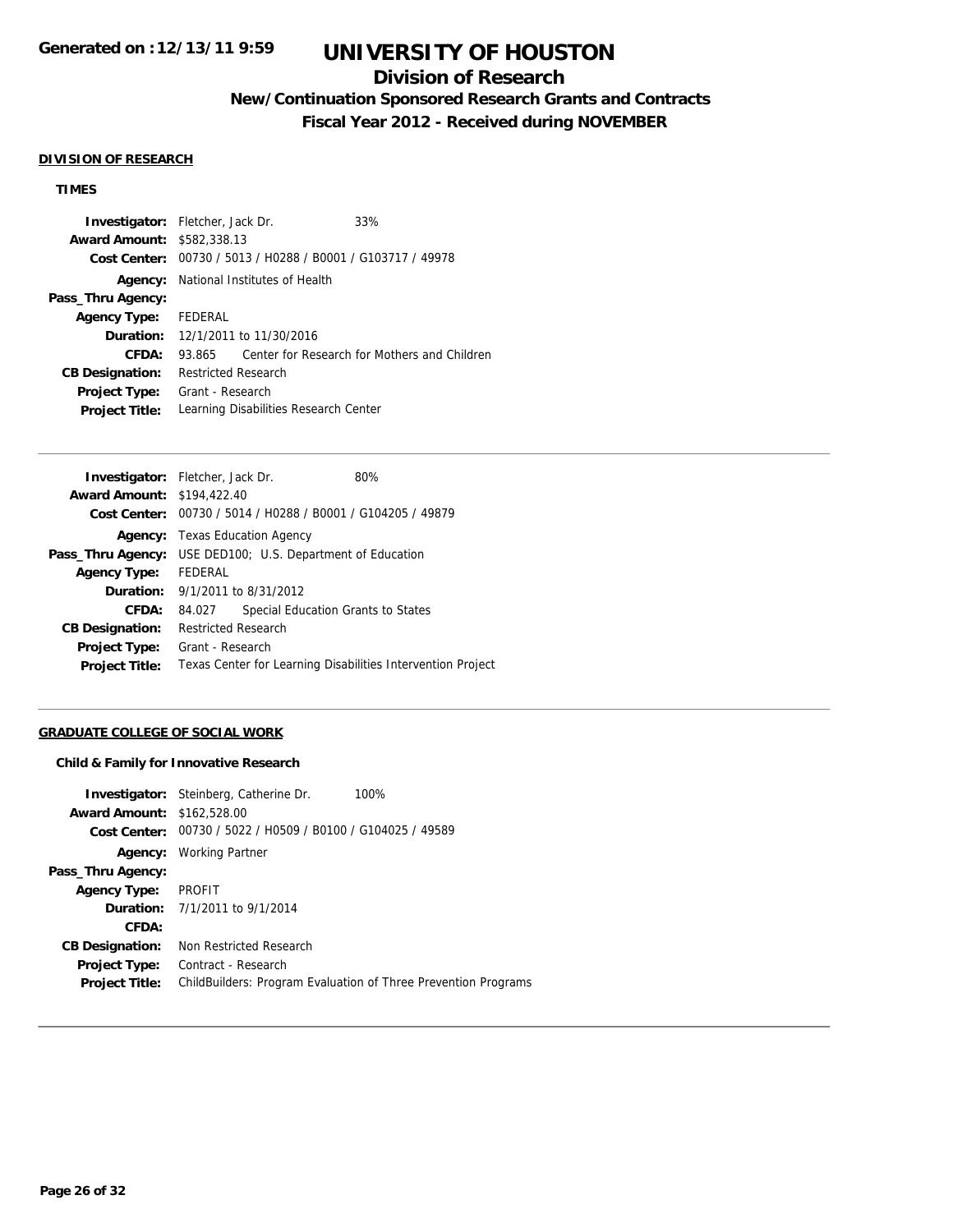### **Division of Research**

**New/Continuation Sponsored Research Grants and Contracts**

**Fiscal Year 2012 - Received during NOVEMBER**

#### **GRADUATE COLLEGE OF SOCIAL WORK**

#### **Child & Family for Innovative Research**

|         | 100%                                                                                                                                                                                                                                                                                                                                        |
|---------|---------------------------------------------------------------------------------------------------------------------------------------------------------------------------------------------------------------------------------------------------------------------------------------------------------------------------------------------|
|         |                                                                                                                                                                                                                                                                                                                                             |
|         |                                                                                                                                                                                                                                                                                                                                             |
|         |                                                                                                                                                                                                                                                                                                                                             |
|         |                                                                                                                                                                                                                                                                                                                                             |
| FEDERAL |                                                                                                                                                                                                                                                                                                                                             |
|         |                                                                                                                                                                                                                                                                                                                                             |
|         | 93.283 Centers for Disease Control and Prevention - Investigations and Technical Assistance                                                                                                                                                                                                                                                 |
|         |                                                                                                                                                                                                                                                                                                                                             |
|         |                                                                                                                                                                                                                                                                                                                                             |
|         | CHOICES+: Preconception Approach to Reducing Alcohol and Tobacco-Exposed Pregnancies.                                                                                                                                                                                                                                                       |
|         | <b>Investigator:</b> Parrish, Danielle Dr.<br><b>Award Amount: \$34,355,00</b><br>Cost Center: 00730 / 5015 / H0509 / B0001 / G100190 / 46275<br><b>Agency:</b> University of Texas at Austin<br>Pass_Thru Agency: Centers for Disease Control<br><b>Duration:</b> 10/1/2009 to 9/29/2012<br><b>Restricted Research</b><br>Grant - Research |

#### **Community Projects - Social Work**

|                                 | 10%<br><b>Investigator:</b> Kaplan, Charles Dr.                                     |
|---------------------------------|-------------------------------------------------------------------------------------|
| <b>Award Amount: \$2,942.90</b> |                                                                                     |
|                                 | Cost Center: 00730 / 5015 / H0064 / B0001 / G103587 / 49867                         |
|                                 | <b>Agency:</b> University of Texas Health Science Center at Houston                 |
|                                 | <b>Pass_Thru Agency:</b> Health Resources and Services Administration               |
| <b>Agency Type:</b>             | FEDERAL                                                                             |
|                                 | <b>Duration:</b> $9/1/2011$ to $6/30/2012$                                          |
| CFDA:                           | 93.110 Maternal and Child Health Federal Consolidated Programs                      |
| <b>CB Designation:</b>          | <b>Restricted Research</b>                                                          |
|                                 | <b>Project Type:</b> Grant - Research                                               |
| <b>Project Title:</b>           | LoneStar Leadership Education in Neurodevelopmental and Related Disabilities (LEND) |
|                                 |                                                                                     |

|                                 | 10%<br><b>Investigator:</b> Epstein, Maxine Dr.                                     |
|---------------------------------|-------------------------------------------------------------------------------------|
| <b>Award Amount: \$2,942.90</b> |                                                                                     |
|                                 | Cost Center: 00730 / 5015 / H0064 / B0001 / G103587 / 49867                         |
|                                 | <b>Agency:</b> University of Texas Health Science Center at Houston                 |
|                                 | <b>Pass_Thru Agency:</b> Health Resources and Services Administration               |
| <b>Agency Type:</b>             | FEDERAL                                                                             |
|                                 | <b>Duration:</b> $9/1/2011$ to $6/30/2012$                                          |
| <b>CFDA:</b>                    | 93.110 Maternal and Child Health Federal Consolidated Programs                      |
| <b>CB Designation:</b>          | <b>Restricted Research</b>                                                          |
|                                 | <b>Project Type:</b> Grant - Research                                               |
| <b>Project Title:</b>           | LoneStar Leadership Education in Neurodevelopmental and Related Disabilities (LEND) |
|                                 |                                                                                     |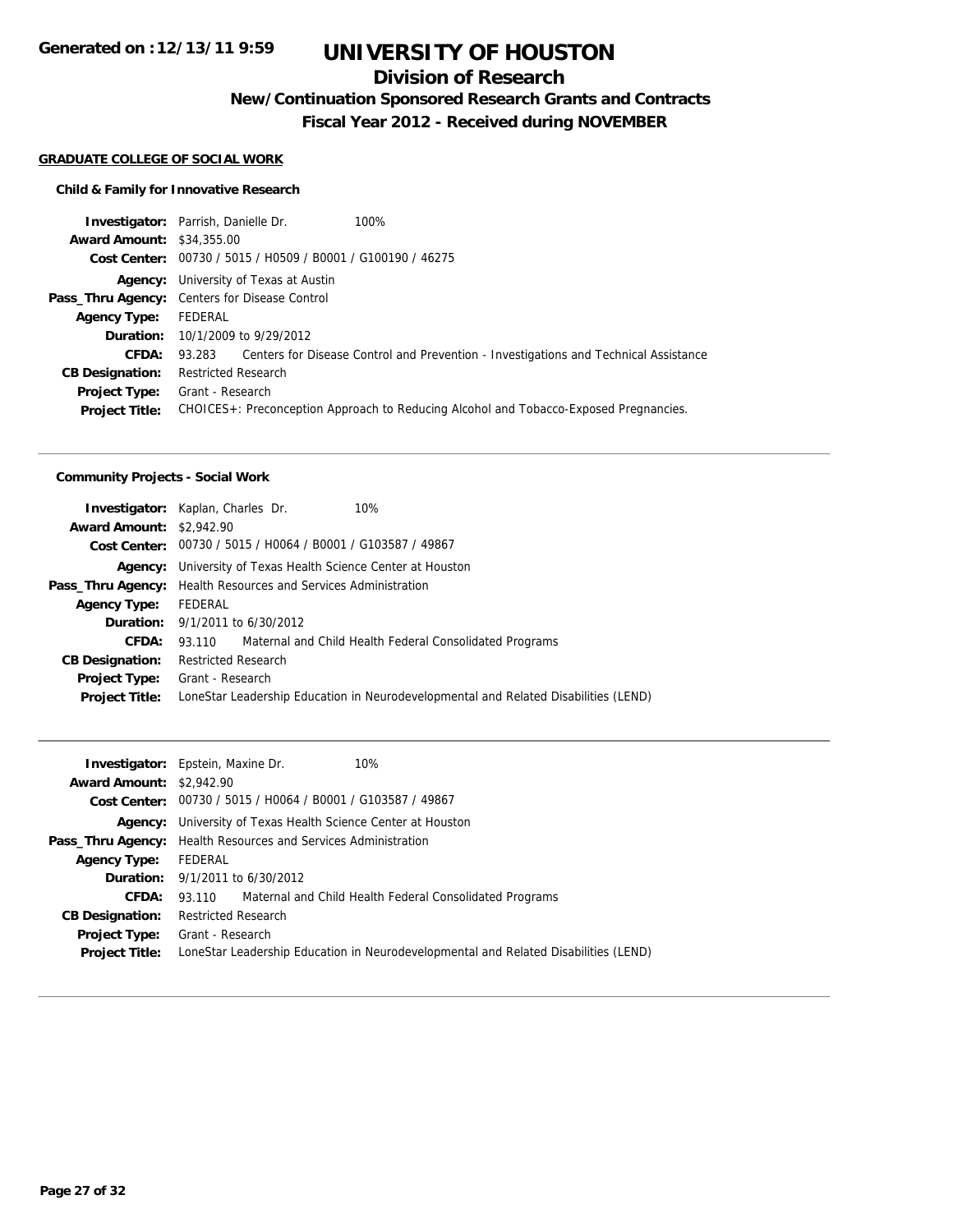### **Division of Research**

**New/Continuation Sponsored Research Grants and Contracts**

**Fiscal Year 2012 - Received during NOVEMBER**

#### **GRADUATE COLLEGE OF SOCIAL WORK**

#### **Community Projects - Social Work**

|                                 | <b>Investigator:</b> Steinberg, Catherine Dr.<br>10%                                |  |
|---------------------------------|-------------------------------------------------------------------------------------|--|
| <b>Award Amount: \$2,942.90</b> |                                                                                     |  |
|                                 | Cost Center: 00730 / 5015 / H0064 / B0001 / G103587 / 49867                         |  |
|                                 | <b>Agency:</b> University of Texas Health Science Center at Houston                 |  |
|                                 | <b>Pass_Thru Agency:</b> Health Resources and Services Administration               |  |
| <b>Agency Type:</b>             | FEDERAL                                                                             |  |
|                                 | <b>Duration:</b> $9/1/2011$ to $6/30/2012$                                          |  |
| CFDA:                           | 93.110 Maternal and Child Health Federal Consolidated Programs                      |  |
| <b>CB Designation:</b>          | <b>Restricted Research</b>                                                          |  |
| <b>Project Type:</b>            | Grant - Research                                                                    |  |
| <b>Project Title:</b>           | LoneStar Leadership Education in Neurodevelopmental and Related Disabilities (LEND) |  |
|                                 |                                                                                     |  |

#### **Dean, Social Work**

| <b>Investigator:</b> Colby, Ira Dr.                                   |                                        |                                                             | 10%                                                                                 |
|-----------------------------------------------------------------------|----------------------------------------|-------------------------------------------------------------|-------------------------------------------------------------------------------------|
| <b>Award Amount: \$2,942.90</b>                                       |                                        |                                                             |                                                                                     |
|                                                                       |                                        | Cost Center: 00730 / 5015 / H0064 / B0001 / G103587 / 49867 |                                                                                     |
|                                                                       |                                        |                                                             | <b>Agency:</b> University of Texas Health Science Center at Houston                 |
| <b>Pass_Thru Agency:</b> Health Resources and Services Administration |                                        |                                                             |                                                                                     |
| <b>Agency Type:</b>                                                   | FEDERAL                                |                                                             |                                                                                     |
|                                                                       | <b>Duration:</b> 9/1/2011 to 6/30/2012 |                                                             |                                                                                     |
| <b>CFDA:</b>                                                          |                                        |                                                             | 93.110 Maternal and Child Health Federal Consolidated Programs                      |
| <b>CB Designation:</b>                                                | <b>Restricted Research</b>             |                                                             |                                                                                     |
| <b>Project Type:</b> Grant - Research                                 |                                        |                                                             |                                                                                     |
| <b>Project Title:</b>                                                 |                                        |                                                             | LoneStar Leadership Education in Neurodevelopmental and Related Disabilities (LEND) |
|                                                                       |                                        |                                                             |                                                                                     |

#### **Drug and Social Policy Research**

|                                  | <b>Investigator:</b> Valdez, Avelardo Dr.      | <b>20%</b>                                                                       |
|----------------------------------|------------------------------------------------|----------------------------------------------------------------------------------|
| <b>Award Amount: \$13,625.60</b> |                                                |                                                                                  |
| Cost Center:                     | 00730 / 5013 / H0126 / B0001 / G102870 / 49478 |                                                                                  |
| Agency:                          | National Institutes of Health                  |                                                                                  |
| Pass_Thru Agency:                |                                                |                                                                                  |
| <b>Agency Type:</b>              | FEDERAL                                        |                                                                                  |
|                                  | <b>Duration:</b> 9/1/2011 to 8/31/2012         |                                                                                  |
| <b>CFDA:</b>                     | Aging Research<br>93.866                       |                                                                                  |
| <b>CB Designation:</b>           | <b>Restricted Research</b>                     |                                                                                  |
| <b>Project Type:</b>             | Grant - Research                               |                                                                                  |
| <b>Project Title:</b>            |                                                | Race/Ethnic and Sex Differences in Health Behavior Patterns in the United States |
|                                  |                                                |                                                                                  |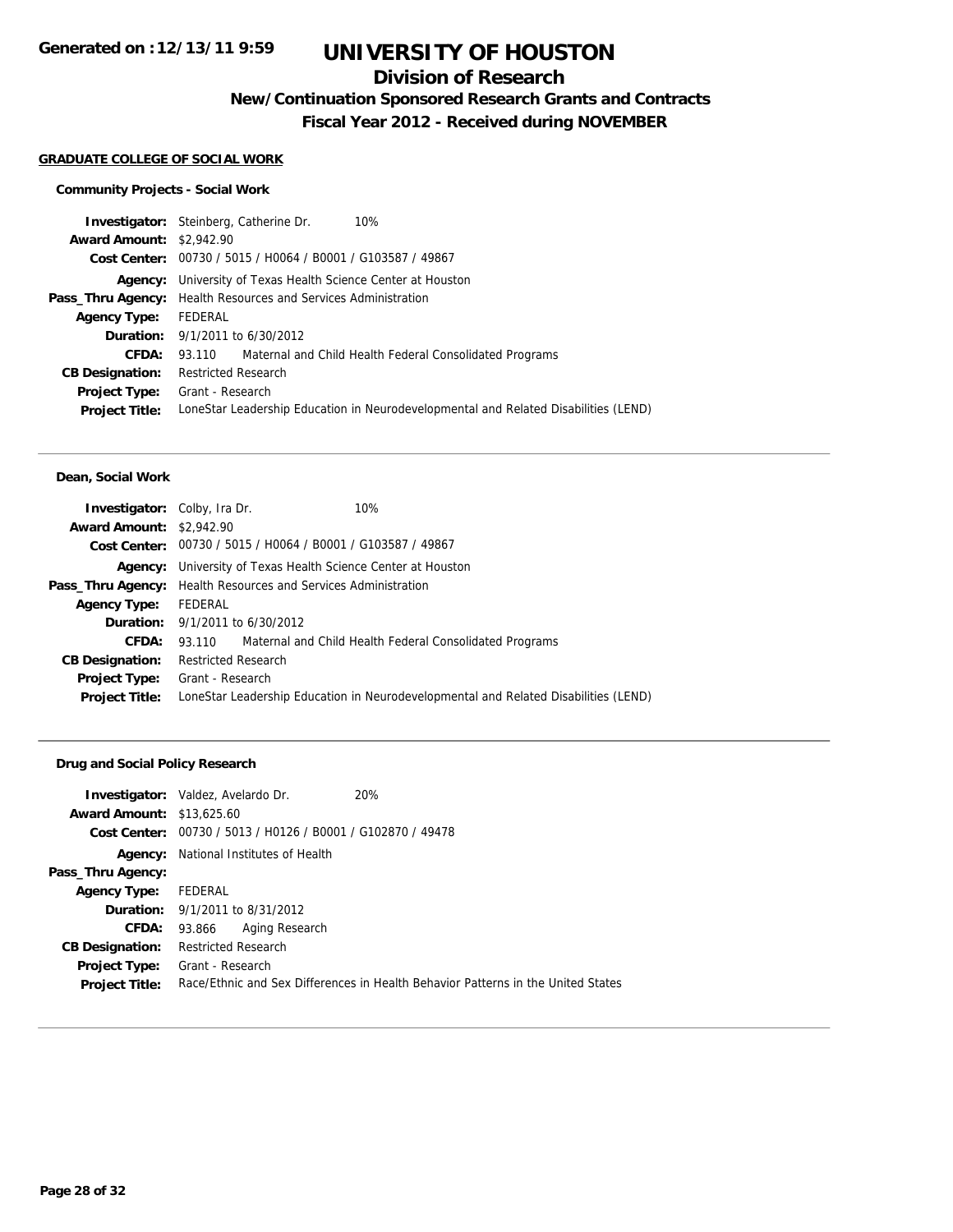## **Division of Research**

**New/Continuation Sponsored Research Grants and Contracts**

**Fiscal Year 2012 - Received during NOVEMBER**

#### **HILTON COLLEGE OF HOTEL AND RESTAURANT MANAGEMENT**

#### **Hotel and Restaurant Management**

**Investigator:** Draper, Jason Dr. 100% **Award Amount:** \$10,887.00 **Cost Center:** 00730 / 5021 / H0081 / B0001 / G103978 / 49915 **Agency:** Galena Jo Daviess County Convention & Visitors Bureau **Pass\_Thru Agency: Agency Type:** NON PROFIT **Duration:** 9/1/2011 to 8/31/2012 **CFDA: CB Designation:** Restricted Research **Project Type:** Contract - Research **Project Title:** Galena/Jo Daviess County Visitor Inquiry Study

#### **SENIOR V.P. FOR ACADEMIC AFFAIRS AND PROVOST**

#### **KUHF - Radio**

|                                   | <b>Investigator:</b> Smith, Georgeann Ms.      | 100% |
|-----------------------------------|------------------------------------------------|------|
| <b>Award Amount: \$612,746.00</b> |                                                |      |
| Cost Center:                      | 00730 / 5021 / H0018 / C0001 / G104630 / 49991 |      |
| Agency:                           | Corporation for Public Broadcasting            |      |
| Pass_Thru Agency:                 |                                                |      |
| <b>Agency Type:</b>               | NON PROFIT                                     |      |
|                                   | <b>Duration:</b> $10/1/2011$ to $9/30/2013$    |      |
| CFDA:                             |                                                |      |
| <b>CB Designation:</b>            | Non Research                                   |      |
| <b>Project Type:</b>              | Grant - Public Service                         |      |
| <b>Project Title:</b>             | Radio Community Service Grant 2012             |      |
|                                   |                                                |      |

#### **Learning and Assessment Services**

|                                  | <b>Investigator:</b> Grindon, Angelina C. Ms.               | 50% |
|----------------------------------|-------------------------------------------------------------|-----|
| <b>Award Amount: \$38,579.00</b> |                                                             |     |
|                                  | Cost Center: 00730 / 5021 / H0219 / C0001 / G104136 / 49402 |     |
|                                  | <b>Agency:</b> EveryChild, Inc.                             |     |
| Pass_Thru Agency:                |                                                             |     |
| Agency Type: NON PROFIT          |                                                             |     |
|                                  | <b>Duration:</b> $9/1/2011$ to $8/31/2012$                  |     |
| CFDA:                            |                                                             |     |
| <b>CB Designation:</b>           | Non Research                                                |     |
| <b>Project Type:</b>             | Grant - Public Service                                      |     |
| <b>Project Title:</b>            | <b>Family Based Alternatives Project</b>                    |     |
|                                  |                                                             |     |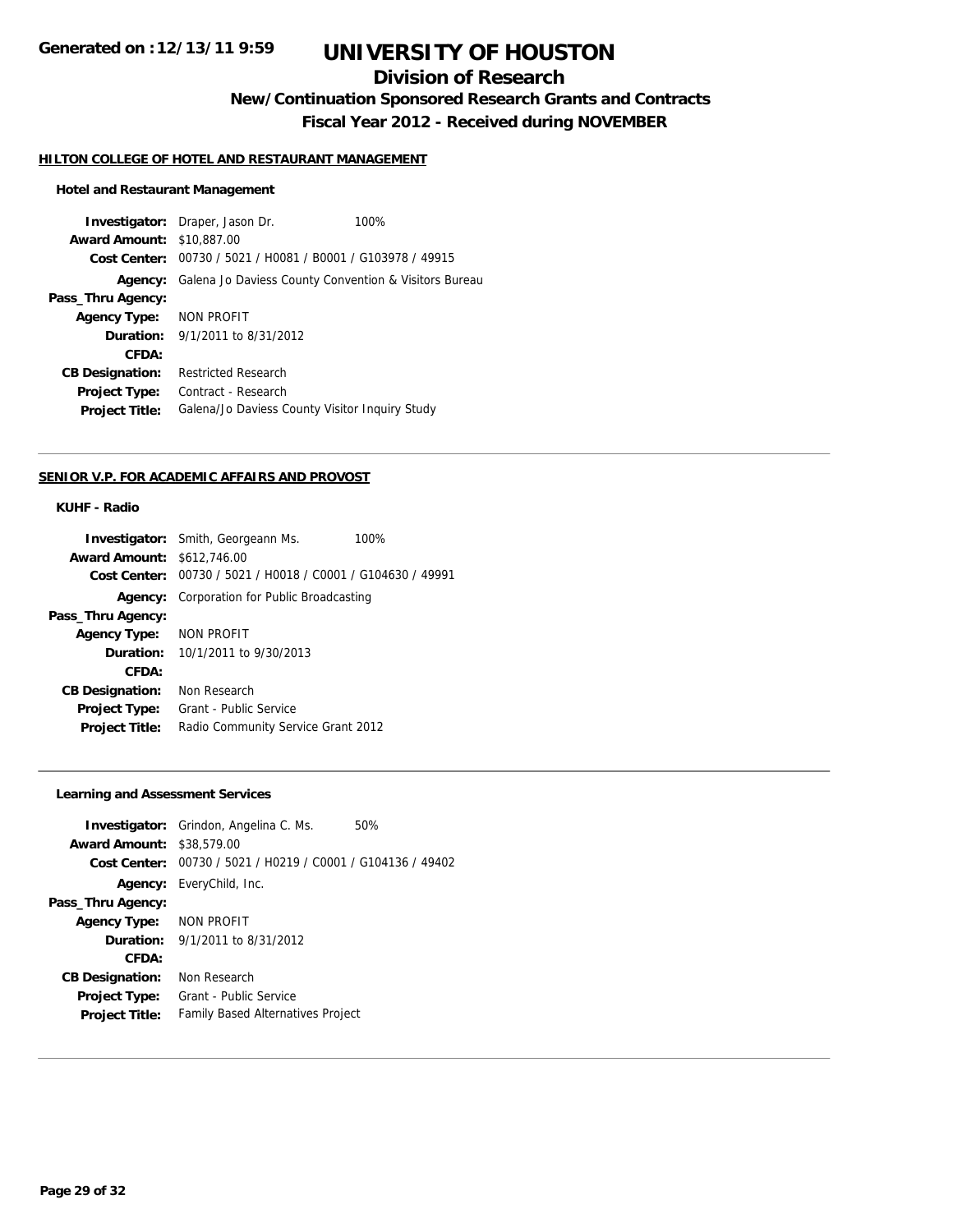## **Division of Research**

**New/Continuation Sponsored Research Grants and Contracts**

**Fiscal Year 2012 - Received during NOVEMBER**

#### **SENIOR V.P. FOR ACADEMIC AFFAIRS AND PROVOST**

#### **Learning and Assessment Services**

**Investigator:** Carey, Sharon Ms. 60% **Award Amount:** \$38,579.00 **Cost Center:** 00730 / 5021 / H0219 / C0001 / G104136 / 49402 **Agency:** EveryChild, Inc. **Pass\_Thru Agency: Agency Type:** NON PROFIT **Duration:** 9/1/2011 to 8/31/2012 **CFDA: CB Designation:** Non Research **Project Type:** Grant - Public Service **Project Title:** Family Based Alternatives Project

#### **UH Charter School**

|                                         | <b>Investigator:</b> Black, Carolyn Dr.                     | 100%                                                             |
|-----------------------------------------|-------------------------------------------------------------|------------------------------------------------------------------|
| <b>Award Amount: \$7,150.00</b>         |                                                             |                                                                  |
|                                         | Cost Center: 00730 / 5017 / H0441 / C0001 / C104441 / 49964 |                                                                  |
|                                         | <b>Agency:</b> Texas Education Agency                       |                                                                  |
| <b>Pass_Thru Agency:</b> State of Texas |                                                             |                                                                  |
| Agency Type: STATE                      |                                                             |                                                                  |
|                                         | <b>Duration:</b> 9/1/2011 to 8/31/2013                      |                                                                  |
| CFDA:                                   |                                                             |                                                                  |
| <b>CB Designation:</b>                  | Non Research                                                |                                                                  |
| <b>Project Type:</b>                    | Grant - Academic Support                                    |                                                                  |
| <b>Project Title:</b>                   |                                                             | UH Charter School Instructional Materials Allotment FY 2011-2013 |

#### **Undergraduate Scholars**

|                             | 100%                                                                                                                                                                                                                                                                                                |
|-----------------------------|-----------------------------------------------------------------------------------------------------------------------------------------------------------------------------------------------------------------------------------------------------------------------------------------------------|
|                             |                                                                                                                                                                                                                                                                                                     |
|                             |                                                                                                                                                                                                                                                                                                     |
|                             |                                                                                                                                                                                                                                                                                                     |
| <b>STATE</b>                |                                                                                                                                                                                                                                                                                                     |
|                             |                                                                                                                                                                                                                                                                                                     |
|                             |                                                                                                                                                                                                                                                                                                     |
| Non Research                |                                                                                                                                                                                                                                                                                                     |
| Contract - Academic Support |                                                                                                                                                                                                                                                                                                     |
|                             |                                                                                                                                                                                                                                                                                                     |
|                             | <b>Investigator:</b> Velez, Diana Dr.<br><b>Award Amount: \$19,051,00</b><br>Cost Center: 00730 / 5016 / H0007 / D0001 / G104491 / 49947<br><b>Agency:</b> Joint Admission Medical Program Council<br>Agency Type:<br><b>Duration:</b> $9/1/2011$ to $8/31/2012$<br>Joint Admission Medical Program |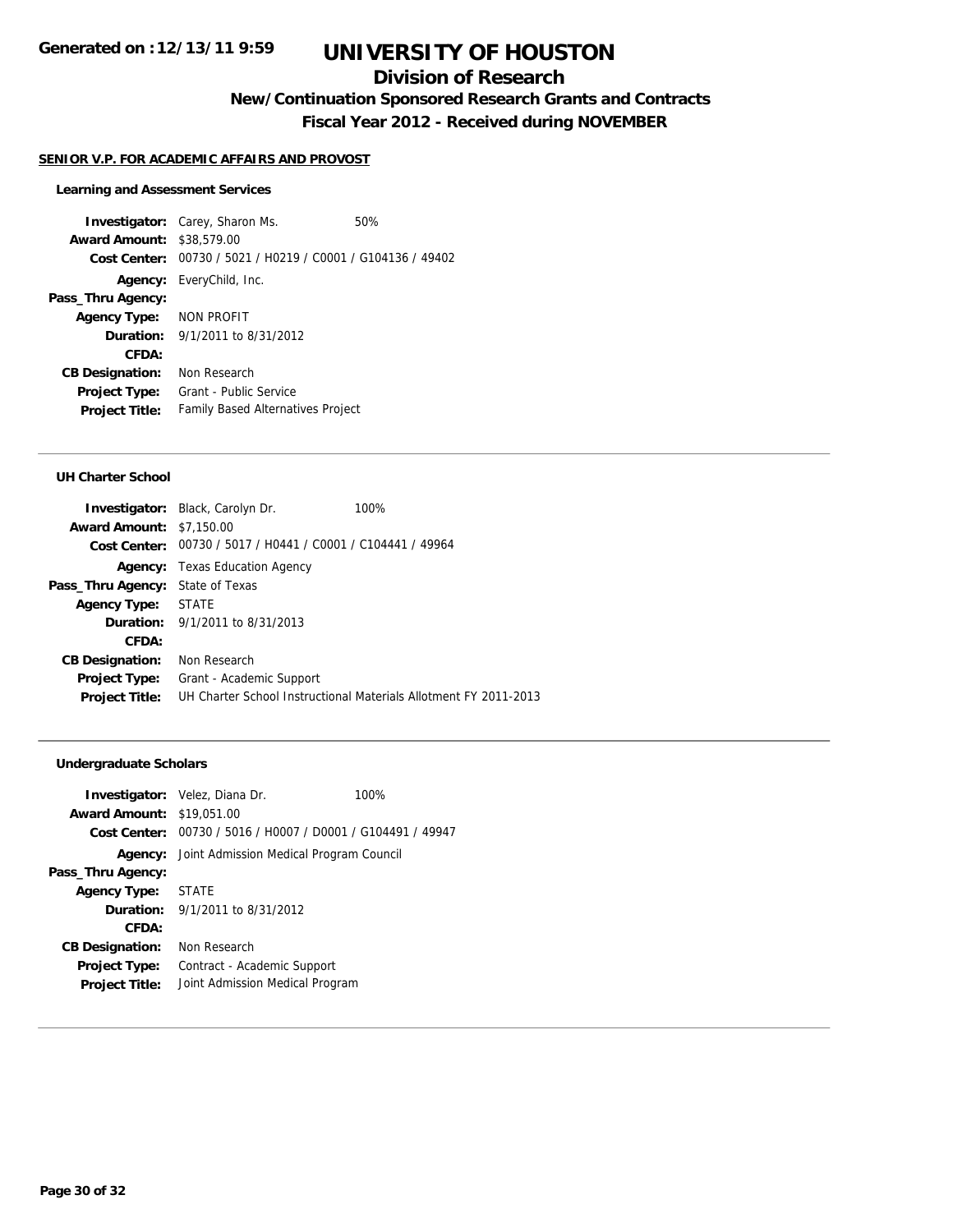## **Division of Research**

## **New/Continuation Sponsored Research Grants and Contracts**

**Fiscal Year 2012 - Received during NOVEMBER**

## **UH LAW CENTER**

#### **Law-UH**

|                                   | <b>Investigator:</b> Dow, David Dr.                         | 100% |
|-----------------------------------|-------------------------------------------------------------|------|
| <b>Award Amount: \$160,000.00</b> |                                                             |      |
|                                   | Cost Center: 00730 / 5017 / H0099 / C0001 / G104317 / 49785 |      |
| Agency:                           | Office of Court Administration                              |      |
| Pass_Thru Agency:                 | State of Texas                                              |      |
| Agency Type: STATE                |                                                             |      |
|                                   | <b>Duration:</b> $9/1/2011$ to $8/31/2013$                  |      |
| CFDA:                             |                                                             |      |
| <b>CB Designation:</b>            | Non Research                                                |      |
| <b>Project Type:</b>              | Grant - Public Service                                      |      |
| <b>Project Title:</b>             | Texas Innocence FY 12                                       |      |
|                                   |                                                             |      |

|                                 | <b>Investigator:</b> Roberts, Jessica Ms.<br>10%                                    |  |
|---------------------------------|-------------------------------------------------------------------------------------|--|
| <b>Award Amount: \$2,942.90</b> |                                                                                     |  |
|                                 | Cost Center: 00730 / 5015 / H0064 / B0001 / G103587 / 49867                         |  |
|                                 | <b>Agency:</b> University of Texas Health Science Center at Houston                 |  |
|                                 | <b>Pass_Thru Agency:</b> Health Resources and Services Administration               |  |
| <b>Agency Type:</b>             | FEDERAL                                                                             |  |
|                                 | <b>Duration:</b> 9/1/2011 to 6/30/2012                                              |  |
| CFDA:                           | 93.110 Maternal and Child Health Federal Consolidated Programs                      |  |
| <b>CB Designation:</b>          | <b>Restricted Research</b>                                                          |  |
| <b>Project Type:</b>            | Grant - Research                                                                    |  |
| <b>Project Title:</b>           | LoneStar Leadership Education in Neurodevelopmental and Related Disabilities (LEND) |  |